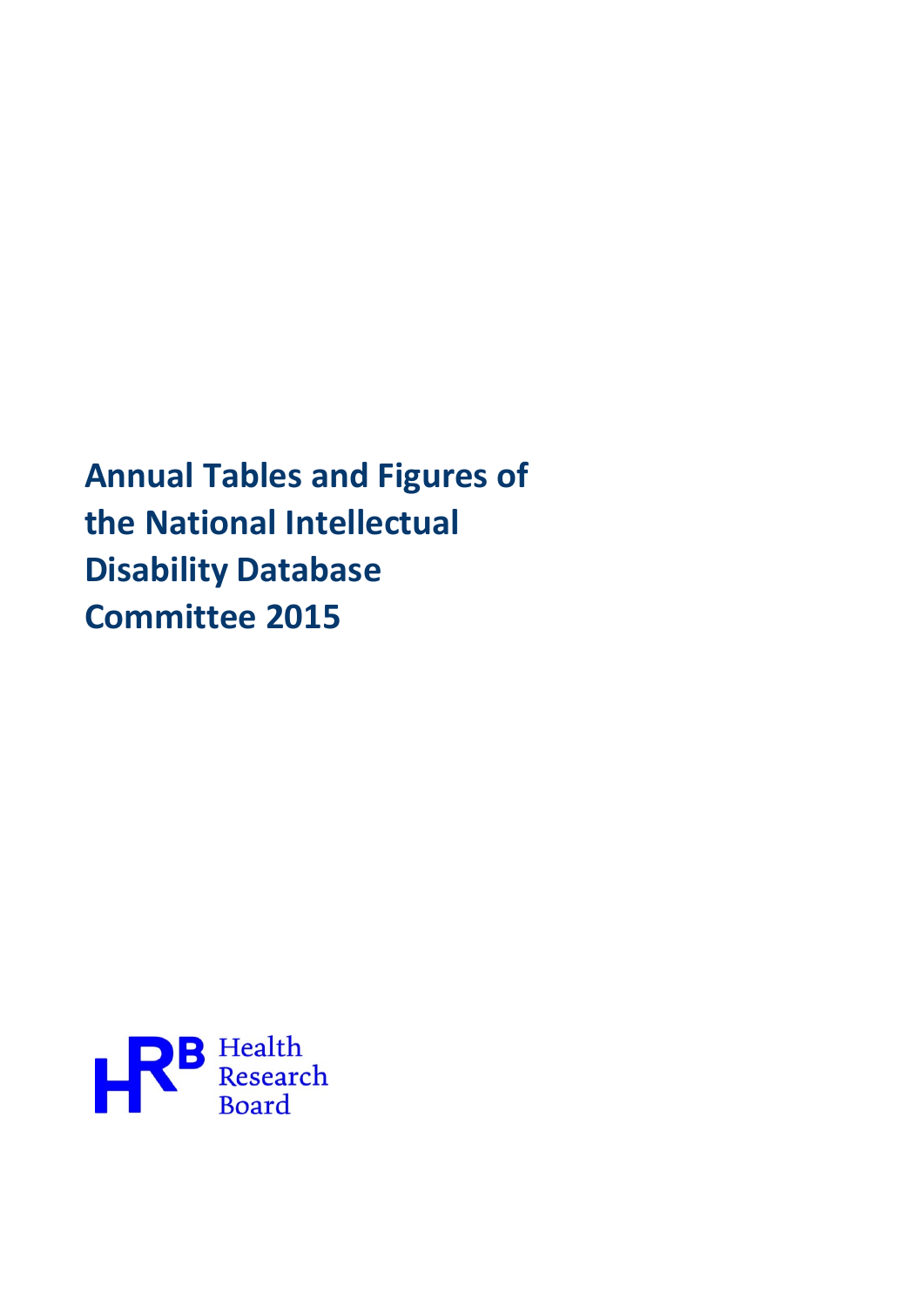| <b>Table of contents</b> |                                                                                                                                        |
|--------------------------|----------------------------------------------------------------------------------------------------------------------------------------|
| Figure 2.1               | Profile of the population registered on the NIDD, 2015                                                                                 |
| Table 2.1                | Number of people registered on the NIDD, by age group, gender and degree of intellectual disability, 2015                              |
| Figure 2.2               | Individuals registered on the NIDD, by degree of intellectual disability and by age group, 2015                                        |
| Table 2.2                | Prevalance of intellectual disability, by degree (moderate, severe, profound) and by age group, 2002,2007, 2015                        |
| Figure 2.3               | Proportion of people with moderate, severe or profound intellectual disability (combined), by age group, 1974-2015                     |
| Table 2.3                | Prevalence of intellectual disability, by degree (moderate, severe and profound) and by age group, 1974, 1981, 1996, 2015              |
| Table 2.4                | Number of people registered on the NIDD, by CHO region of registration, 2015*                                                          |
| Table 2.4a               | NIDD registrations per 1,000 of the general population, by county of residence, 2015                                                   |
| Table 2.5                | Number of people registered on the NIDD with a physical and/or sensory disability, by gender, 2015                                     |
| Figure 3.1               | Summary of service provision, by age group, 2015                                                                                       |
| Table 3.1                | Overall service provision to those registered on the NIDD, 2015                                                                        |
| Table 3.2                | Main residential circumstances, by degree of intellectual disability and by age group, NIDD 2015                                       |
| Table 3.3                | Main residential circumstances and overall level of residential service provision, 2015                                                |
| <b>Figure 3.2</b>        | Number of people in receipt of respite nights and median number of respite nights received, by degree of intellectual disability, 2015 |
| Table 3.4                | Use of respite nights, by CHO area of residence, 2015                                                                                  |
| Table 3.5                | Residential status of people availing of day services, by degree of intellectual disability and by age group, 2015                     |
| Table 3.6                | Principal day service availed of, by degree of intellectual disability and by age group, 2015                                          |
| Table 3.7                | Principal day service and overall level of day service provsion, by age group, 2015                                                    |
| Table 3.7a               | Details of main residential circumstances, by degree of intellectual disability and by age group, 2015                                 |
| Table 3.8                | Overall provision of multidisciplinary support services, by age group, 2015                                                            |
| Table 3.8a               | Overall provision of multidisciplinary support services, by age group and CHO of residence, 2015                                       |
| Table 3.8b               | Percentage of people accessing multidisciplinary support services, by age group and CHO of residence, 2015                             |
| Table 3.9                | Service provision by CHO region of registration, 2015                                                                                  |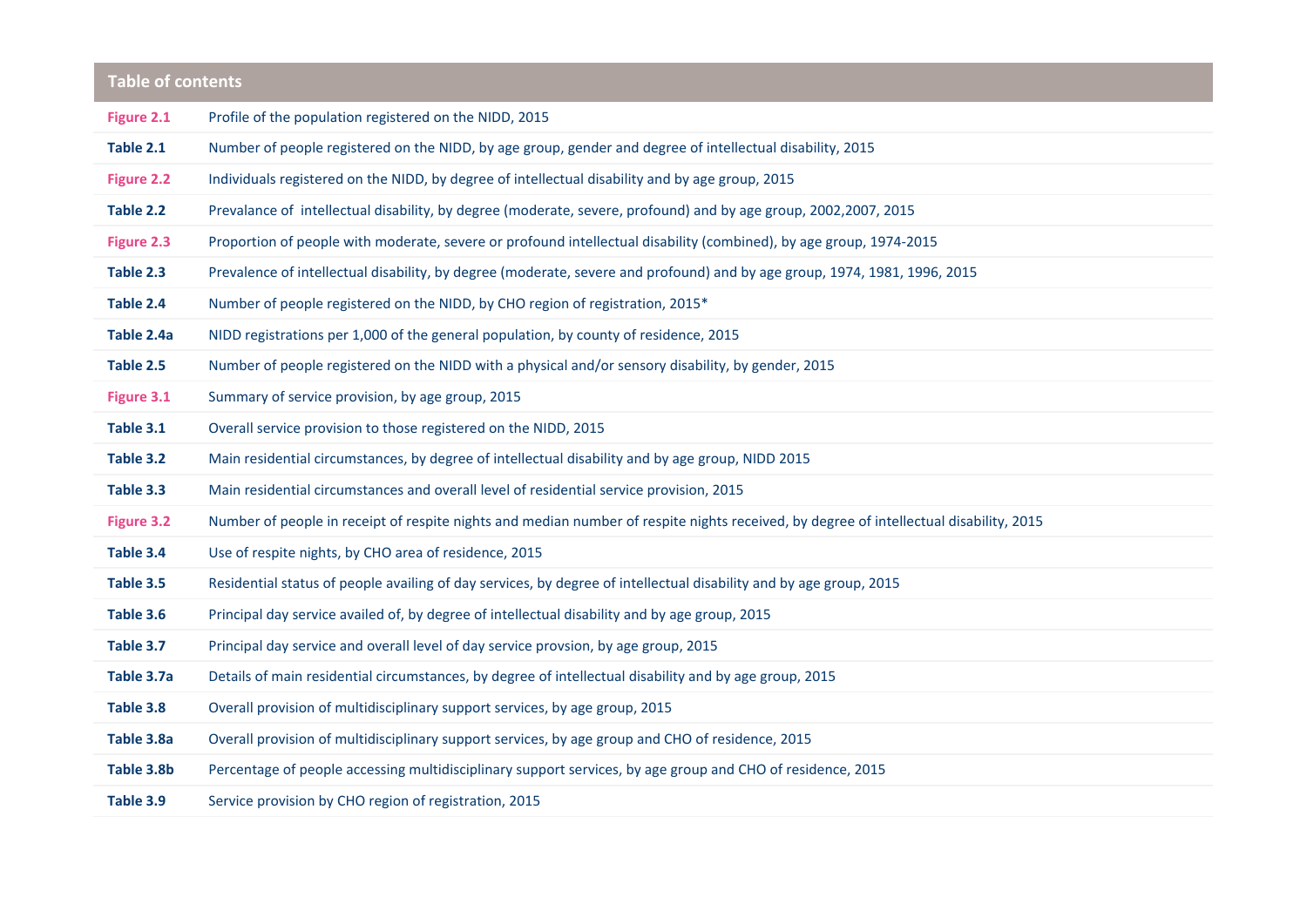| Figure 4.1        | Summary of service requirements of those registered on the NIDD, 2015                                                                                          |
|-------------------|----------------------------------------------------------------------------------------------------------------------------------------------------------------|
| Table 4.1         | Number of new places required to meet need 2016-2020, by CHO region of registration                                                                            |
| Table 4.2         | Future full-time residential service requirements of individuals receiving no residential service in 2015, by degree of intellectual disability                |
| Table 4.3         | Future day service requirements of individuals receiving no day service in 2015, by degree of intellectual disability                                          |
| Figure 4.2        | Unmet need - number of people requiring residential service or residential support service by age group, NIDD 2016-2020, NIDD 2015                             |
| Table 4.4         | Future residential support service requirements of individuals receiving no residential support services in 2015, by degree of intellectual disability         |
| Table 4.5         | Use of and requirement for respite services by people living in home/independent setting, by CHO of residence, 2015                                            |
| Table 4.6         | Category of service change required 2016-2020, by degree of intellectual disability                                                                            |
| Table 4.7         | Number of places requiring change, 2016-2020                                                                                                                   |
| Table 4.8         | Pattern of movement of individuals from existing residential service to future residential services, 2016-2020                                                 |
| Table 4.9         | Pattern of movement of individuals from exisiting day service to future day service, 2016-2020                                                                 |
| <b>Table 4.10</b> | Additional residential support services required by people availing of residential support services in 2015                                                    |
| <b>Table 4.11</b> | Future day service requirements of individuals aged 11 to 19 years who were in an education setting in 2015, by age group and level of intellectual disability |
| <b>Table 4.12</b> | Overall service requirements of people with intellectual disability resident in psychiatric hospitals in 2015, by CHO region of registration                   |
| <b>Table 4.13</b> | Residential service requirements of people currently resident in psychiatric hospitals in 2015 who require transfer to the intellectual disability sector      |
| Table 4.14a       | Day service requirements of people currently resident in psychiatric hospitals in 2015 who require transfer to the intellectual disability sector              |
| Table 4.14b       | Day service requirements of people appropriately accommodated in psychiatric hospitals in 2015                                                                 |
| <b>Table 4.15</b> | Pattern of full-time residential service provision required, 2016-2020                                                                                         |
| <b>Table 4.16</b> | Pattern of day service provision required, 2016-2020                                                                                                           |
| Figure 4.3        | Multidisciplinary support services received in 2015, and required in the period 2016-2020, NIDD 2015                                                           |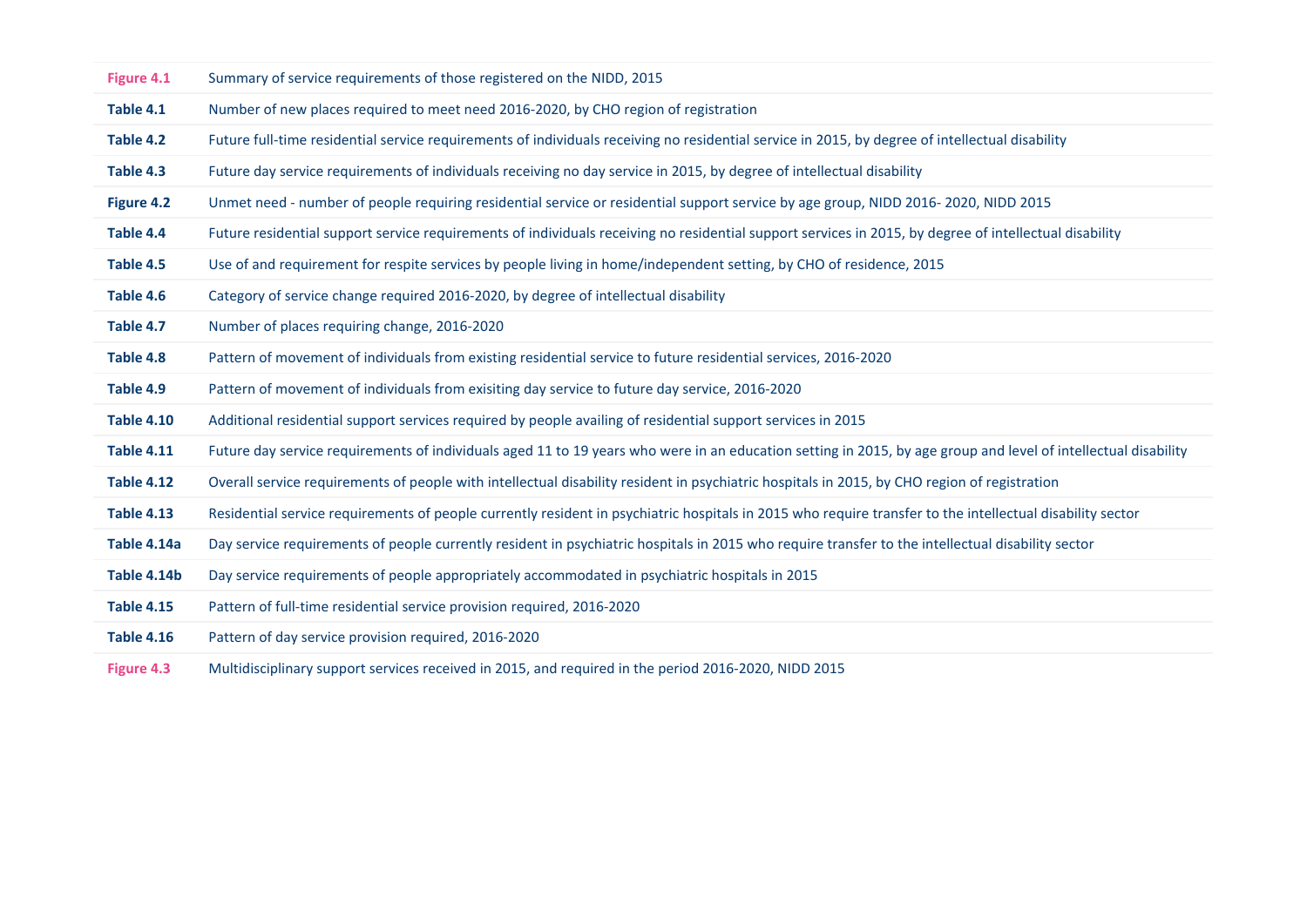| Number of people registered on the NIDD in 2015<br>28,108                     |                                                                        |                                                                                  |                                                         |  |  |  |  |  |  |  |  |
|-------------------------------------------------------------------------------|------------------------------------------------------------------------|----------------------------------------------------------------------------------|---------------------------------------------------------|--|--|--|--|--|--|--|--|
|                                                                               |                                                                        |                                                                                  |                                                         |  |  |  |  |  |  |  |  |
| <b>Male</b><br>16,461 (58.6%)                                                 | <b>CHO</b> Area of registration*                                       | <b>Age group</b>                                                                 | <b>Female</b><br>11,647 (41.4%)                         |  |  |  |  |  |  |  |  |
| Level of intellectual disability<br>%<br>n<br><b>Mild</b><br>$5,289$ $(32.1)$ | %<br>$2,609$ (9.3)<br>Area 1                                           | %<br>n<br>1,080(3.8)<br>0-4 years                                                | Level of intellectual<br>disability<br>n %              |  |  |  |  |  |  |  |  |
| Moderate<br>$6,674$ (40.5)                                                    | 3,023(11.4)<br>Area 2<br>2,374(8.4)<br>Area 3<br>4,233(15.1)<br>Area 4 | 2,936(10.4)<br>5-9 years<br>10-14 years 3,045 (10.8)<br>15-19 years 3,175 (11.3) | <b>Mild</b><br>3,841 (33.0)<br>4,897 (42.0)<br>Moderate |  |  |  |  |  |  |  |  |
| 2,308 (14.0)<br>Severe<br>Profound<br>476<br>(2.9)                            | 3,581(12.7)<br>Area 5<br>1,617(5.8)<br>Area 6<br>3,746(13.3)<br>Area 7 | 20-34 years 6,257 (22.3)<br>35-54 years 7,694 (27.4)<br>3,921(13.9)<br>55 years+ | 1,706 (14.6)<br>Severe                                  |  |  |  |  |  |  |  |  |
|                                                                               | $2.70011121$<br>$\Delta$ $\sim$ $\sim$ $\Omega$                        |                                                                                  | Profound<br>408(3.5)                                    |  |  |  |  |  |  |  |  |

**Figure 2.1 Profile of the population registered on the NIDD, 2015**

**Notes**: During the review and update period prior to the 2015 extract of data from the NIDD, 853 people were removed from the database and there were 1,094 new registrations, the largest proportion of these in the 0-9-year age group. The age and gender distribution by degree of intellectual disability of those registered on the database is summarised in Table 2.1, which shows the corresponding prevalence rates per thousand of the population.

Not verified

795 (6.8)

\* The 9 Community Health Organisations (CHOs) are:

- Area 1 : Donegal, Sligo/ Leitrim/West Cavan, Cavan/Monaghan
- Area 2 : Galway, Roscommon, Mayo

Not verified 1,714 (10.4)

- Area 3 : Clare, Limerick, North Tipperary/East Limerick
- Area 4 : Kerry, North Cork, North Lee, South Lee, West Cork
- Area 5 : South Tipperary, Carlow/Kilkenny, Waterford, Wexford
- Area 6 : Wicklow, Dun Laoghaire, Dublin South East
- Area 7 : Kildare/West Wicklow, Dublin West, Dublin South City, Dublin South West

Area

Area 9

8 3,755 (13.4)

9 2,990 (10.6)

- Area 8 : Laois/Offaly, Longford/West Meath, Louth/Meath
- Area 9 : Dublin North, Dublin North Central, Dublin North West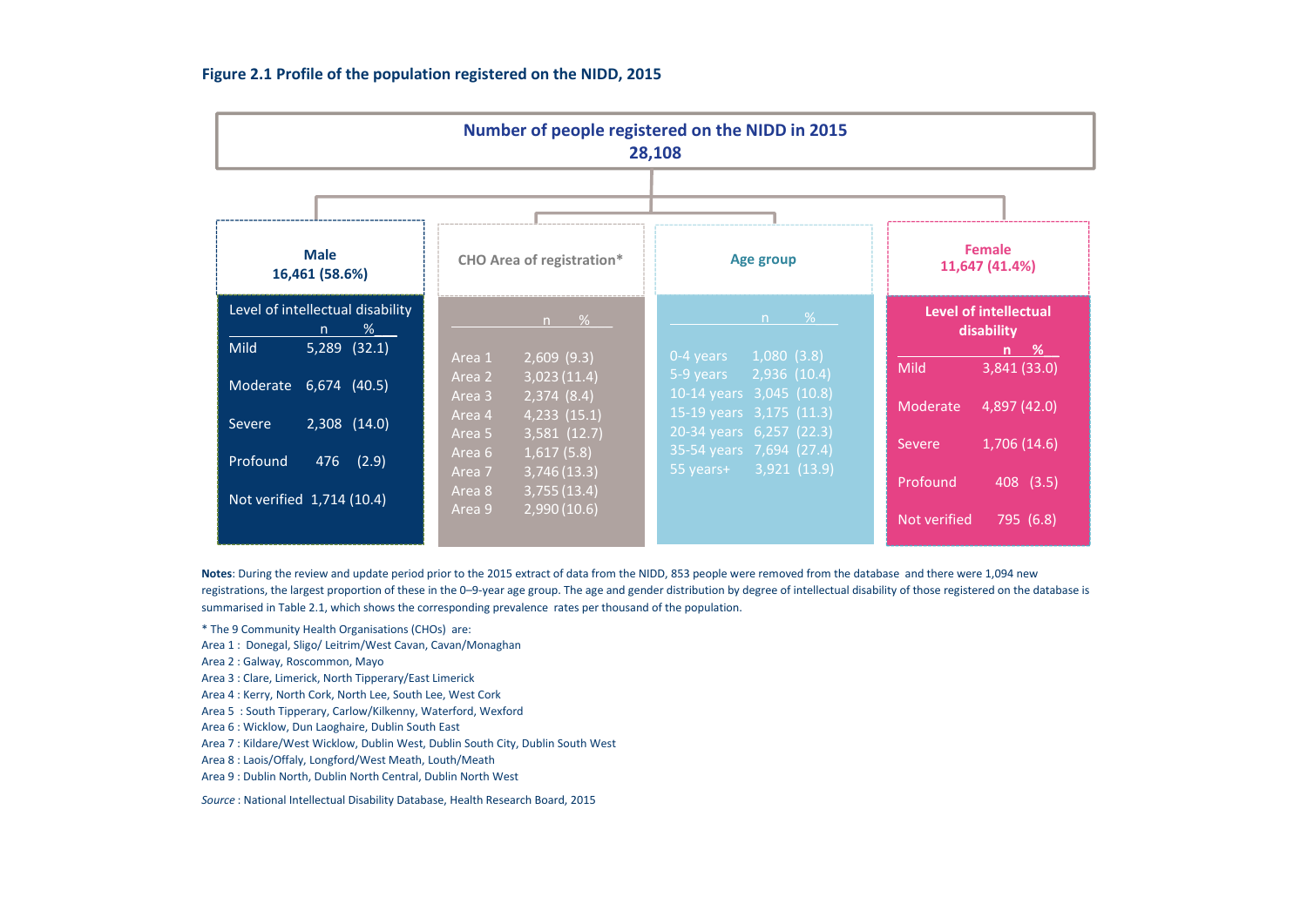| Table 2.1 Number of people registered on the NIDD, by age group, gender and degree of intellectual disability, 2015 |               |                     |              |               |             |              |                                                                               |                 |              |               |             |              |        |             |              |                   |             |              |
|---------------------------------------------------------------------------------------------------------------------|---------------|---------------------|--------------|---------------|-------------|--------------|-------------------------------------------------------------------------------|-----------------|--------------|---------------|-------------|--------------|--------|-------------|--------------|-------------------|-------------|--------------|
| Age                                                                                                                 |               | <b>Not verified</b> |              |               | <b>Mild</b> |              |                                                                               | <b>Moderate</b> |              | <b>Severe</b> |             |              |        | Profound    |              | <b>All levels</b> |             |              |
| group                                                                                                               | <b>Female</b> | <b>Male</b>         | <b>Total</b> | <b>Female</b> | <b>Male</b> | <b>Total</b> | <b>Female</b>                                                                 | <b>Male</b>     | <b>Total</b> | Female        | <b>Male</b> | <b>Total</b> | Female | <b>Male</b> | <b>Total</b> | <b>Female</b>     | <b>Male</b> | <b>Total</b> |
| $0 - 4$                                                                                                             | 315           | 539                 | 854          | 51            | 65          | 116          | 22                                                                            | 46              | 68           | 17            | 17          | 34           | $\sim$ | 5           | 8            | $\sim$            | 672         | 1,080        |
| $5-9$                                                                                                               | 303           | 769                 | 1,072        | 228           | 474         | 702          | 264                                                                           | 579             | 843          | 117           | 160         | 277          | 23     | 19          | 42           | 935               | 2,001       | 2,936        |
| $10 - 14$                                                                                                           | 74            | 222                 | 296          | 406           | 790         | 1,196        | 355                                                                           | 799             | 1,154        | 124           | 216         | 340          | 25     | 34          | 59           | 984               | 2,061       | 3,045        |
| $15 - 19$                                                                                                           | 26            | 80                  | 106          | 493           | 930         | 1,423        | 453                                                                           | 767             | 1,220        | 150           | 223         | 373          | 24     | 29          | 53           | 1,146             | 2,029       | 3,175        |
| 20-34                                                                                                               | 26            | 32                  | 58           | 982           | 1,242       | 2,224        | 1,230                                                                         | 1,721           | 2,951        | 346           | 517         | 863          | 82     | 79          | 161          | 2,666             | 3,591       | 6,257        |
| 35-54                                                                                                               | 37            | 44                  | 81           | 1,073         | 1,215       | 2,288        | 1,616                                                                         | 1,888           | 3,504        | 616           | 814         | 1,430        | 171    | 220         | 391          | 3,513             | 4,181       | 7,694        |
| 55 & over                                                                                                           | 14            | 28                  | 42           | 608           | 573         | 1,181        | 957                                                                           | 874             | 1,931        | 336           | 361         | 697          | 80     | 90          | 170          | 1,995             | 1,926       | 3,921        |
| All ages                                                                                                            | 795           | 1,714               | 2,509        | 3,841         | 5,289       | 9,130        | 4,897                                                                         | 6,674           | 11,571       | 1,706         | 2,308       | 4,014        | 408    | 476         | 884          | 11,647            | 16,461      | 28,108       |
|                                                                                                                     |               |                     |              |               |             |              | Prevalence rates - numbers per 1,000 of the general population for each group |                 |              |               |             |              |        |             |              |                   |             |              |
| $0 - 4$                                                                                                             | 1.81          | 2.96                | 2.40         | 0.29          | 0.36        | 0.33         | 0.13                                                                          | 0.25            | 0.19         | 0.10          | 0.09        | 0.10         | $\sim$ | 0.03        | 0.02         | 2.34              | 3.69        | 3.03         |
| $5-9$                                                                                                               | 1.93          | 4.69                | 3.34         | 1.45          | 2.89        | 2.19         | 1.68                                                                          | 3.53            | 2.63         | 0.75          | 0.98        | 0.86         | 0.15   | 0.12        | 0.13         | 5.97              | 12.20       | 9.15         |
| $10 - 14$                                                                                                           | 0.50          | 1.43                | 0.98         | 2.75          | 5.09        | 3.95         | 2.41                                                                          | 5.15            | 3.81         | 0.84          | 1.39        | 1.12         | 0.17   | 0.22        | 0.20         | 6.68              | 13.29       | 10.07        |
| 15-19                                                                                                               | 0.19          | 0.55                | 0.37         | 3.55          | 6.45        | 5.03         | 3.26                                                                          | 5.32            | 4.31         | 1.08          | 1.55        | 1.32         | 0.17   | 0.20        | 0.19         | 8.26              | 14.06       | 11.22        |
| 20-34                                                                                                               | 0.05          | 0.06                | 0.06         | 1.83          | 2.41        | 2.11         | 2.29                                                                          | 3.34            | 2.80         | 0.64          | 1.00        | 0.82         | 0.15   | 0.15        | 0.15         | 4.96              | 6.97        | 5.95         |
| 35-54                                                                                                               | 0.06          | 0.07                | 0.06         | 1.68          | 1.91        | 1.80         | 2.53                                                                          | 2.96            | 2.75         | 0.97          | 1.28        | 1.12         | 0.27   | 0.35        | 0.31         | 5.51              | 6.57        | 6.04         |
| <b>55 &amp; over</b>                                                                                                | 0.03          | 0.06                | 0.04         | 1.16          | 1.21        | 1.18         | 1.83                                                                          | 1.84            | 1.83         | 0.64          | 0.76        | 0.70         | 0.15   | 0.19        | 0.17         | 3.81              | 4.05        | 3.93         |
| All ages                                                                                                            | 0.34          | 0.75                | 0.55         | 1.66          | 2.33        | 1.99         | 2.11                                                                          | 2.94            | 2.52         | 0.74          | 1.02        | 0.87         | 0.18   | 0.21        | 0.19         | 5.03              | 7.24        | 6.13         |

*Note* **:** Prevalence rates are based on Census of Population 2011 figures (CSO 2012)

*~* To protect against the risk of indirect identification of individuals, items with less than 5 entries have been removed.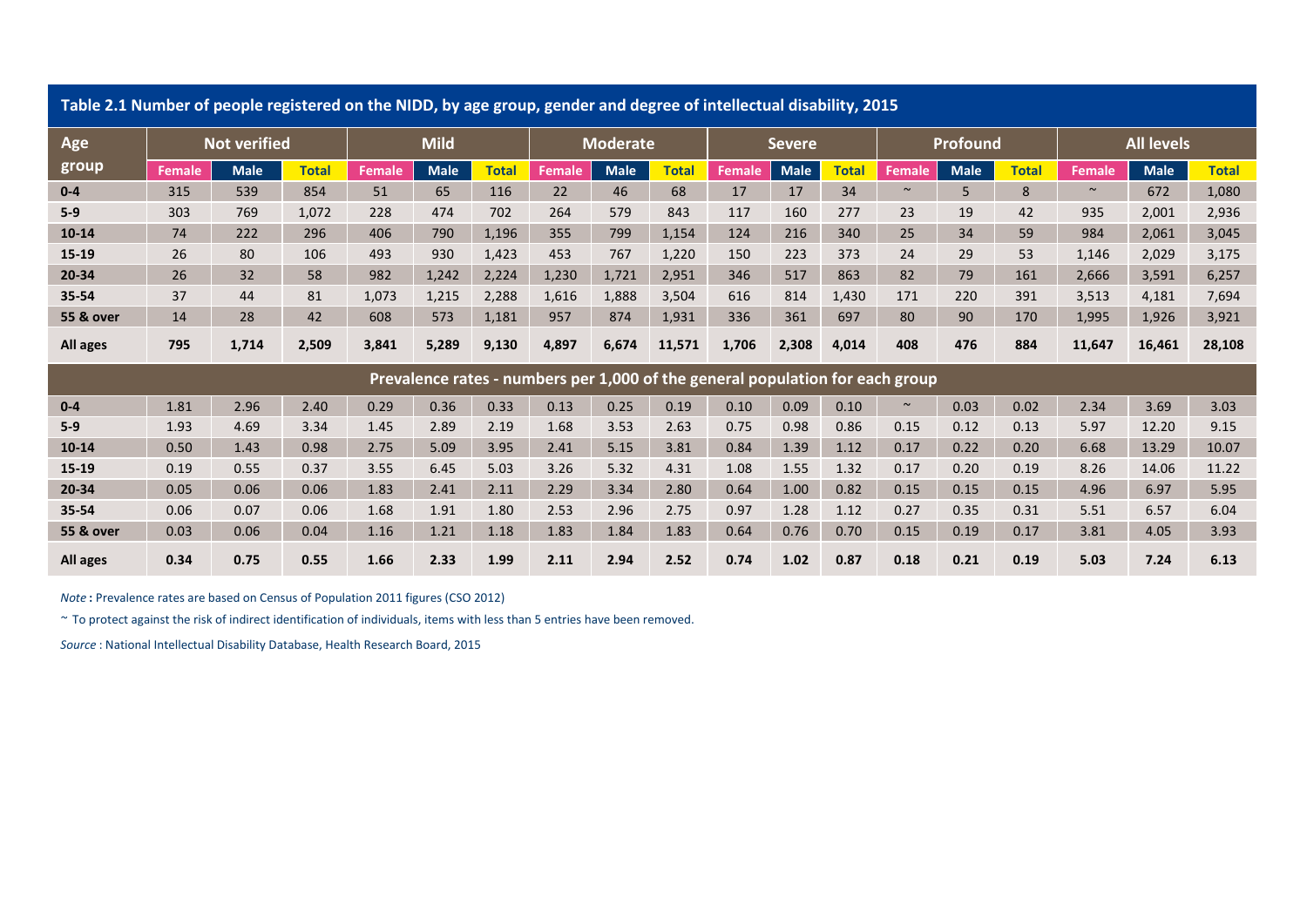

Figure 2.2 Individuals registered on the NIDD, by degree of intellectual disability and by age group, 2015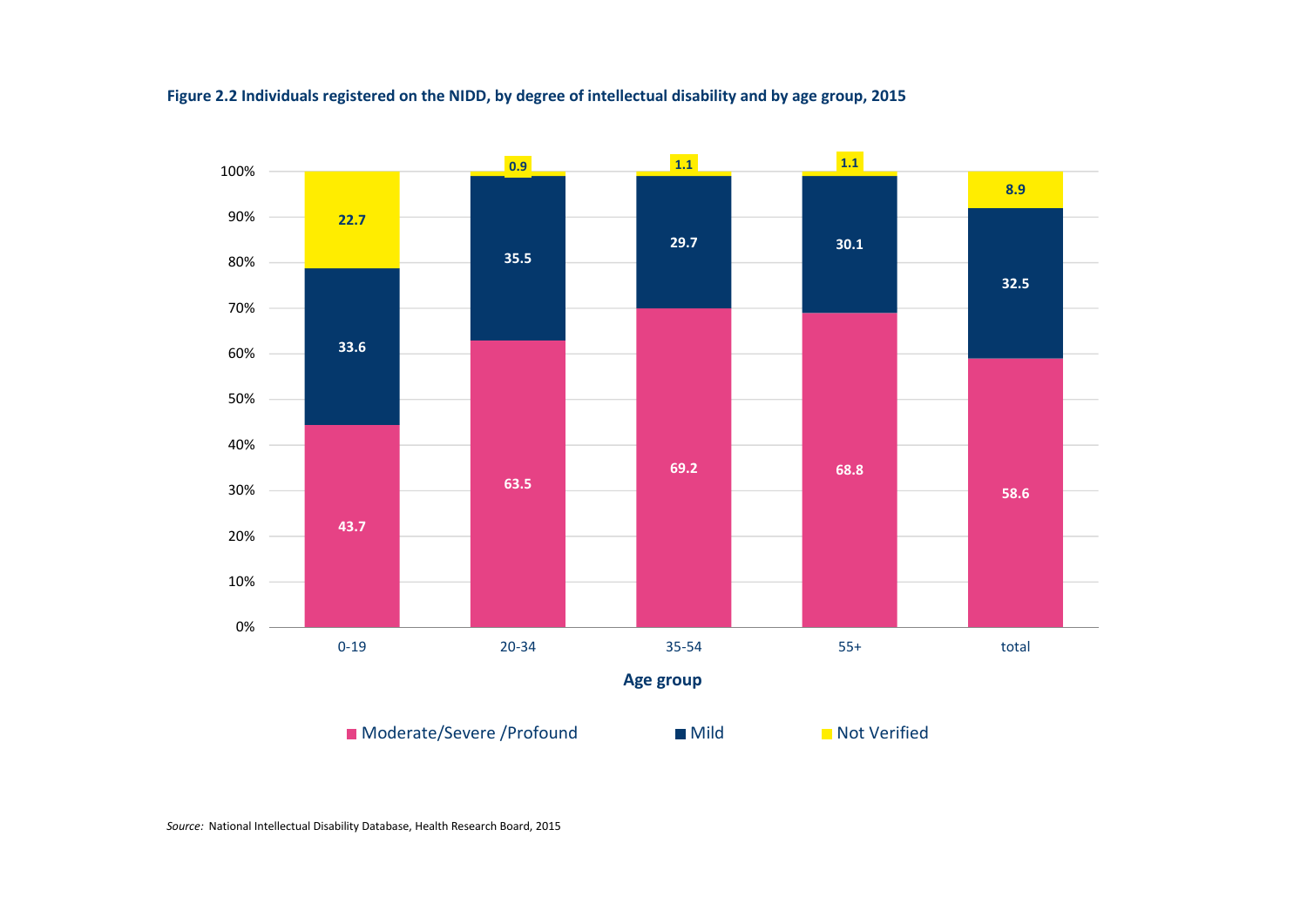| Age                  |       | <b>Moderate</b> |        |       | <b>Severe</b> |       |       | Profound                                                       |      |        | <b>All levels</b> |        |  |  |
|----------------------|-------|-----------------|--------|-------|---------------|-------|-------|----------------------------------------------------------------|------|--------|-------------------|--------|--|--|
| group                | 2002  | 2007            | 2015   | 2002  | 2007          | 2015  | 2002  | 2007                                                           | 2015 | 2002   | 2007              | 2015   |  |  |
| $0 - 4$              | 145   | 69              | 68     | 57    | 19            | 34    | 17    | 6                                                              | 8    | 219    | 94                | 110    |  |  |
| $5-9$                | 645   | 605             | 843    | 257   | 260           | 277   | 52    | 50                                                             | 42   | 954    | 915               | 1,162  |  |  |
| $10 - 14$            | 806   | 895             | 1,154  | 271   | 304           | 340   | 48    | 56                                                             | 59   | 1,125  | 1,255             | 1,553  |  |  |
| 15-19                | 947   | 940             | 1,220  | 287   | 276           | 373   | 75    | 53                                                             | 53   | 1,309  | 1,269             | 1,646  |  |  |
| 20-34                | 2,912 | 2,813           | 2,951  | 1,158 | 1,053         | 863   | 353   | 268                                                            | 161  | 4,423  | 4,134             | 3,975  |  |  |
| 35-54                | 2,936 | 3,127           | 3,504  | 1,500 | 1,507         | 1,430 | 425   | 472                                                            | 391  | 4,861  | 5,106             | 5,325  |  |  |
| <b>55 &amp; over</b> | 1,104 | 1,293           | 1,831  | 474   | 548           | 697   | 88    | 123                                                            | 170  | 1,666  | 1,964             | 2,698  |  |  |
| All ages             | 9,495 | 9,742           | 11,571 | 4,004 | 3,967         | 4,014 | 1,058 | 1,028                                                          | 884  | 14,557 | 14,737            | 16,469 |  |  |
|                      |       |                 |        |       |               |       |       | Prevalence rates - numbers per 1,000 of the general population |      |        |                   |        |  |  |
| $0-4$                | 0.52  | 0.23            | 0.19   | 0.21  | 0.06          | 0.10  | 0.06  | 0.02                                                           | 0.02 | 0.79   | 0.31              | 0.31   |  |  |
| $5-9$                | 2.44  | 2.10            | 2.63   | 0.97  | 0.90          | 0.86  | 0.20  | 0.17                                                           | 0.13 | 3.61   | 3.17              | 3.62   |  |  |
| $10 - 14$            | 2.82  | 3.27            | 3.81   | 0.95  | 1.11          | 1.12  | 0.17  | 0.20                                                           | 0.20 | 3.94   | 4.58              | 5.13   |  |  |
| 15-19                | 3.02  | 3.24            | 4.31   | 0.92  | 0.95          | 1.32  | 0.24  | 0.18                                                           | 0.19 | 4.18   | 4.37              | 5.82   |  |  |
| 20-34                | 3.08  | 2.64            | 2.80   | 1.22  | 0.99          | 0.82  | 0.37  | 0.25                                                           | 0.15 | 4.68   | 3.88              | 3.78   |  |  |
| 35-54                | 2.81  | 2.73            | 2.75   | 1.44  | 1.32          | 1.12  | 0.41  | 0.41                                                           | 0.31 | 4.66   | 4.46              | 4.18   |  |  |
| <b>55 &amp; over</b> | 1.40  | 1.48            | 1.83   | 0.60  | 0.63          | 0.70  | 0.11  | 0.14                                                           | 0.17 | 2.12   | 2.24              | 2.70   |  |  |
| All ages             | 2.42  | 2.30            | 2.52   | 1.02  | 0.94          | 0.87  | 0.27  | 0.24                                                           | 0.19 | 3.72   | 3.48              | 3.59   |  |  |

Table 2.2 Prevalance of intellectual disability, by degree (moderate, severe, profound) and by age group, 2002,2007, 2015

**Note**: Prevalence rates are based on Census of Population 2011 figures (CSO 2012)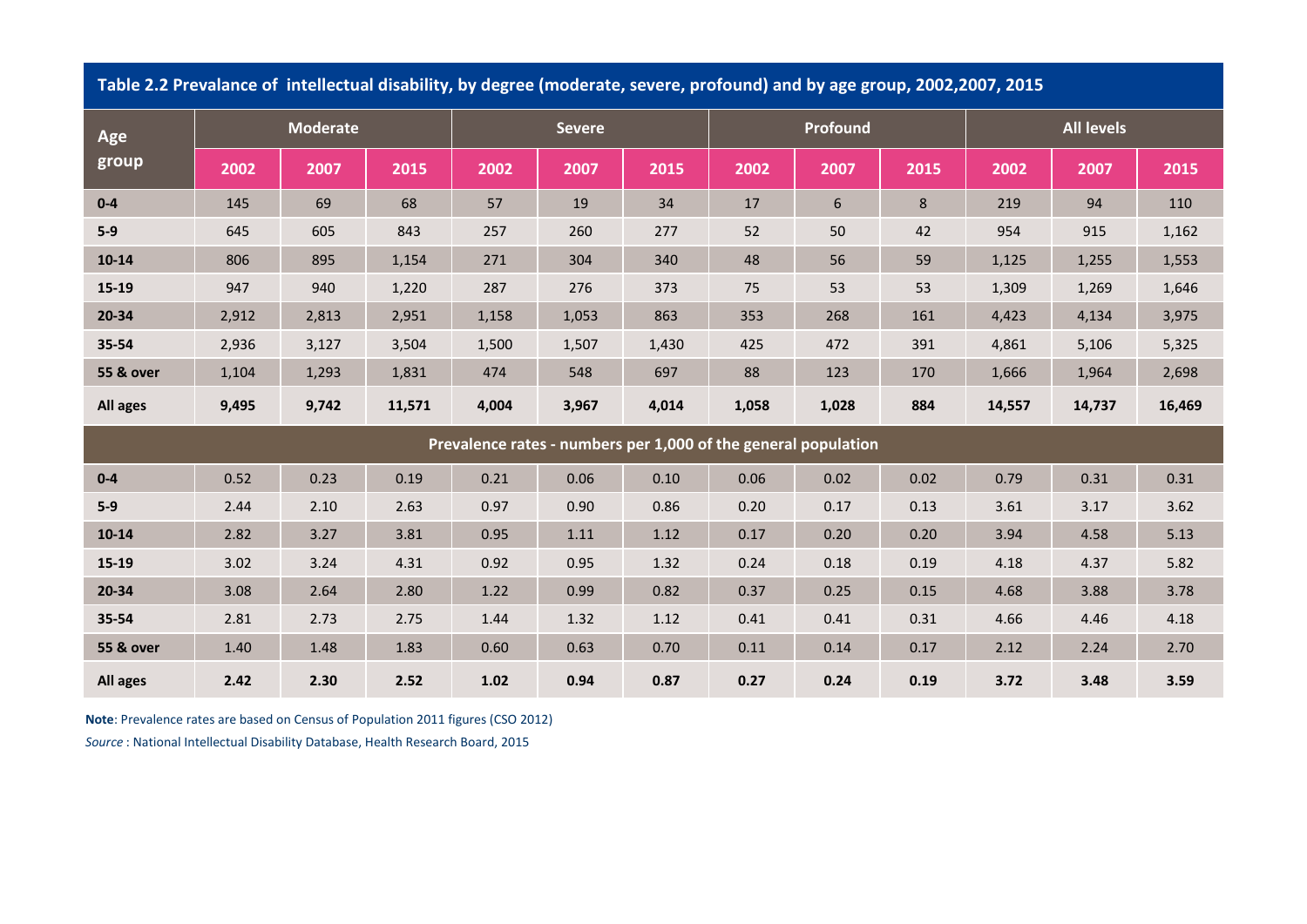

## **Figure 2.3** Proportion of people with moderate, severe or profound intellectual disability (combined), by age group, 1974‐2015

#### *Sources***:**

Mulcahy M (1976) Census of the mentally handicapped in the Republic of Ireland 1974: non‐residential. Dublin: Medico‐Social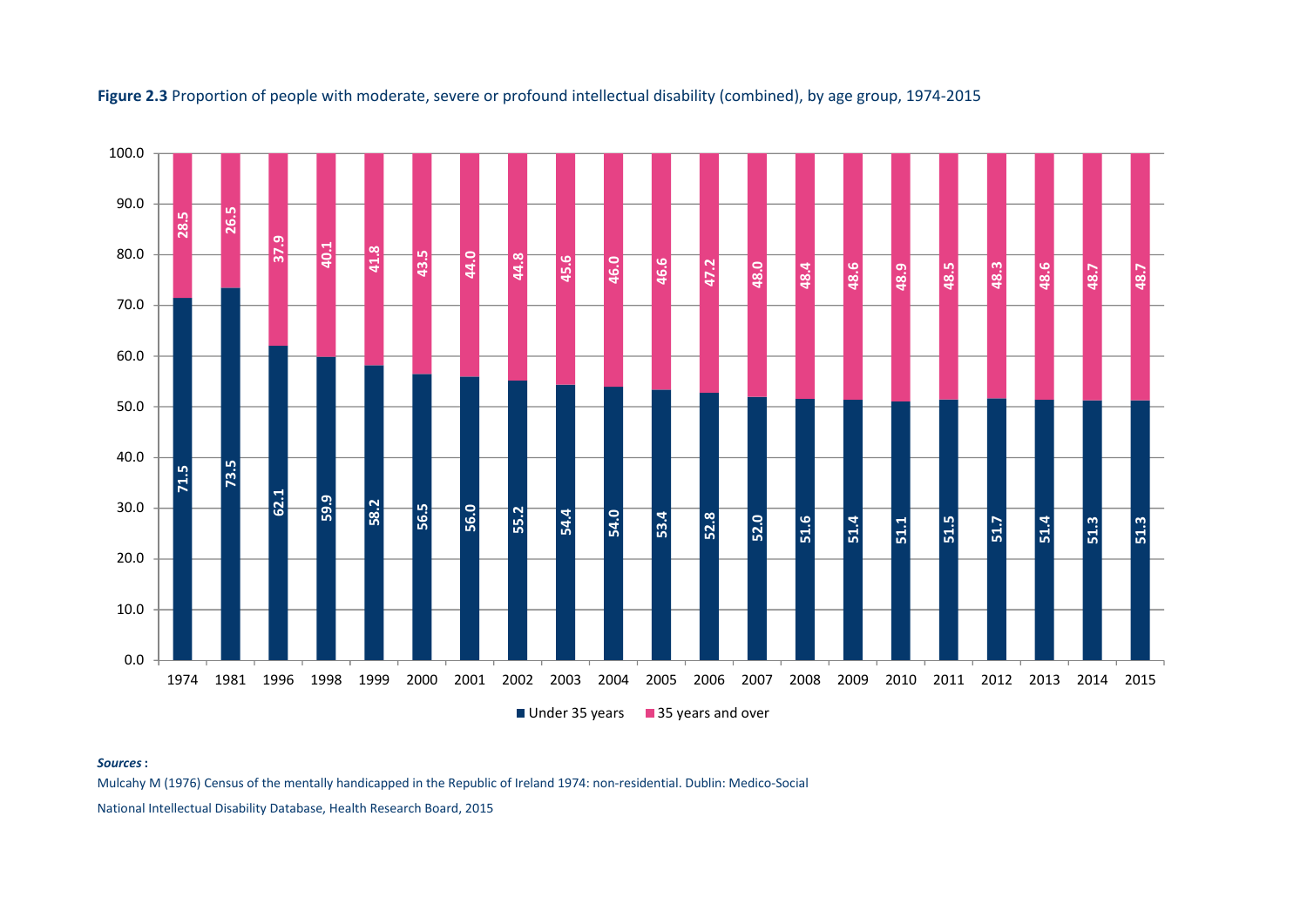| Table 2.3 Prevalence of intellectual disability, by degree (moderate, severe and profound) and by age group, 1974, 1981, 1996, 2015 |       |       |                 |                                                                               |               |       |       |       |       |          |       |      |                   |        |        |        |
|-------------------------------------------------------------------------------------------------------------------------------------|-------|-------|-----------------|-------------------------------------------------------------------------------|---------------|-------|-------|-------|-------|----------|-------|------|-------------------|--------|--------|--------|
| Age                                                                                                                                 |       |       | <b>Moderate</b> |                                                                               | <b>Severe</b> |       |       |       |       | Profound |       |      | <b>All levels</b> |        |        |        |
| group                                                                                                                               | 1974  | 1981  | 1996            | 2015                                                                          | 1974          | 1981  | 1996  | 2015  | 1974  | 1981     | 1996  | 2015 | 1974              | 1981   | 1996   | 2015   |
| $0-4$                                                                                                                               | 189   | 214   | 226             | 68                                                                            | 143           | 92    | 83    | 34    | 99    | 26       | 30    | 8    | 431               | 332    | 339    | 110    |
| $5-9$                                                                                                                               | 809   | 955   | 736             | 843                                                                           | 617           | 330   | 260   | 277   | 224   | 99       | 77    | 42   | 1,650             | 1,384  | 1,073  | 1,162  |
| $10 - 14$                                                                                                                           | 752   | 1,035 | 948             | 1,154                                                                         | 583           | 428   | 305   | 340   | 292   | 117      | 93    | 59   | 1,627             | 1,580  | 1,346  | 1,553  |
| 15-19                                                                                                                               | 698   | 1,203 | 1,072           | 1,220                                                                         | 445           | 508   | 378   | 373   | 241   | 154      | 132   | 53   | 1,384             | 1,865  | 1,582  | 1,646  |
| 20-34                                                                                                                               | 1,498 | 2,419 | 2,997           | 2,951                                                                         | 1,017         | 1,129 | 1,350 | 863   | 441   | 340      | 460   | 161  | 2,956             | 3,888  | 4,807  | 3,975  |
| 35-54                                                                                                                               | 1,321 | 1,559 | 2,626           | 3,504                                                                         | 626           | 612   | 1,183 | 1,430 | 201   | 97       | 343   | 391  | 2,148             | 2,268  | 4,152  | 5,325  |
| <b>55 &amp; over</b>                                                                                                                | 669   | 715   | 987             | 1,831                                                                         | 307           | 248   | 394   | 697   | 84    | 24       | 53    | 170  | 1,060             | 987    | 1,434  | 2,698  |
| <b>All ages</b>                                                                                                                     | 5,936 | 8,100 | 9,592           | 11,571                                                                        | 3,738         | 3,347 | 3,953 | 4,014 | 1,582 | 857      | 1,188 | 884  | 11,256            | 12,304 | 14,733 | 16,469 |
|                                                                                                                                     |       |       |                 | Prevalence rates - numbers per 1,000 of the general population for each group |               |       |       |       |       |          |       |      |                   |        |        |        |
| $0-4$                                                                                                                               | 0.60  | 0.62  | 0.83            | 0.19                                                                          | 0.45          | 0.27  | 0.30  | 0.10  | 0.31  | 0.07     | 0.11  | 0.02 | 1.36              | 0.97   | 1.24   | 0.31   |
| $5-9$                                                                                                                               | 2.55  | 2.73  | 2.31            | 2.63                                                                          | 1.95          | 0.94  | 0.82  | 0.86  | 0.71  | 0.28     | 0.24  | 0.13 | 5.20              | 3.95   | 3.37   | 3.62   |
| $10 - 14$                                                                                                                           | 2.52  | 3.08  | 2.72            | 3.81                                                                          | 1.95          | 1.27  | 0.88  | 1.12  | 0.98  | 0.35     | 0.27  | 0.20 | 5.45              | 4.70   | 3.86   | 5.13   |
| 15-19                                                                                                                               | 2.61  | 3.79  | 3.20            | 4.31                                                                          | 1.66          | 1.60  | 1.13  | 1.32  | 0.90  | 0.48     | 0.39  | 0.19 | 5.17              | 5.88   | 4.72   | 5.82   |
| 20-34                                                                                                                               | 2.78  | 3.33  | 3.93            | 2.80                                                                          | 1.88          | 1.56  | 1.77  | 0.82  | 0.82  | 0.47     | 0.60  | 0.15 | 5.48              | 5.35   | 6.31   | 3.78   |
| 35-54                                                                                                                               | 2.13  | 2.43  | 3.25            | 2.75                                                                          | 1.01          | 0.95  | 1.46  | 1.12  | 0.32  | 0.15     | 0.42  | 0.31 | 3.46              | 3.53   | 5.14   | 4.18   |
| <b>55 &amp; over</b>                                                                                                                | 1.08  | 1.09  | 1.45            | 1.83                                                                          | 0.50          | 0.38  | 0.58  | 0.70  | 0.14  | 0.04     | 0.08  | 0.17 | 1.71              | 1.51   | 2.11   | 2.70   |
| <b>All ages</b>                                                                                                                     | 1.99  | 2.35  | 2.72            | 2.52                                                                          | 1.25          | 0.97  | 1.12  | 0.87  | 0.53  | 0.25     | 0.34  | 0.19 | 3.80              | 3.60   | 4.18   | 3.59   |

**Note:** Prevalence rates are based on Census of Population 2011 figures (CSO 2012)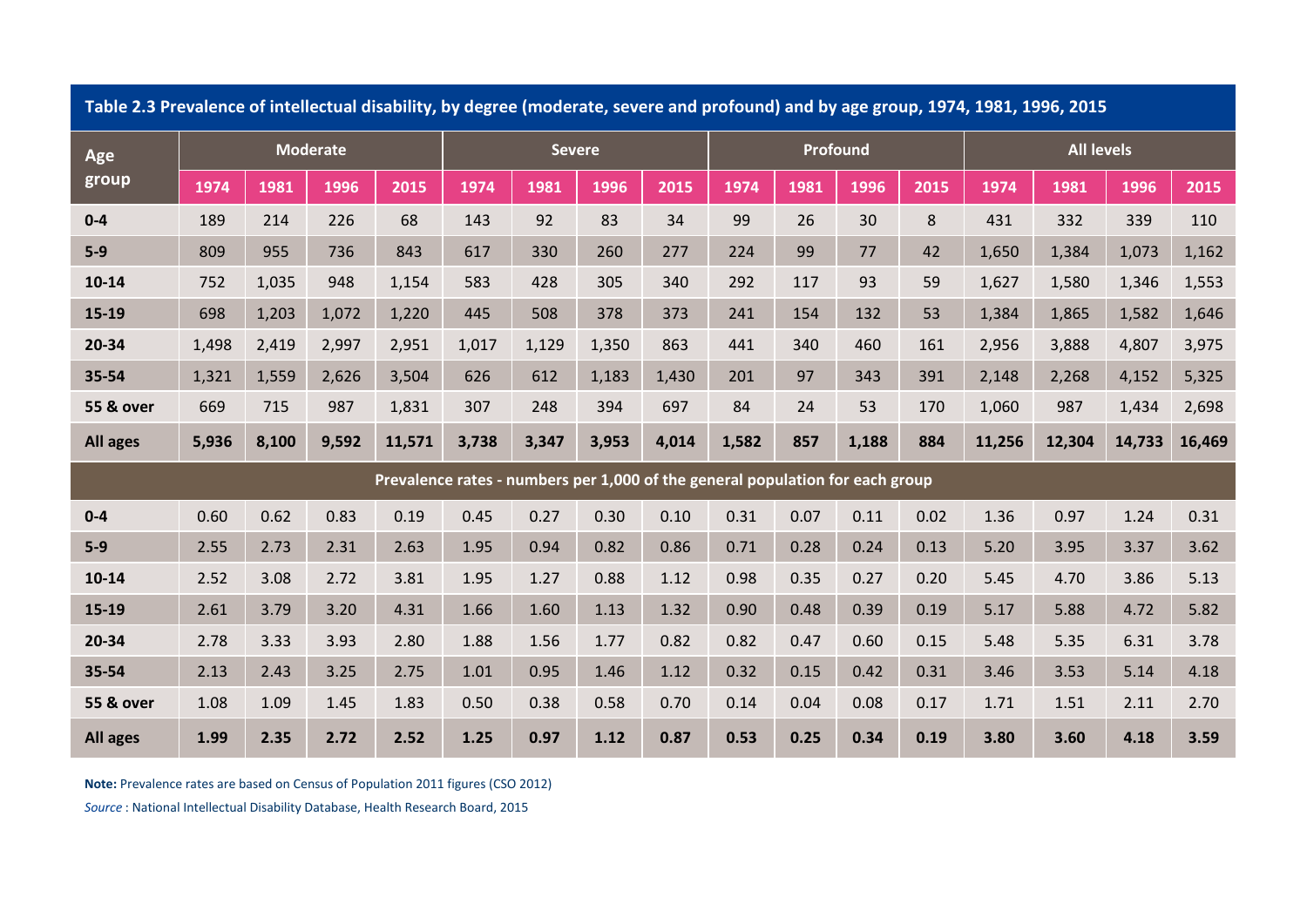| Table 2.4 Number of people registered on the NIDD, by CHO region of registration, 2015* |              |       |
|-----------------------------------------------------------------------------------------|--------------|-------|
|                                                                                         | $\mathsf{n}$ | %     |
| Area 1: Donegal, Sligo/Leitrim/West Cavan, Cavan/Monaghan                               | 2,609        | 9.3   |
| Area 2: Galway, Roscommon, Mayo                                                         | 3,203        | 11.4  |
| Area 3: Clare, Limerick, North Tipperary/East Limerick                                  | 2,374        | 8.4   |
| Area 4: Kerry, North Cork, North Lee, South Lee, West Cork                              | 4,233        | 15.1  |
| Area 5: South Tipperary, Carlow Kilkenny, Waterford, Wexford                            | 3,581        | 12.7  |
| Area 6: Wicklow, Dun Laoghaire, Dublin South East                                       | 1,617        | 5.8   |
| Area 7: Kildare /West Wicklow, Dublin West, Dublin South City, Dublin South West        | 3,746        | 13.3  |
| Area 8: Laois/Offaly, Longford/West Meath, Louth/Meath                                  | 3,755        | 13.4  |
| Area 9: Dublin North, Dublin North Central, Dublin North West                           | 2,990        | 10.6  |
| <b>Total</b>                                                                            | 28,108       | 100.0 |

**Note:** The following number of people are reported as accessing services from intellectual disabilty service providers but were not registered on the NIDD for the following reasons: Awaiting consent, Did not consent, HSE or agency resource issues. Many of these are children aged 0‐7 years who are not registered on the NIDD as a result of resource issues within the HSE Disability Database and Early Intervention Teams.

In CHO Area 1 there were 293 individuals not yet registered on the NIDD.

In CHO Area 2 there were 61 individuals not yet registered on the NIDD.

In CHO Area 3 there were 38 individuals not yet registered on the NIDD.

In CHO Area 4 there were 279 individuals not yet registered on the NIDD.

In CHO Area 5 there were 2 individuals not yet registered on the NIDD.

In CHO Area 7 there were 29 individuals not yet registered on the NIDD.

In CHO Area 8 there were 33 individuals not yet registered on the NIDD.

In CHO Areas 6, 9 and parts of areas 2, 5 and 8 it was not possible to identify the numbers not registered.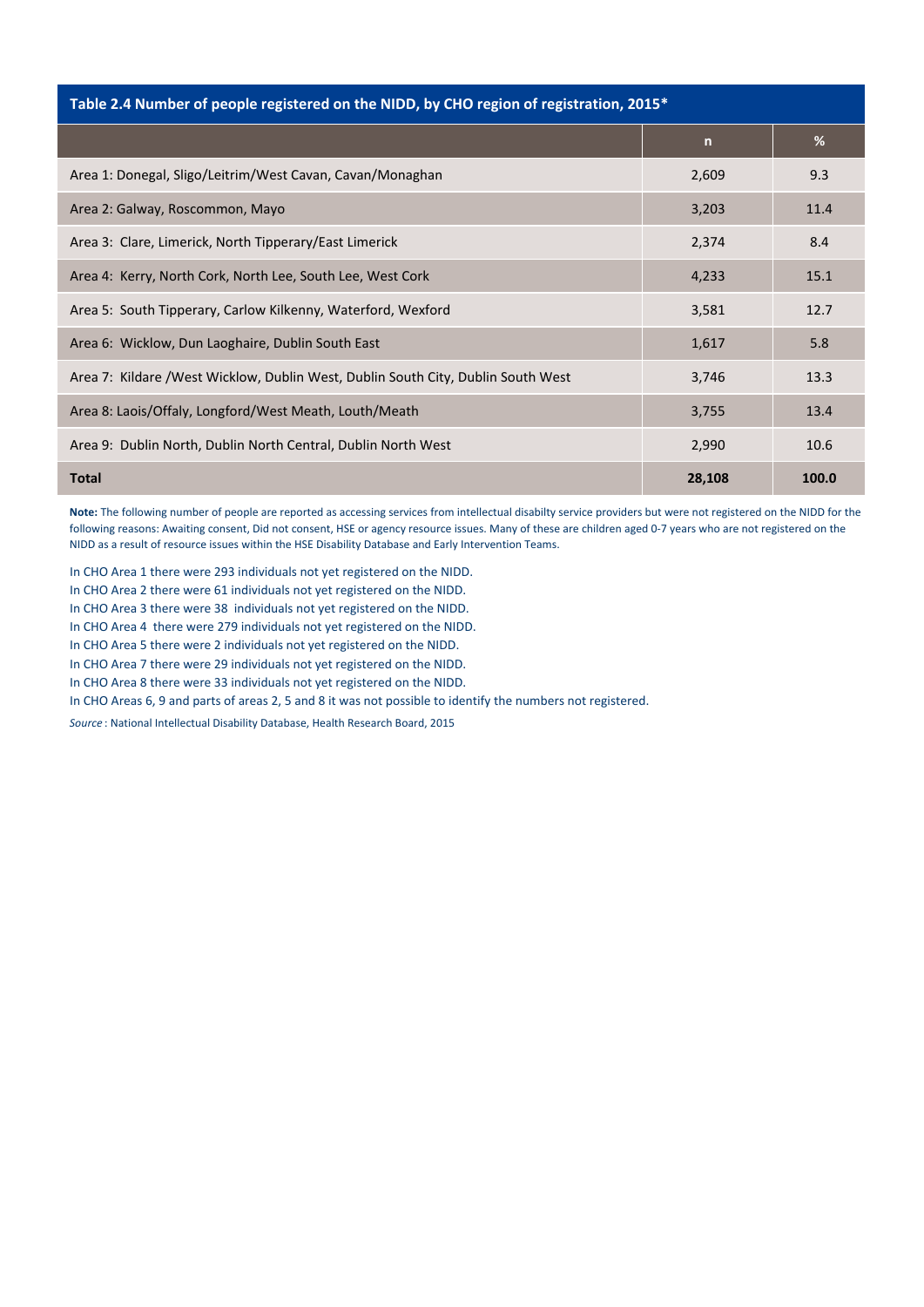**Table 2.4a NIDD registrations per 1,000 of the general population, by county of residence, 2015**

| <b>County</b>            | <b>Total</b><br>population | <b>NIDD</b> | <b>Prevalence</b><br>rate | % of NIDD<br>(28, 108) |
|--------------------------|----------------------------|-------------|---------------------------|------------------------|
| Carlow                   | 54,612                     | 421         | 7.7                       | 1.5                    |
| <b>Dublin</b>            | 1,273,069                  | 6,211       | 4.9                       | 22.1                   |
| Kildare                  | 210,312                    | 1,431       | 6.8                       | 5.1                    |
| Kilkenny                 | 95,419                     | 694         | 7.3                       | 2.5                    |
| Laois                    | 80,559                     | 464         | 5.8                       | 1.7                    |
| Longford                 | 39,000                     | 235         | 6.0                       | 0.8                    |
| Louth                    | 122,897                    | 1,073       | 8.7                       | 3.8                    |
| Meath                    | 184,135                    | 962         | 5.2                       | 3.4                    |
| Offaly                   | 76,687                     | 373         | 4.9                       | 1.3                    |
| Westmeath                | 86,164                     | 626         | 7.3                       | 2.2                    |
| Wexford                  | 145,320                    | 936         | 6.4                       | 3.3                    |
| Wicklow                  | 136,640                    | 689         | 5.0                       | 2.5                    |
| Clare                    | 117,196                    | 566         | 4.8                       | 2.0                    |
| Cork                     | 519,032                    | 3,238       | 6.2                       | 11.5                   |
| Kerry                    | 145,502                    | 955         | 6.6                       | 3.4                    |
| Limerick                 | 191,809                    | 1,538       | 8.0                       | 5.5                    |
| North Tipperary          | 70,322                     | 380         | 5.4                       | 1.4                    |
| South Tipperary          | 88,432                     | 614         | 6.9                       | 2.2                    |
| Waterford                | 113,795                    | 786         | 6.9                       | 2.8                    |
| Galway                   | 250,653                    | 1,632       | 6.5                       | 5.8                    |
| Leitrim                  | 31,798                     | 141         | 4.4                       | 0.5                    |
| Mayo                     | 130,638                    | 1,126       | 8.6                       | 4.0                    |
| Roscommon                | 64,065                     | 459         | $7.2$                     | $1.6\phantom{0}$       |
| Sligo                    | 65,393                     | 684         | 10.5                      | 2.4                    |
| Cavan                    | 73,183                     | 434         | 5.9                       | 1.5                    |
| Donegal                  | 161,137                    | 1,025       | 6.4                       | 3.6                    |
| Monaghan                 | 60,483                     | 390         | 6.4                       | $1.4\,$                |
| Out of state             | ÷,                         | 25          | $\blacksquare$            | 0.1                    |
| <b>All registrations</b> | 4,588,252                  | 28,108      | 6.1                       | 100.0                  |

**Note:** Prevalence rates are based on Census of Population 2011 figures (CSO 2012)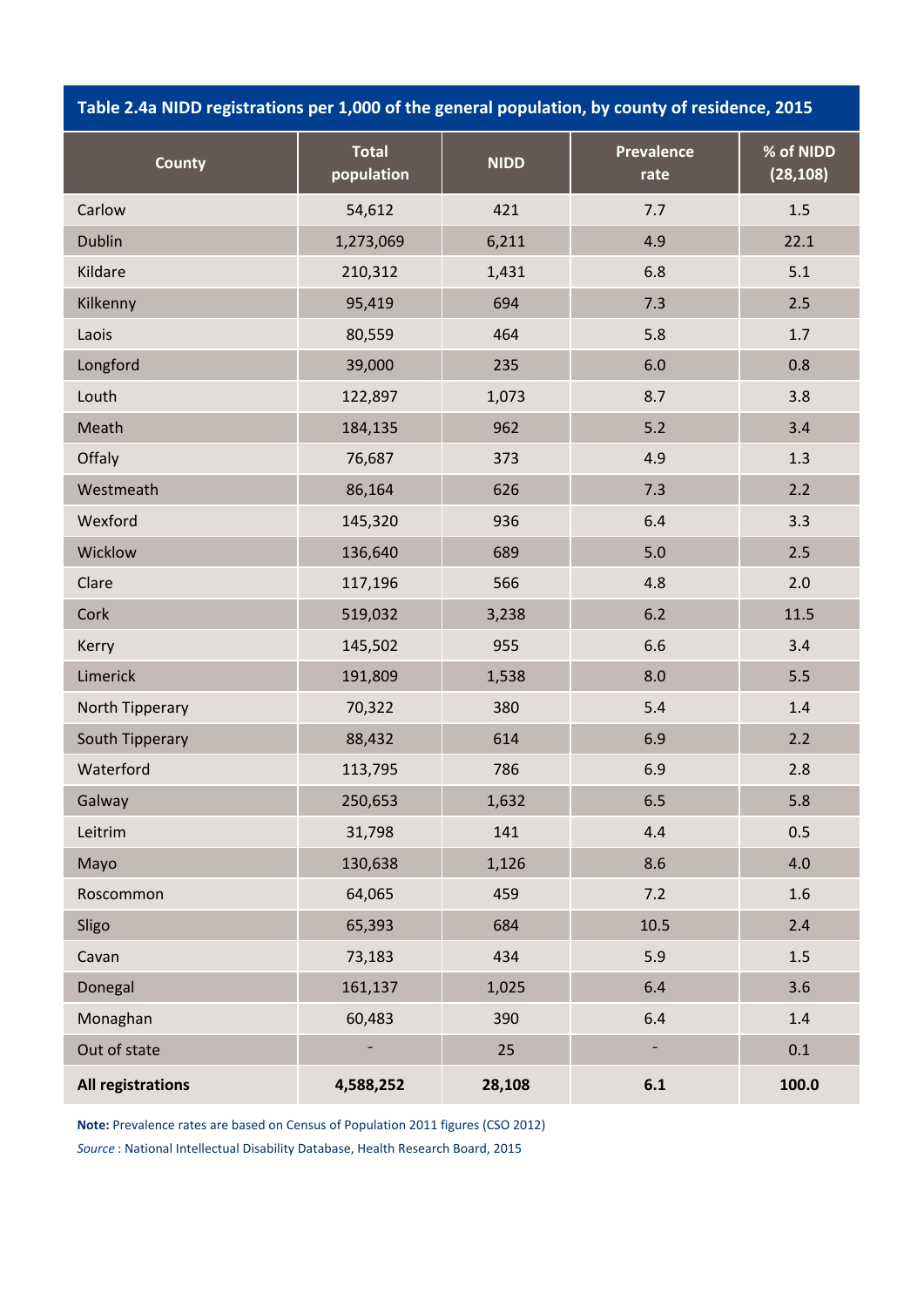**Table 2.5 Number of people registered on the NIDD with a physical and/or sensory disability, by gender, 2015**

|                                                   |              | <b>Male</b> |              | <b>Female</b> | <b>Total</b> |       |  |  |
|---------------------------------------------------|--------------|-------------|--------------|---------------|--------------|-------|--|--|
|                                                   | $\mathsf{n}$ | %           | $\mathsf{n}$ | %             | $\mathsf{n}$ | %     |  |  |
| Intellectual and physical /<br>sensory disability | 7,309        | 44.4        | 5,396        | 46.3          | 12,705       | 45.2  |  |  |
| Intellectual disability only                      | 9,152        | 55.6        | 6,251        | 53.7          | 15,403       | 54.8  |  |  |
| <b>Total</b>                                      | 16,461       | 100.0       | 11,647       | 100.0         | 28,108       | 100.0 |  |  |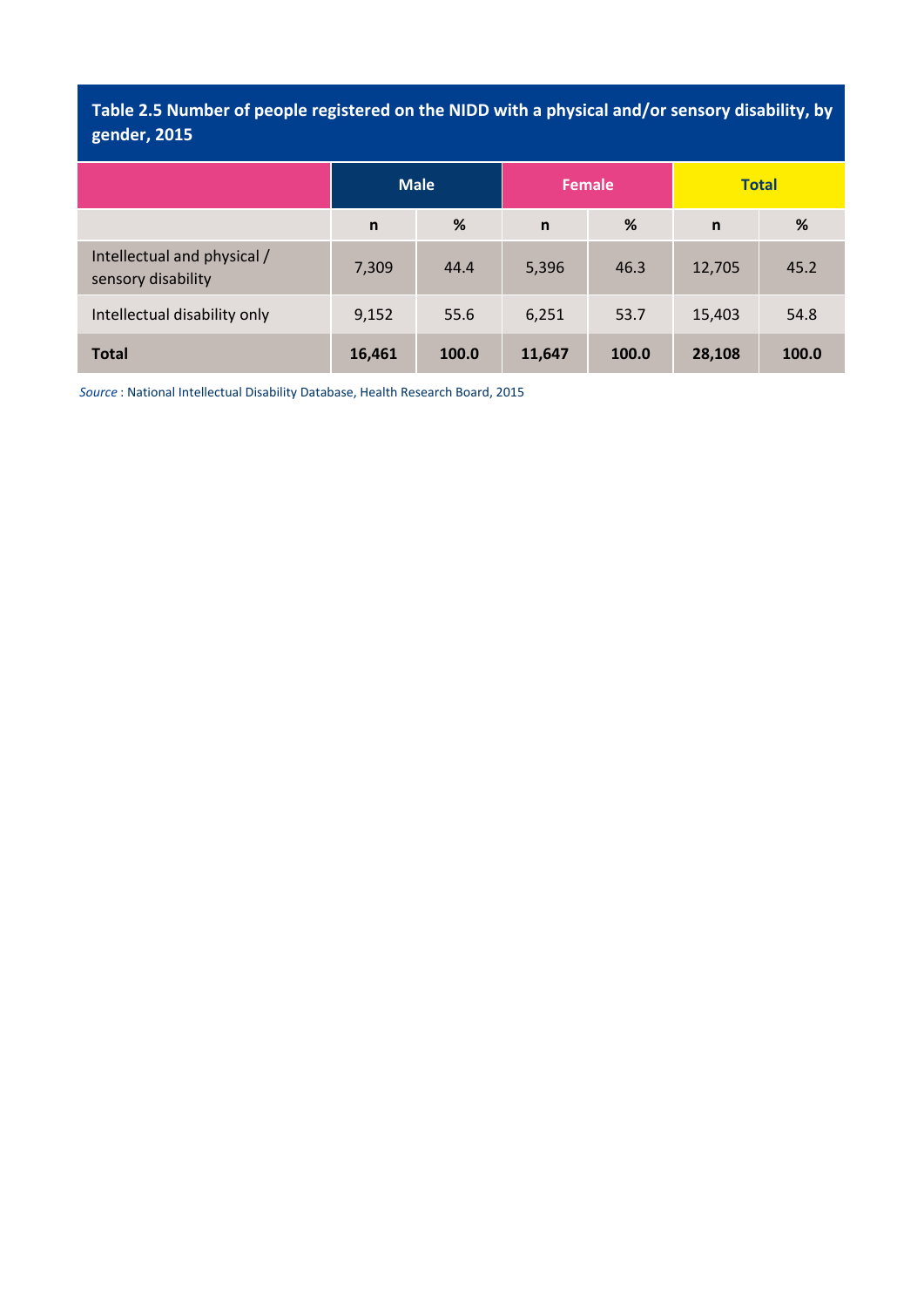### **Figure 3.1 Summary of service provision, by age group, 2015**



Note: The NIDD permits the recording of two different types of residential service and three different types of day service for each person registered on the database. The data above represent each person's main day and main residential service only. Overall service provision is detailed in Table 3.3 and 3.7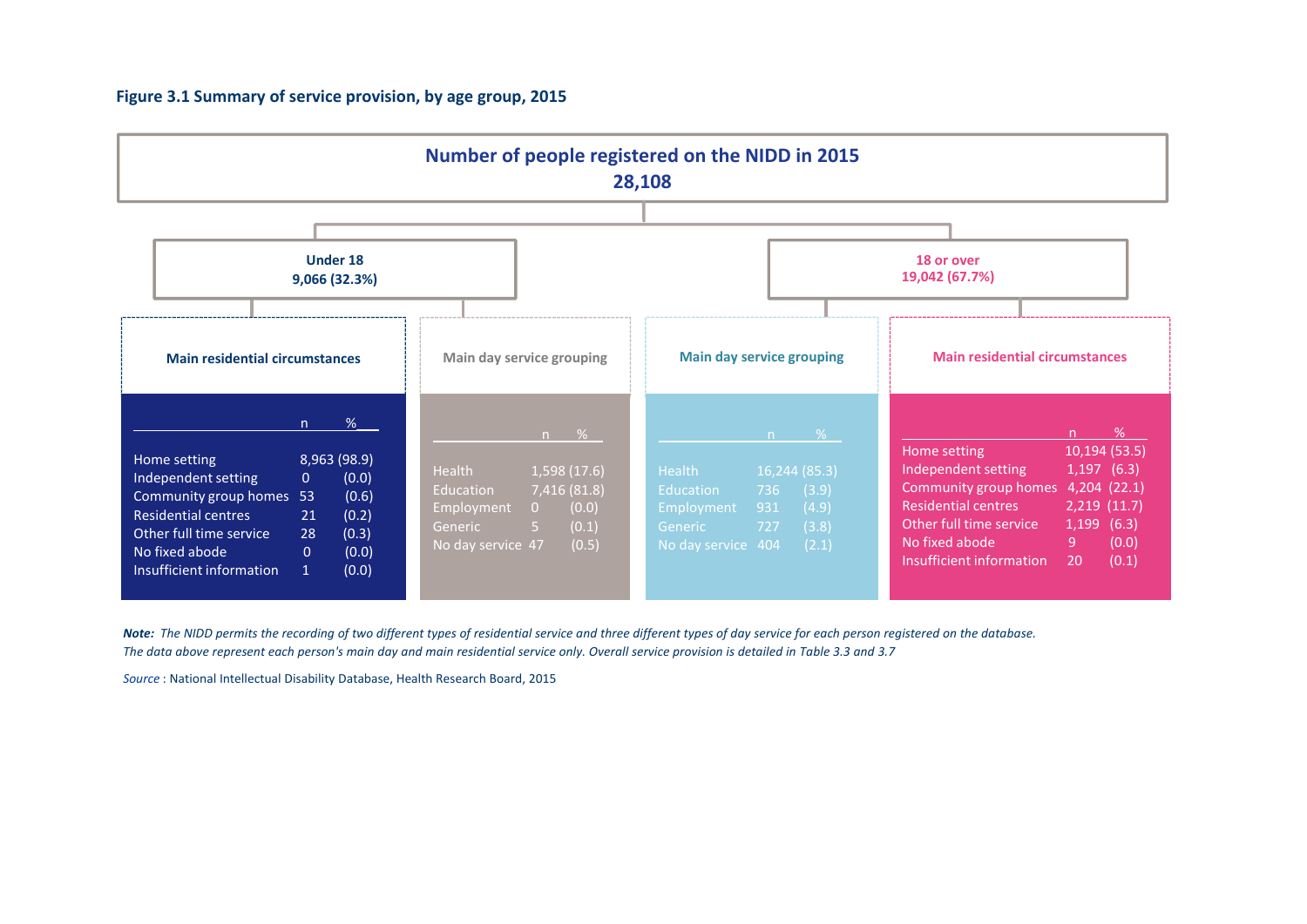| Table 3.1 Overall service provision to those registered on the NIDD, 2015 |        |       |  |  |  |  |  |  |  |  |  |
|---------------------------------------------------------------------------|--------|-------|--|--|--|--|--|--|--|--|--|
|                                                                           | n      | %     |  |  |  |  |  |  |  |  |  |
| Attending day services on a daily basis                                   | 19,982 | 71.1  |  |  |  |  |  |  |  |  |  |
| Receiving 5 or 7-day residential services                                 | 7,570  | 26.9  |  |  |  |  |  |  |  |  |  |
| Resident in a psychiatric hospital                                        | 154    | 0.5   |  |  |  |  |  |  |  |  |  |
| Receiving residential support services only                               | 27     | 0.1   |  |  |  |  |  |  |  |  |  |
| Receiving no service - on waiting list                                    | 223    | 0.8   |  |  |  |  |  |  |  |  |  |
| No current service requirements                                           | 152    | 0.5   |  |  |  |  |  |  |  |  |  |
| <b>Total</b>                                                              | 28.108 | 100.0 |  |  |  |  |  |  |  |  |  |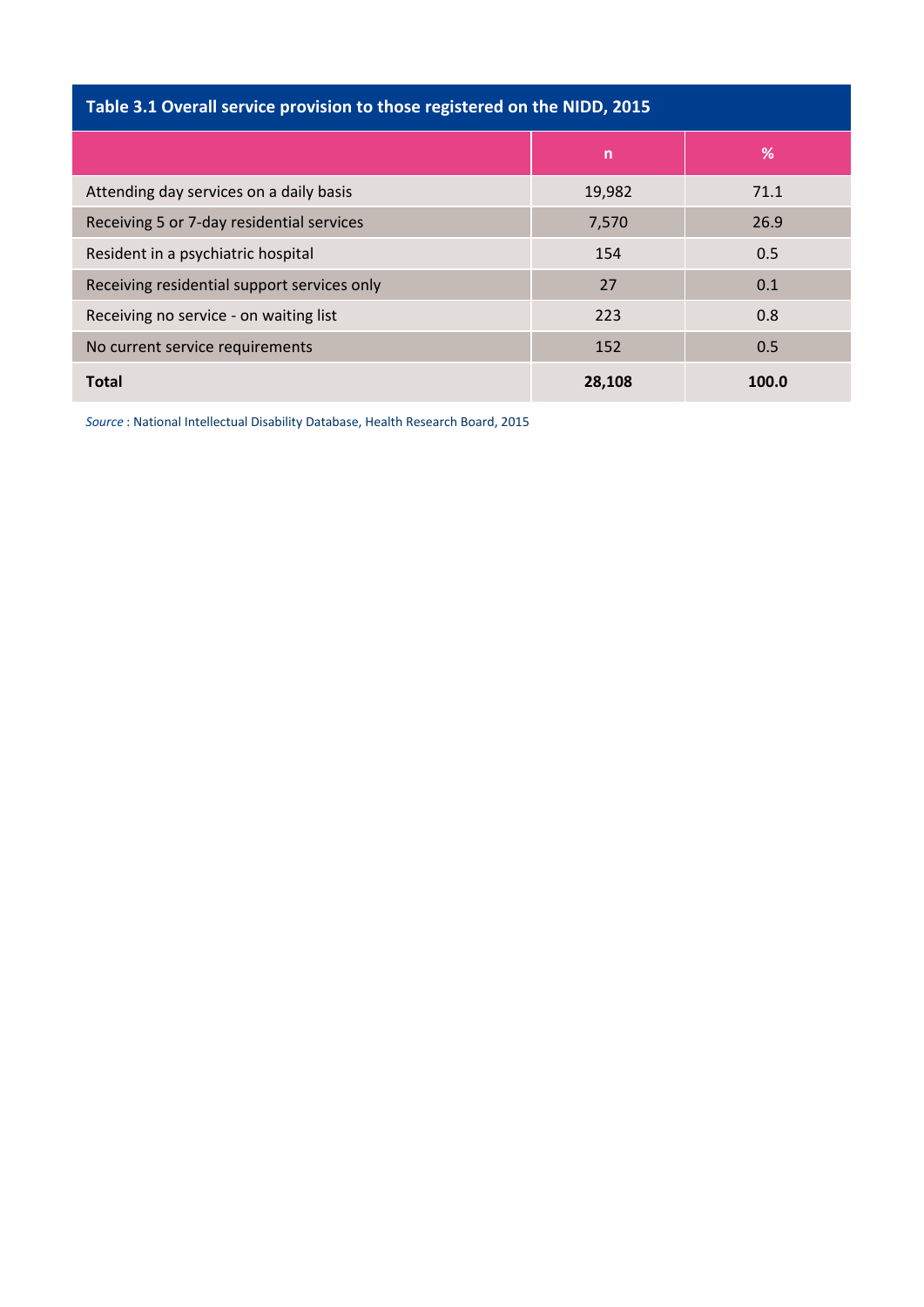| Table 3.2 Main residential circumstances, by degree of intellectual disability and by age group, NIDD 2015 |              |                |                     |              |              |              |             |        |              |       |                              |          |          |        |              |          |        |        |          |              |
|------------------------------------------------------------------------------------------------------------|--------------|----------------|---------------------|--------------|--------------|--------------|-------------|--------|--------------|-------|------------------------------|----------|----------|--------|--------------|----------|--------|--------|----------|--------------|
|                                                                                                            |              |                | <b>Not verified</b> |              |              |              | <b>Mild</b> |        |              |       | Moderate / Severe / Profound |          |          |        | <b>Total</b> |          |        |        |          |              |
|                                                                                                            | $0 - 19$     | 20-34          | 35-54               | $55+$        | <b>Total</b> | $0 - 19$     | 20-34       | 35-54  | $55+$        | Total | $0 - 19$                     | 20-34    | 35-54    | $55+$  | Total        | $0 - 19$ | 20-34  | 35-54  | $55+$    | <b>Total</b> |
| Home setting                                                                                               | 2,326        | 55             | 42                  | 20           | 2,443        | 3,411        | 1,905       | 1,244  | 308          | 6,868 | 4,332                        | 3,089    | 2,019    | 406    | 9,846        | 10,069   | 5,049  | 3,305  | 734      | 19,157       |
| Independent/Semi-independent setting                                                                       | $\mathbf{0}$ | $\sim$         | 29                  | 13           | 44           | $\sim$       | 150         | 475    | 301          | 928   | $\mathbf{0}$                 | 30       | 115      | 80     | 225          | $\sim$   | 182    | 619    | 394      | 1,197        |
| Community group homes                                                                                      | $\sim$       | $\sim$         | 10                  | 6            | 18           | 20           | 97          | 406    | 367          | 890   | 69                           | 433      | 1,790    | 1,057  | 3,349        | 90       | 531    | 2,206  | 1,430    | 4,257        |
| Residential centres                                                                                        | $\mathbf{0}$ | $\mathbf{0}$   | $\mathbf{0}$        | $\mathbf{0}$ | $\Omega$     | $\sim$       | 24          | 73     | 107          | 206   | 27                           | 190      | 925      | 892    | 2,034        | 29       | 214    | 998    | 999      | 2,240        |
| Other full-time services*                                                                                  | $\sim$       | $\overline{0}$ | $\Omega$            | $\sim$       | $\sim$       | $\sim$       | 42          | 83     | 98           | 225   | 41                           | 224      | 471      | 262    | 998          | 44       | 266    | 554    | 363      | 1,227        |
| No fixed abode                                                                                             | $\mathbf{0}$ | $\mathbf{0}$   | $\mathbf{0}$        | $\mathbf{0}$ | $\Omega$     | $\mathbf{0}$ | $\sim$      | $\sim$ | $\mathbf{0}$ | 8     | $\overline{0}$               |          | $\Omega$ | $\sim$ | $\sim$       |          | $\sim$ | $\sim$ | $\sim$   | q            |
| Insufficient information                                                                                   | $\Omega$     | $\overline{0}$ |                     | $\mathbf{0}$ |              | $\mathbf{0}$ | $\sim$      | $\sim$ | $\mathbf 0$  |       | $\sim$                       | <b>g</b> |          |        | 16           | $\sim$   | 11     | 8      | $\Omega$ | 21           |
| <b>Total</b>                                                                                               | 2,328        | 58             | 81                  | 42           | 2.509        | 3,437        | 2,224       | 2,288  | 1,181        | 9,130 | 4,471                        | 3,975    | 5,325    | 2,698  | 16,469       | 10,236   | 6,257  | 7,694  | 3,921    | 28,108       |

*\** Other full‐time services include psychiatric hospitals, intensive placements, nursing homes, mental health community residences and full‐time residential support places.

~ To protect against the risk of indirect identification of individuals, items with less than 5 entries have been removed.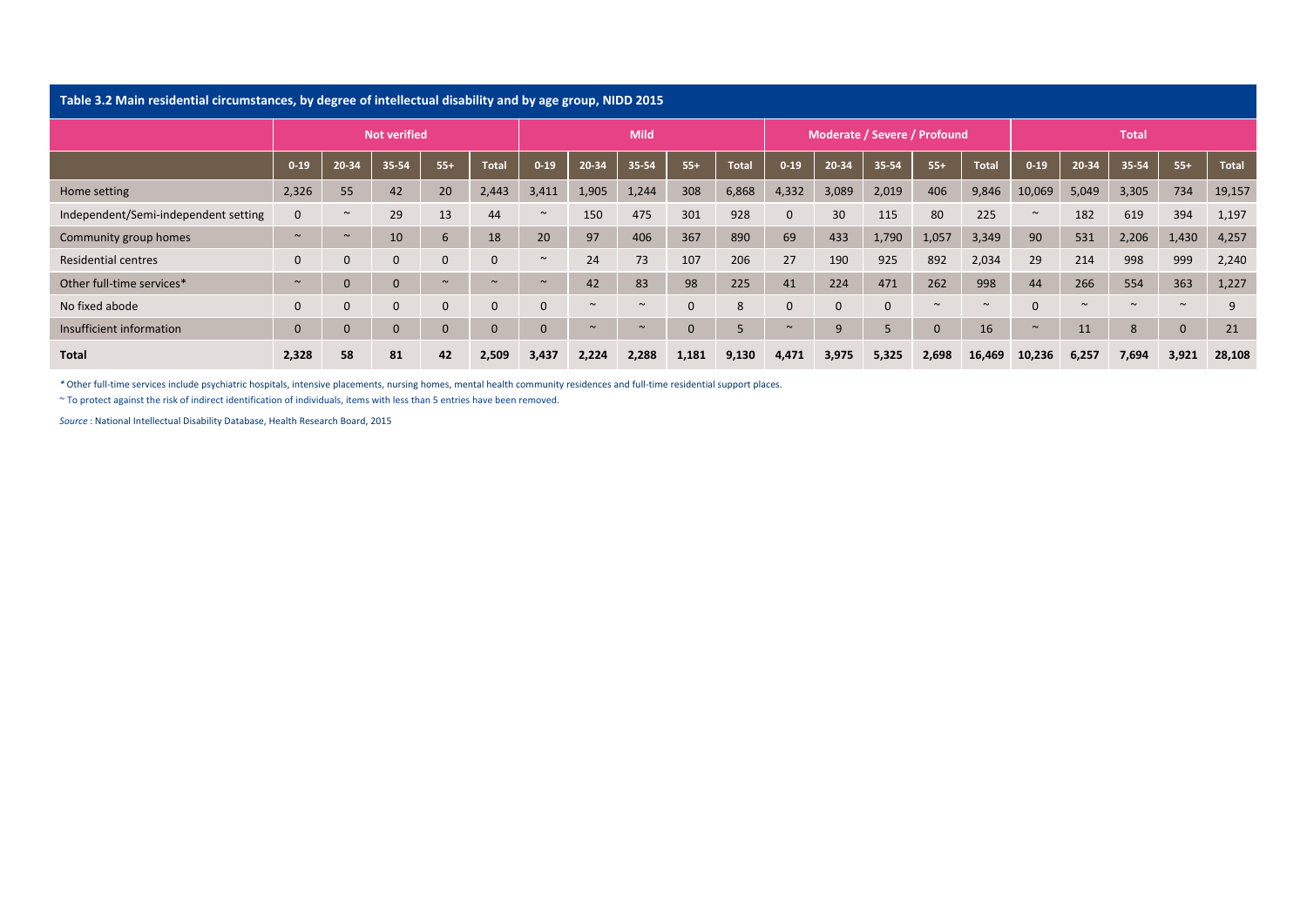### **Table 3.3 Main residential circumstances and overall level of residential service provision, 2015**

|                                                      |                           | <b>Main residential circumstances</b> |              | <b>Overall level of residential</b><br>provision/circumstance |              |             |  |  |
|------------------------------------------------------|---------------------------|---------------------------------------|--------------|---------------------------------------------------------------|--------------|-------------|--|--|
|                                                      | <b>Under</b><br><b>18</b> | 18 &<br>over                          | All<br>ages  | <b>Under</b><br>18                                            | 18 &<br>over | All<br>ages |  |  |
| <b>Home setting</b>                                  | 8,963                     | 10,194                                | 19,157       | 8,967                                                         | 10,198       | 19,165      |  |  |
| At home with both parents                            | 7,008                     | 5,928                                 | 12,936       | 7,008                                                         | 5,928        | 12,936      |  |  |
| At home with one parent                              | 1,698                     | 2,962                                 | 4,660        | 1,698                                                         | 2,962        | 4,660       |  |  |
| At home with sibling                                 | $\sim$                    | 944                                   | 947          | $\sim$                                                        | 944          | 947         |  |  |
| At home with other relative                          | 49                        | 158                                   | 207          | 49                                                            | 158          | 207         |  |  |
| Living with non-relative                             |                           | 30                                    | 33           | $\sim$                                                        | 30           | 33          |  |  |
| Adoption                                             | $\sim$                    | 12                                    | 16           | $\sim$                                                        | 12           | 16          |  |  |
| Foster care and boarding out arrangements            | 198                       | 160                                   | 358          | 202                                                           | 164          | 366         |  |  |
| <b>Independent setting</b>                           | $\mathbf{0}$              | 1,197                                 | 1,197        | $\mathbf{0}$                                                  | 1,212        | 1,212       |  |  |
| Living independently                                 | $\mathbf 0$               | 770                                   | 770          | $\mathbf 0$                                                   | 771          | 771         |  |  |
| Living semi-independently                            | 0                         | 427                                   | 427          | $\mathbf 0$                                                   | 441          | 441         |  |  |
| <b>Community group homes</b>                         | 53                        | 4,204                                 | 4,257        | 53                                                            | 4,204        | 4,257       |  |  |
| 5-day community group home                           | 10                        | 369                                   | 379          | 10                                                            | 369          | 379         |  |  |
| 7-day community group home                           | $\sim$                    | 491                                   | 494          | $\sim$                                                        | 491          | 494         |  |  |
| 7-day (52-week) community group home                 | 40                        | 3,344                                 | 3,384        | 40                                                            | 3,344        | 3,384       |  |  |
| <b>Residential setting</b>                           | 21                        | 2,219                                 | 2,240        | 21                                                            | 2,219        | 2,240       |  |  |
| 5-day residential centre                             | $\mathbf{0}$              | 49                                    | 49           | $\mathbf 0$                                                   | 49           | 49          |  |  |
| 7-day residential centre                             | 5                         | 245                                   | 250          | 5                                                             | 245          | 250         |  |  |
| 7-day (52-week) residential centre                   | 16                        | 1,925                                 | 1,941        | 16                                                            | 1,925        | 1,941       |  |  |
| Other full-time residential services                 | 28                        | 1,199                                 | 1,227        | 28                                                            | 1,199        | 1,227       |  |  |
| Nursing home                                         | $\mathbf{0}$              | 162                                   | 162          | $\mathbf{0}$                                                  | 162          | 162         |  |  |
| Mental health community residence                    | 0                         | 48                                    | 48           | $\pmb{0}$                                                     | 48           | 48          |  |  |
| Psychiatric hospital                                 | $\mathbf 0$               | 154                                   | 154          | $\mathbf 0$                                                   | 154          | 154         |  |  |
| Intensive placement (challenging behaviour)          | 6                         | 466                                   | 472          | 6                                                             | 466          | 472         |  |  |
| Intensive placement (profound or multiple disability | $\sim$                    | 212                                   | 214          | $\sim$                                                        | 212          | 214         |  |  |
| Occupying a full-time support place                  | 9                         | 67                                    | 76           | 9                                                             | 67           | 76          |  |  |
| Other full-time residential service                  | $11\,$                    | 90                                    | 101          | $11\,$                                                        | 90           | 101         |  |  |
| <b>Residential support service</b>                   | $\mathbf{0}$              | $\mathbf 0$                           | $\mathbf{0}$ | 1,248                                                         | 3,920        | 5,168       |  |  |
| Holiday residential placement                        | $\mathbf 0$               | $\mathbf{0}$                          | $\mathbf 0$  | $\sim$                                                        | 52           | 53          |  |  |
| Crisis or planned respite                            | 0                         | $\mathbf 0$                           | $\pmb{0}$    | 1,088                                                         | 3,460        | 4,548       |  |  |
| Occasional respite with host family                  | $\mathbf{0}$              | $\pmb{0}$                             | $\pmb{0}$    | 140                                                           | 225          | 365         |  |  |
| Overnight respite in the home                        | 0                         | $\mathbf 0$                           | $\mathbf 0$  | $\sim$                                                        | 9            | 11          |  |  |
| Shared care or guardianship                          | $\mathbf 0$               | $\mathbf 0$                           | $\mathbf 0$  | $\boldsymbol{6}$                                              | 16           | 22          |  |  |
| Regular part-time care (2/3 days per week)           | 0                         | $\mathbf 0$                           | $\mathbf 0$  | $\sim$                                                        | 77           | 81          |  |  |
| Regular part-time care (every weekend)               | $\mathbf{0}$              | $\mathbf{0}$                          | $\mathbf{0}$ | $\sim$                                                        | 10           | 12          |  |  |
| Regular part-time care (alternate weeks)             | 0                         | $\pmb{0}$                             | $\pmb{0}$    | $\sim$                                                        | 43           | 44          |  |  |
| Other residential service                            | $\mathbf{0}$              | $\mathbf 0$                           | $\pmb{0}$    | $\sim$                                                        | 28           | 32          |  |  |
| No fixed abode                                       | $\mathbf{0}$              | $\boldsymbol{9}$                      | 9            | $\bullet$                                                     | $9$          | $9$         |  |  |
| <b>Insufficient information</b>                      | $\mathbf{1}$              | 20                                    | 21           | $\mathbf{1}$                                                  | 20           | 21          |  |  |
| <b>Total</b>                                         | 9,066                     | 19,042                                | 28,108       | 10,318                                                        | 22,981       | 33,299      |  |  |

~ To protect against the risk of indirect identification of individuals, items with less than 5 entries have been removed. *Note:* The total number of services received (32,933) exceeds the actual number of people with an intellectual disability as a number of people availed of two residential services.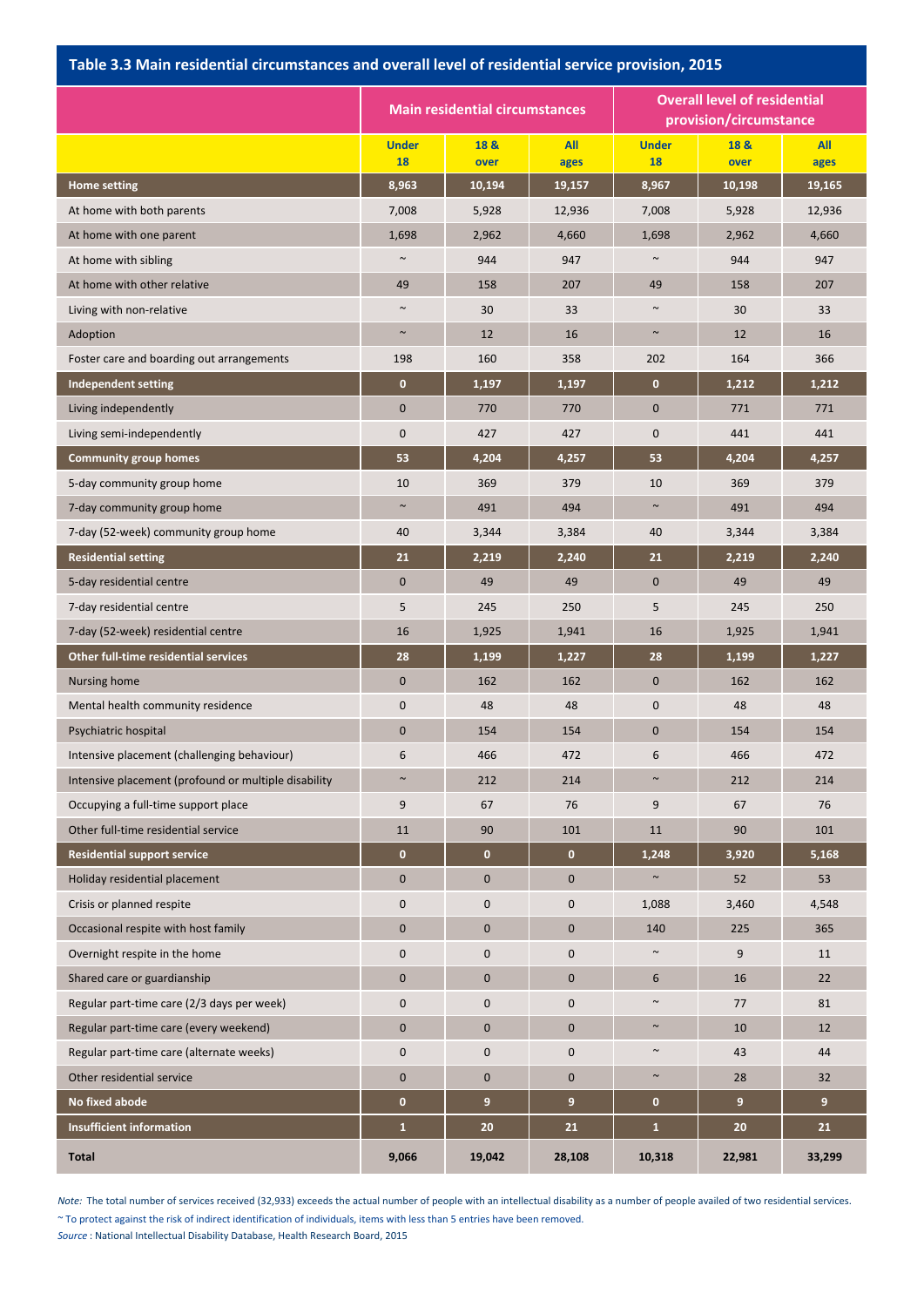

### Figure 3.2 Number of people in receipt of respite nights and median number of respite nights received, by degree of intellectual disability, 2015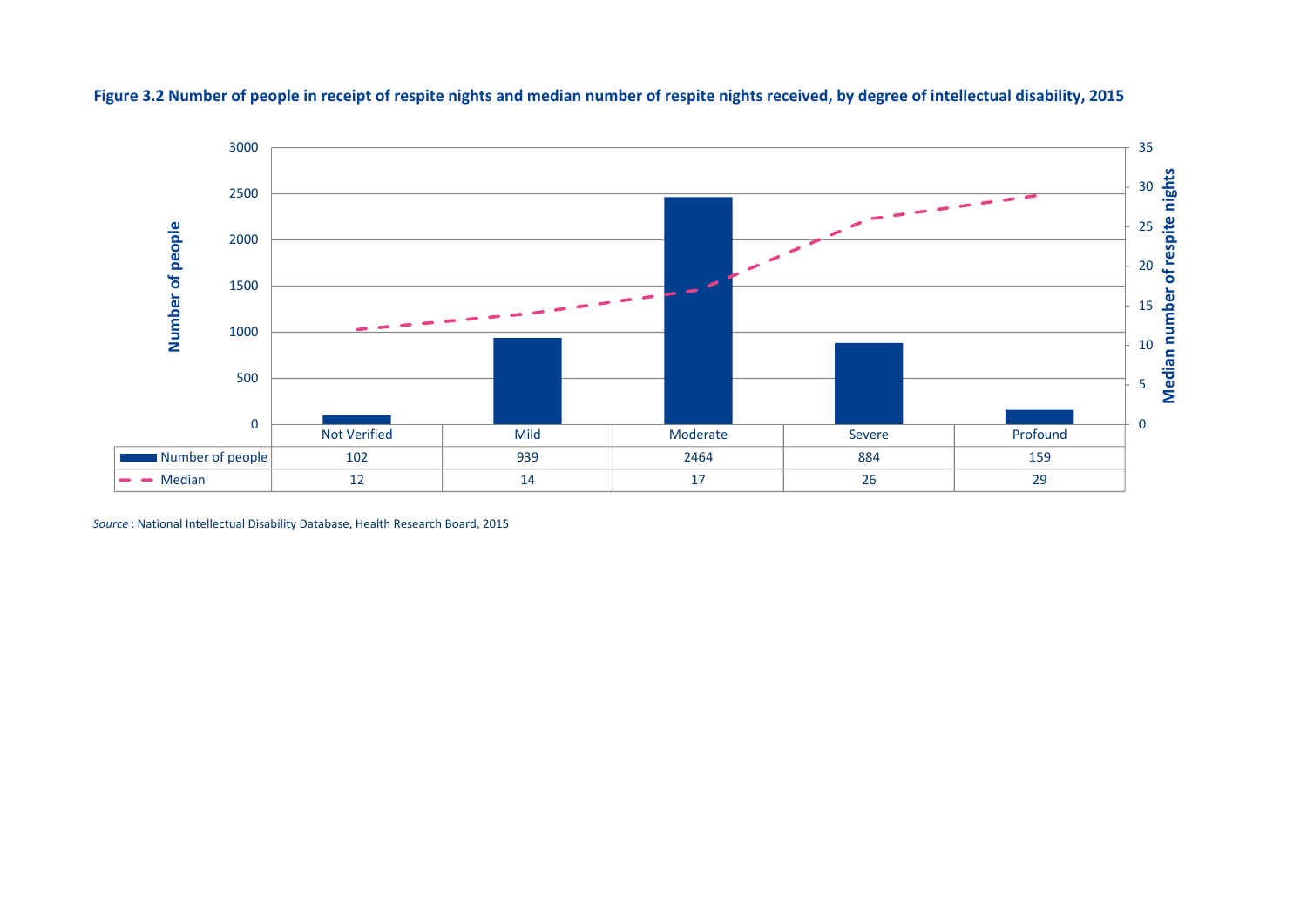| Table 3.4 Use of respite nights, by CHO area of residence, 2015                  |                                                      |                                                            |                                                       |
|----------------------------------------------------------------------------------|------------------------------------------------------|------------------------------------------------------------|-------------------------------------------------------|
| <b>CHO Area</b>                                                                  | <b>Total number of</b><br>respite nights<br>received | <b>Number of people in</b><br>receipt of respite<br>nights | <b>Median number</b><br>of respite nights<br>received |
| Area 1 - Donegal, Sligo/ Leitrim/West Cavan, Cavan/Monaghan                      | 7,610                                                | 385                                                        | 14                                                    |
| Area 2 - Galway, Roscommon, Mayo                                                 | 19,038                                               | 463                                                        | 32                                                    |
| Area 3 - Clare, Limerick, North Tipperary/East Limerick                          | 8,370                                                | 296                                                        | 22                                                    |
| Area 4 - Kerry, North Cork, North Lee, South Lee, West Cork                      | 16,772                                               | 629                                                        | 16                                                    |
| Area 5 - South Tipperary, Carlow/Kilkenny, Waterford, Wexford                    | 10,688                                               | 594                                                        | 14                                                    |
| Area 6 - Wicklow, Dun Laoghaire, Dublin South East                               | 10,370                                               | 317                                                        | 23                                                    |
| Area 7 - Kildare/West Wicklow, Dublin West, Dublin South City, Dublin South West | 17,645                                               | 630                                                        | 20                                                    |
| Area 8 - Laois/Offaly, Longford/West Meath, Louth/Meath                          | 14,538                                               | 666                                                        | 15                                                    |
| Area 9 - Dublin North, Dublin North Central, Dublin North West                   | 15,229                                               | 568                                                        | 17                                                    |
| <b>Total</b>                                                                     | 120,260                                              | 4,548                                                      | 18                                                    |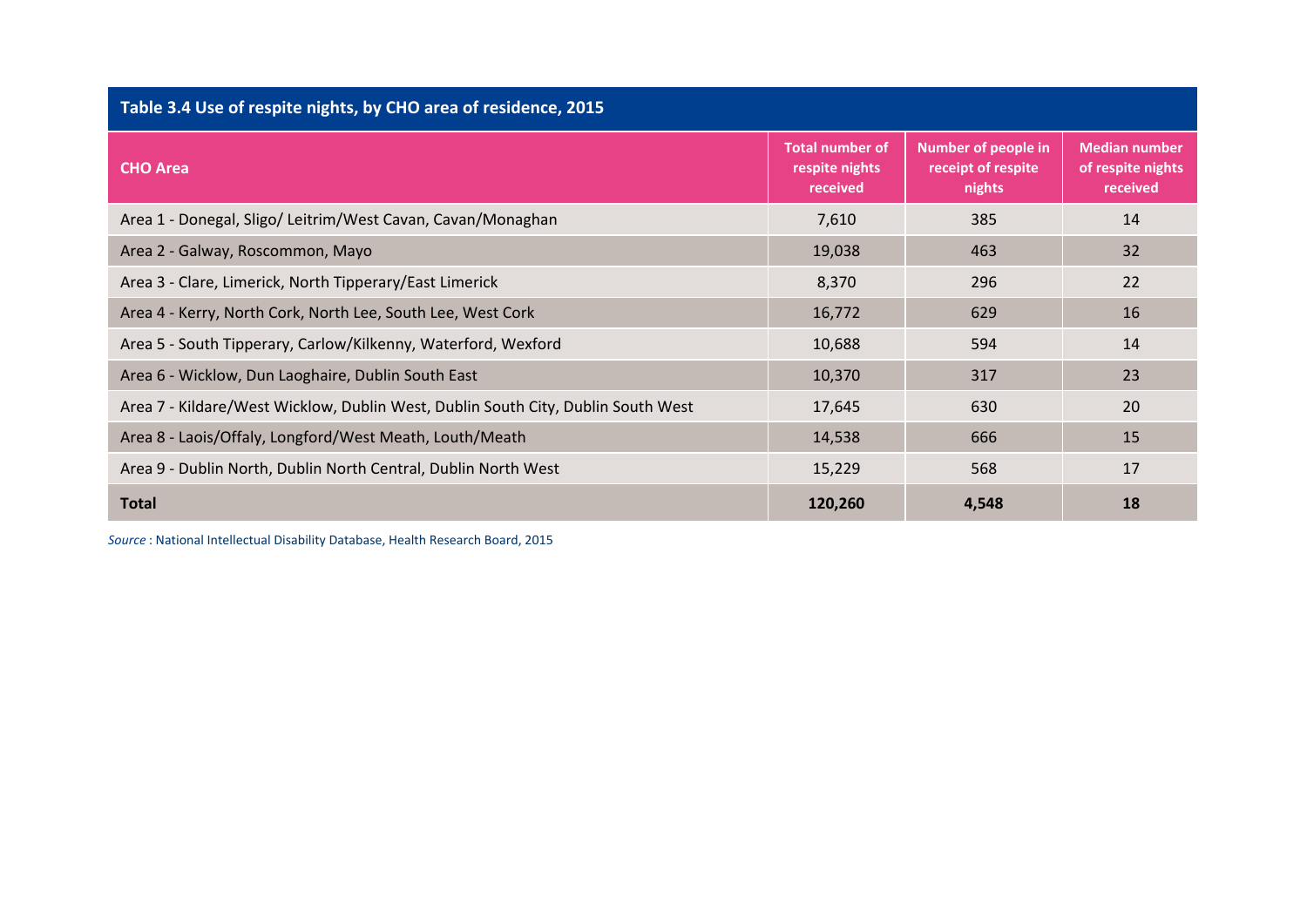|               | Table 3.5 Residential status of people availing of day services, by degree of intellectual disability and by age group, 2015 |                     |              |                   |                    |              |                          |                              |              |                          |                    |              |  |  |  |
|---------------|------------------------------------------------------------------------------------------------------------------------------|---------------------|--------------|-------------------|--------------------|--------------|--------------------------|------------------------------|--------------|--------------------------|--------------------|--------------|--|--|--|
|               |                                                                                                                              | <b>Not Verified</b> |              |                   | <b>Mild</b>        |              |                          | Moderate / Severe / Profound |              | <b>All levels</b>        |                    |              |  |  |  |
|               | <b>Under 18</b><br>years                                                                                                     | 18 years &<br>over  | <b>Total</b> | Under 18<br>years | 18 years &<br>over | <b>Total</b> | <b>Under 18</b><br>years | 18 years &<br>over           | <b>Total</b> | <b>Under 18</b><br>years | 18 years &<br>over | <b>Total</b> |  |  |  |
| Residents     | $\sim$                                                                                                                       | 19                  | 20           | 13                | 1,295              | 1,308        | 88                       | 6,284                        | 6,372        | 102                      | 7,598              | 7,700        |  |  |  |
| Day Attenders | 2,286                                                                                                                        | 186                 | 2,472        | 2,911             | 4,703              | 7,614        | 3,745                    | 6,151                        | 9,896        | 8,942                    | 11,040             | 19,982       |  |  |  |
| <b>Total</b>  | 2,287                                                                                                                        | 205                 | 2,492        | 2,924             | 5,998              | 8,922        | 3,833                    | 12,435                       | 16,268       | 9,044                    | 18,638             | 27,682       |  |  |  |

~ To protect against the risk of indirect identification of individuals, items with less than 5 entries have been removed.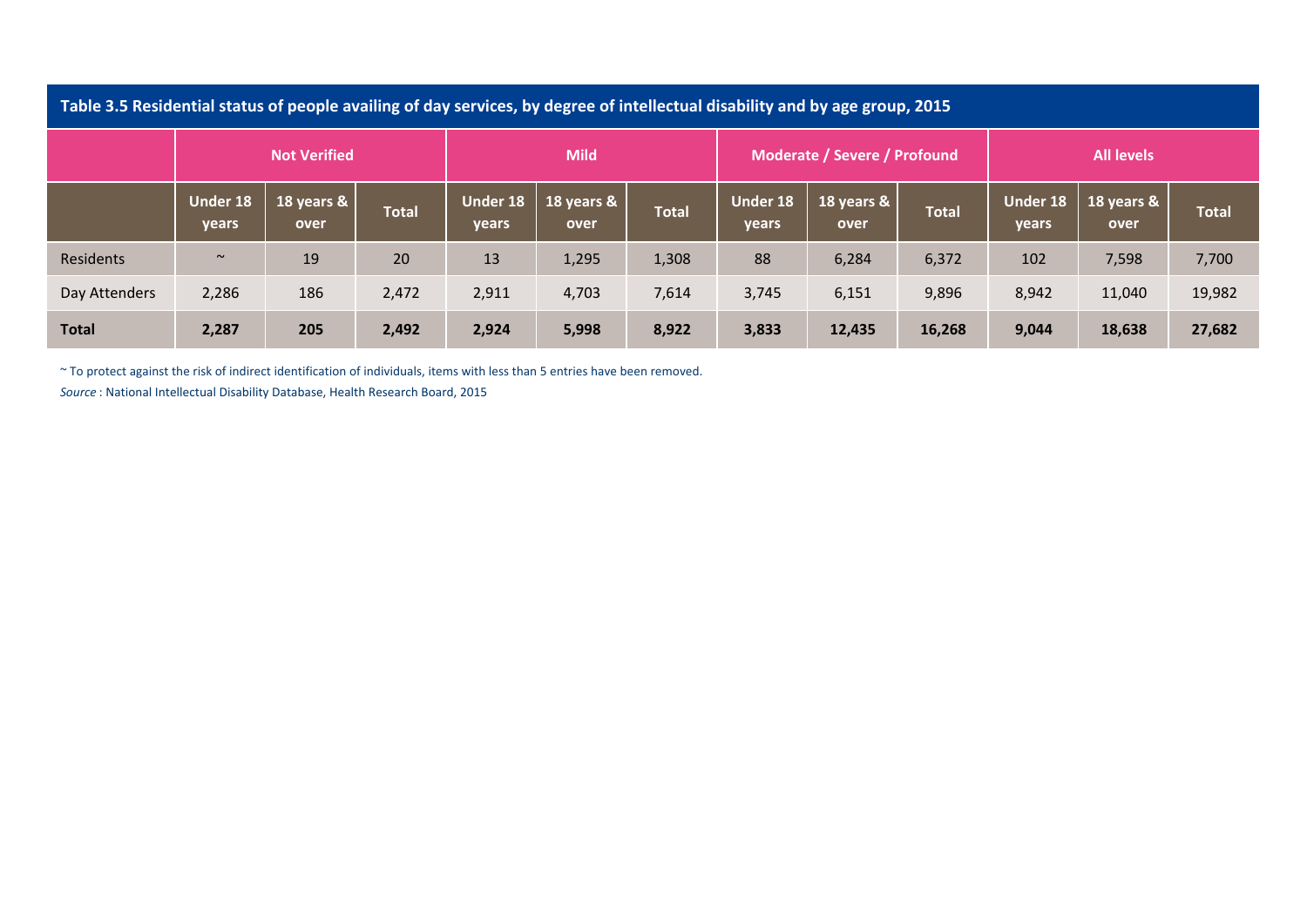| Table 3.6 Principal day service availed of, by degree of intellectual disability and by age group, 2015 |                          |                     |             |                          |                    |              |                          |                              |                 |                          |                    |          |
|---------------------------------------------------------------------------------------------------------|--------------------------|---------------------|-------------|--------------------------|--------------------|--------------|--------------------------|------------------------------|-----------------|--------------------------|--------------------|----------|
|                                                                                                         |                          | <b>Not Verified</b> |             |                          | <b>Mild</b>        |              |                          | Moderate / Severe / Profound |                 |                          | <b>All levels</b>  |          |
|                                                                                                         | <b>Under 18</b><br>years | 18 years &<br>over  | All ages    | <b>Under 18</b><br>years | 18 years &<br>over | All ages     | <b>Under 18</b><br>years | 18 years &<br>over           | <b>All ages</b> | <b>Under 18</b><br>years | 18 years &<br>over | All ages |
| Home support                                                                                            | 41                       | $\sim$              | 45          | $\sim$                   | 64                 | 68           | 6                        | 93                           | 99              | 51                       | 161                | 212      |
| Home help                                                                                               | $\sim$                   | $\overline{0}$      | $\sim$      | $\mathbf{0}$             | 12                 | 12           | $\sim$                   | 15                           | 17              | $\sim$                   | 27                 | 31       |
| Early services                                                                                          | 566                      | $\mathbf 0$         | 566         | 91                       | $\mathbf{0}$       | 91           | 47                       | $\mathbf{0}$                 | 47              | 704                      | $\mathbf 0$        | 704      |
| Mainstream pre-school                                                                                   | 199                      | $\overline{0}$      | 199         | 21                       | $\mathbf{0}$       | 21           | 17                       | $\mathbf{0}$                 | 17              | 237                      | $\overline{0}$     | 237      |
| Special pre-school                                                                                      | 231                      | $\mathbf 0$         | 231         | 34                       | $\mathbf{0}$       | 34           | 63                       | $\mathbf 0$                  | 63              | 328                      | $\mathbf{0}$       | 328      |
| Child education and development centre                                                                  | 15                       | $\overline{0}$      | 15          | $\overline{0}$           | $\mathbf{0}$       | $\mathbf{0}$ | 112                      | 10                           | 122             | 127                      | 10                 | 137      |
| Mainstream school                                                                                       | 578                      | 9                   | 587         | 869                      | 57                 | 926          | 738                      | 45                           | 783             | 2,185                    | 111                | 2296     |
| Resource teacher                                                                                        | 31                       | $\mathbf 0$         | 31          | $\sim$                   | $\sim$             | $\sim$       | 6                        | $\mathbf{0}$                 | 6               | 38                       | $\sim$             | 39       |
| Autism unit                                                                                             | 82                       | $\sim$              | 83          | 119                      | 5                  | 124          | 117                      | $\sim$                       | 119             | 318                      | 8                  | 326      |
| Home tutor                                                                                              | 13                       | $\mathbf 0$         | 13          | $\sim$                   | $\mathbf{0}$       | $\sim$       | 6                        | $\mathbf{0}$                 | 6               | 21                       | $\mathbf{0}$       | 21       |
| Special needs assistant                                                                                 | $\sim$                   | $\mathbf 0$         | $\sim$      | $\sim$                   | $\mathbf 0$        | $\sim$       | $\mathbf{0}$             | $\mathbf 0$                  | $\mathbf 0$     | $\sim$                   | $\mathbf 0$        | $\sim$   |
| Special class - primary                                                                                 | 98                       | $\overline{0}$      | 98          | 146                      | $\mathbf{0}$       | 146          | 157                      | $\mathbf{0}$                 | 157             | 401                      | $\mathbf{0}$       | 401      |
| Special class - secondary                                                                               | 16                       | $\mathbf 0$         | 16          | 65                       | 38                 | 103          | 90                       | 43                           | 133             | 171                      | 81                 | 252      |
| Special school                                                                                          | 344                      | $\sim$              | 348         | 1,543                    | 242                | 1785         | 2,416                    | 220                          | 2636            | 4,303                    | 466                | 4769     |
| Third level education                                                                                   | $\mathbf 0$              | $\sim$              | $\sim$      | $\mathbf{0}$             | 57                 | 57           | $\mathbf 0$              | 11                           | 11              | $\mathbf 0$              | 70                 | 70       |
| Rehabilitative training                                                                                 | $\mathbf{0}$             | 31                  | 31          | $\sim$                   | 724                | 726          | $\sim$                   | 719                          | 720             | $\sim$                   | 1474               | 1477     |
| <b>Activation centre</b>                                                                                | $\mathbf 0$              | 30                  | 30          | $\sim$                   | 1700               | 1704         | $\sim$                   | 6033                         | 6035            | $\sqrt{6}$               | 7763               | 7769     |
| Programme for the older person                                                                          | $\mathbf{0}$             | 8                   | 8           | $\mathbf{0}$             | 104                | 104          | $\mathbf{0}$             | 480                          | 480             | $\mathbf 0$              | 592                | 592      |
| Special high-support day service                                                                        | $\mathbf 0$              | $\sim$              | $\sim$      | $\mathbf 0$              | 54                 | 54           | 8                        | 709                          | 717             | 8                        | 764                | 772      |
| Special intensive day service                                                                           | $\mathbf{0}$             | $\sim$              | $\sim$      | $\sim$                   | 43                 | 44           | $\sim$                   | 420                          | 423             | $\sim$                   | 464                | 468      |
| Sheltered work centre                                                                                   | $\Omega$                 | 8                   | 8           | $\mathbf 0$              | 1066               | 1066         | $\pmb{0}$                | 1490                         | 1490            | $\boldsymbol{0}$         | 2564               | 2564     |
| Sheltered employment centre                                                                             | $\mathbf{0}$             | $\sim$              | $\sim$      | $\mathbf{0}$             | 37                 | 37           | $\mathbf 0$              | 12                           | 12              | $\mathbf 0$              | 52                 | 52       |
| Multidisciplinary support services                                                                      | 44                       | 13                  | 57          | 10                       | 499                | 509          | 26                       | 990                          | 1016            | 80                       | 1502               | 1582     |
| Centre-based day respite service                                                                        | $\mathbf{0}$             | $\mathbf 0$         | $\mathbf 0$ | $\sim$                   | 12                 | 13           | $\mathbf{0}$             | $\overline{7}$               | 7               | $\sim$                   | 19                 | 20       |
| Day respite in the home                                                                                 | $\sim$                   | $\mathbf 0$         | $\sim$      | $\mathbf 0$              | $\sim$             | $\sim$       | $\mathbf 0$              | $\sim$                       | $\sim$          | $\sim$                   | $\sim$             | $\sim$   |
| Outreach programme                                                                                      | $\sim$                   | 11                  | 15          | $\mathbf{0}$             | 161                | 161          | $\mathbf{0}$             | 129                          | 129             | $\sim$                   | 301                | 305      |
| Other day service                                                                                       | 17                       | $\sim$              | 20          | 8                        | 178                | 186          | 15                       | 367                          | 382             | 40                       | 548                | 588      |
| Enclave within open employment                                                                          | $\mathbf 0$              | $\overline{0}$      | $\mathbf 0$ | $\mathbf{0}$             | $\sim$             | $\sim$       | $\overline{0}$           | 10                           | 10              | $\mathbf 0$              | 14                 | 14       |
| Supported employment                                                                                    | $\mathbf 0$              | 24                  | 24          | $\mathbf 0$              | 457                | 457          | $\pmb{0}$                | 284                          | 284             | $\boldsymbol{0}$         | 765                | 765      |
| Open employment                                                                                         | $\mathbf{0}$             | $\mathbf 0$         | $\mathbf 0$ | $\mathbf{0}$             | 121                | 121          | $\pmb{0}$                | 31                           | 31              | $\mathbf 0$              | 152                | 152      |
| <b>Vocational training</b>                                                                              | $\mathbf 0$              | $\sim$              | $\sim$      | $\sim$                   | 197                | 199          | $\sim$                   | 75                           | 76              | $\sim$                   | 273                | 276      |
| Generic day services                                                                                    | $\sim$                   | 51                  | 53          | $\overline{0}$           | 164                | 164          | $\mathbf{0}$             | 239                          | 239             | $\sim$                   | 454                | 456      |
| <b>Total</b>                                                                                            | 2,287                    | 205                 | 2,492       | 2,924                    | 5,998              | 8,922        | 3,833                    | 12,435                       | 16,268          | 9,044                    | 18,638             | 27,682   |

~ To protect against the risk of indirect identification of individuals, items with less than 5 entries have been removed.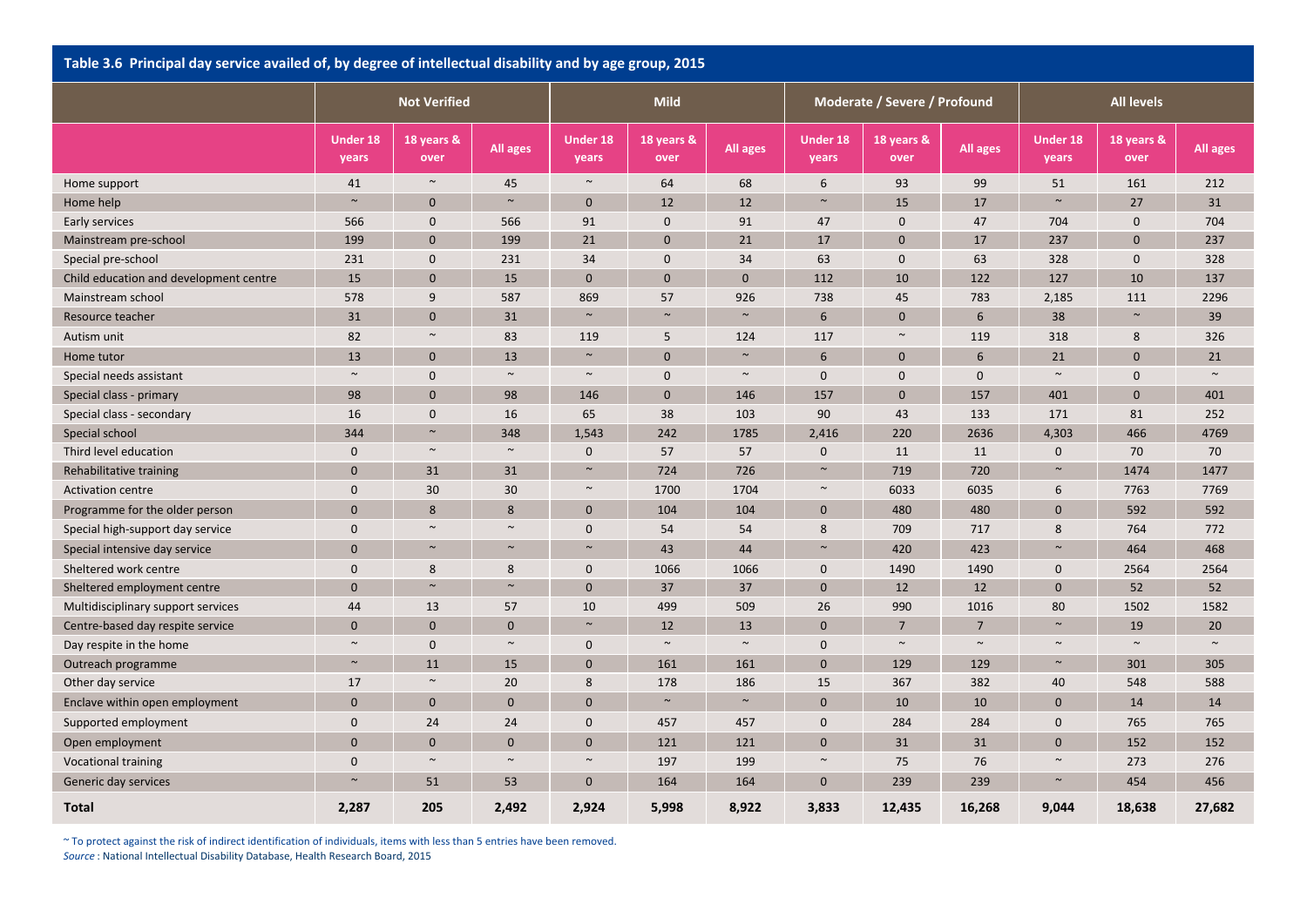## **Table 3.7 Principal day service and overall level of day service provsion, by age group, 2015**

|                                        |                   | <b>Principal day service</b> |              | <b>Overall level of</b><br>day-service provision |                    |              |  |  |
|----------------------------------------|-------------------|------------------------------|--------------|--------------------------------------------------|--------------------|--------------|--|--|
|                                        | Under 18<br>years | 18 years &<br>over           | <b>Total</b> | <b>Under 18</b><br>years                         | 18 years &<br>over | <b>Total</b> |  |  |
| Home support                           | 51                | 161                          | 212          | 883                                              | 1,003              | 1,886        |  |  |
| Home help                              | $\sim$            | 27                           | 31           | 59                                               | 112                | 171          |  |  |
| Early services                         | 704               | $\pmb{0}$                    | 704          | 1,878                                            | $\pmb{0}$          | 1,878        |  |  |
| Mainstream pre-school                  | 237               | $\pmb{0}$                    | 237          | 303                                              | $\pmb{0}$          | 303          |  |  |
| Special pre-school                     | 328               | 0                            | 328          | 333                                              | 0                  | 333          |  |  |
| Child education and development centre | 127               | 10                           | 137          | 133                                              | 10                 | 143          |  |  |
| Mainstream school                      | 2,185             | 111                          | 2,296        | 2,218                                            | 114                | 2,332        |  |  |
| Resource teacher                       | 38                | $\sim$                       | 39           | 814                                              | 97                 | 911          |  |  |
| <b>Autism Unit</b>                     | 318               | 8                            | 326          | 326                                              | 9                  | 335          |  |  |
| Home tutor                             | 21                | $\pmb{0}$                    | 21           | 24                                               | $\mathbf 0$        | 24           |  |  |
| <b>Special Needs Assistant</b>         | $\sim$            | $\pmb{0}$                    | $\sim$       | 831                                              | 31                 | 862          |  |  |
| Special class - primary                | 401               | $\pmb{0}$                    | 401          | 408                                              | $\pmb{0}$          | 408          |  |  |
| Special class - secondary              | 171               | 81                           | 252          | 174                                              | 82                 | 256          |  |  |
| Special school                         | 4,303             | 466                          | 4,769        | 4,309                                            | 467                | 4,776        |  |  |
| Third level education                  | $\mathbf 0$       | 70                           | 70           | $\mathbf 0$                                      | 90                 | 90           |  |  |
| Rehabilitative training                | $\sim$            | 1,474                        | 1,477        | $\sim$                                           | 1,522              | 1,525        |  |  |
| <b>Activation centre</b>               | 6                 | 7,763                        | 7,769        | 6                                                | 8,023              | 8,029        |  |  |
| Programme for the older person         | $\overline{0}$    | 592                          | 592          | $\overline{0}$                                   | 644                | 644          |  |  |
| Special high support day service       | 8                 | 764                          | 772          | 9                                                | 775                | 784          |  |  |
| Special intensive day service          | $\sim$            | 464                          | 468          | $\overline{7}$                                   | 477                | 484          |  |  |
| Sheltered work centre                  | $\mathbf 0$       | 2,564                        | 2,564        | 0                                                | 2,705              | 2,705        |  |  |
| Sheltered employment centre            | $\mathbf{0}$      | 52                           | 52           | $\pmb{0}$                                        | 57                 | 57           |  |  |
| Multidisciplinary support services     | 80                | 1,502                        | 1,582        | 6,239                                            | 15,710             | 21,949       |  |  |
| Centre-based day respite service       | $\sim$            | 19                           | 20           | 282                                              | 445                | 727          |  |  |
| Day respite in the home                | $\sim$            | $\sim$                       | $\sim$       | $71\,$                                           | 46                 | 117          |  |  |
| Outreach programme                     | $\sim$            | 301                          | 305          | 74                                               | 438                | 512          |  |  |
| Other day service                      | 40                | 548                          | 588          | 400                                              | 874                | 1,274        |  |  |
| Enclave within open employment         | $\pmb{0}$         | 14                           | 14           | $\pmb{0}$                                        | 15                 | 15           |  |  |
| Supported employment                   | $\pmb{0}$         | 765                          | 765          | $\pmb{0}$                                        | 1,653              | 1,653        |  |  |
| Open employment                        | $\pmb{0}$         | 152                          | 152          | $\pmb{0}$                                        | 273                | 273          |  |  |
| <b>Vocational training</b>             | $\sim$            | 273                          | 276          | 12                                               | 343                | 355          |  |  |
| Generic day services                   | $\sim$            | 454                          | 456          | $\sim$                                           | 490                | 492          |  |  |
| <b>Total</b>                           | 9,044             | 18,638                       | 27,682       | 19,798                                           | 36,505             | 56,303       |  |  |

*Note :* The total number of services received (56,303) exceeds the actual number of people with an intellectual disability as a number of people availed of two or more day services.

~ To protect against the risk of indirect identification of individuals, items with less than 5 entries have been removed have been suppressed.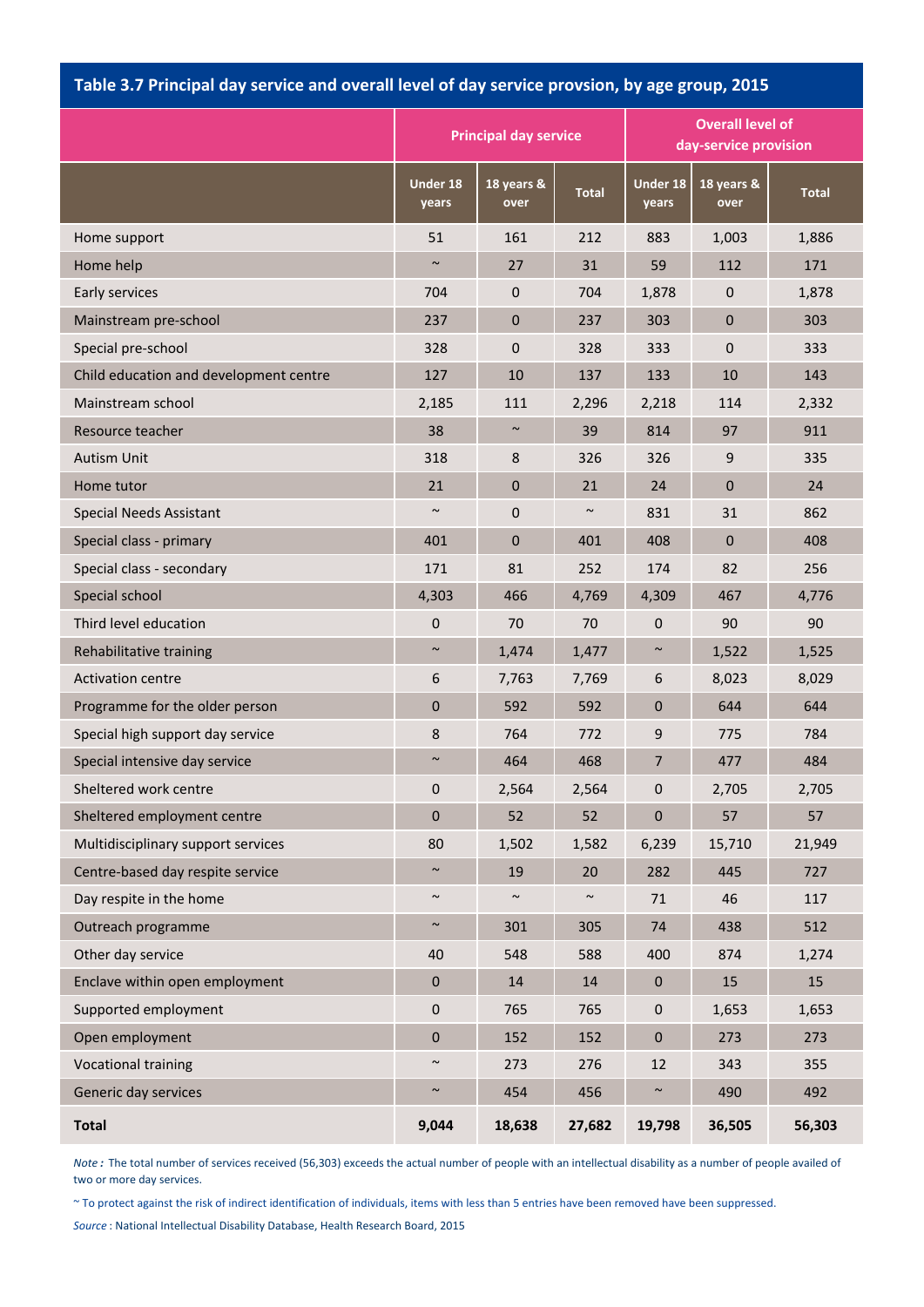|  | Table 3.7a Details of main residential circumstances, by degree of intellectual disability and by age group, 2015 |  |  |  |  |
|--|-------------------------------------------------------------------------------------------------------------------|--|--|--|--|
|--|-------------------------------------------------------------------------------------------------------------------|--|--|--|--|

|                                                      | <b>Not verified</b> |              |              |              | <b>Mild</b>  |                       |                |        | <b>Moderate / Severe / Profound</b> |          |                 |              |              | <b>All levels</b> |          |                 |                     |                  |              |          |
|------------------------------------------------------|---------------------|--------------|--------------|--------------|--------------|-----------------------|----------------|--------|-------------------------------------|----------|-----------------|--------------|--------------|-------------------|----------|-----------------|---------------------|------------------|--------------|----------|
| <b>Residential circumstances</b>                     | $0 - 19$            | 20-34        | 35-54        | $55+$        | All ages     | $0 - 19$              | 20-34          | 35-54  | $55+$                               | All ages | $0 - 19$        | 20-34        | 35-54        | $55+$             | All ages | $0 - 19$        | 20-34               | 35-54            | $55+$        | All ages |
| Home setting                                         | 2,326               | 55           | 42           | 20           | 2,443        | 3,411                 | 1,905          | 1,244  | 308                                 | 6,868    | 4,332           | 3,089        | 2,019        | 406               | 9,846    | 10,069          | 5,049               | 3,305            | 734          | 19,157   |
| At home with both parents                            | 1,959               | 39           | 19           | $\sim$       | 2,019        | 2,483                 | 1,275          | 590    | 30                                  | 4,378    | 3,346           | 2,211        | 955          | 27                | 6,539    | 7,788           | 3,525               | 1,564            | 59           | 12,936   |
| At home with one parent                              | 341                 | 11           | 17           | 6            | 375          | 753                   | 514            | 468    | 81                                  | 1,816    | 887             | 787          | 716          | 79                | 2,469    | 1,981           | 1,312               | 1,201            | 166          | 4,660    |
| At home with sibling                                 | $\mathbf{0}$        | $\sim$       | 5            | 10           | 16           | $\sim$                | 17             | 138    | 162                                 | 320      | $\mathbf{0}$    | 37           | 306          | 268               | 611      | $\sim$          | 55                  | 449              | 440          | 947      |
| At home with other relative                          | 9                   | $\sim$       | $\mathbf 0$  | $\sim$       | 12           | 31                    | 27             | 33     | 25                                  | 116      | 19              | 12           | 25           | 23                | 79       | 59              | 40                  | 58               | 50           | 207      |
| Lives with non-relative                              | $\mathbf{0}$        | $\sim$       | $\mathbf{0}$ | $\mathbf{0}$ | $\sim$       | $\sim$                | 11             | 6      | $\sim$                              | 20       | $\sim$          | $\sim$       | 5            | $\sim$            | 12       | $\sim$          | 14                  | 11               | $\sim$       | 33       |
| Adoption                                             | $\mathbf{0}$        | $\mathbf{0}$ | $\mathbf{0}$ | $\mathbf{0}$ | $\mathbf{0}$ | $\sim$                | $\overline{7}$ | $\sim$ | $\mathbf{0}$                        | 9        | $\sim$          | $\sim$       | $\sim$       | $\mathbf{0}$      | 7        | 5               | 9                   | $\sim$           | $\mathbf{0}$ | 16       |
| Foster care and boarding out arrangements            | 17                  | $\sim$       | $\sim$       | $\mathbf{0}$ | 20           | 138                   | 54             | 8      | 9                                   | 209      | 74              | 38           | 11           | 6                 | 129      | 229             | 94                  | 20               | 15           | 358      |
| Independent/Semi-independent setting                 | $\mathbf{0}$        | $\sim$       | 29           | 13           | 44           | $\sim$                | 150            | 475    | 301                                 | 928      | $\bullet$       | 30           | 115          | 80                | 225      | $\sim$          | 182                 | 619              | 394          | 1,197    |
| Living independently                                 | $\mathbf{0}$        | $\sim$       | 19           | 13           | 34           | $\sim$                | 105            | 300    | 202                                 | 608      | $\mathbf{0}$    | 14           | 64           | 50                | 128      | $\sim$          | 121                 | 383              | 265          | 770      |
| Living semi-independently                            | $\mathbf 0$         | $\mathbf 0$  | 10           | $\bf{0}$     | 10           | $\sim$                | 45             | 175    | 99                                  | 320      | $\mathbf 0$     | 16           | 51           | 30                | 97       | $\sim$          | 61                  | 236              | 129          | 427      |
| <b>Community group home</b>                          | $\sim$              | $\sim$       | 10           | 6            | 18           | 20                    | 97             | 406    | 367                                 | 890      | 69              | 433          | 1,790        | 1,057             | 3,349    | 90              | 531                 | 2,206            | 1,430        | 4,257    |
| 5-day community group home                           | $\mathbf 0$         | $\mathbf{0}$ | $\bf{0}$     | $\mathbf{0}$ | $\mathbf 0$  | 9                     | 12             | 53     | 16                                  | 90       | $5\phantom{.0}$ | 54           | 201          | 29                | 289      | 14              | 66                  | 254              | 45           | 379      |
| 7-day community group home                           | $\Omega$            | $\mathbf{0}$ | $\mathbf{0}$ | $\mathbf{0}$ | $\mathbf{0}$ | $\sim$                | 9              | 53     | 28                                  | 91       | 5               | 50           | 250          | 98                | 403      | 6               | 59                  | 303              | 126          | 494      |
| 7-day (52 week) community group home                 | $\sim$              | $\sim$       | 10           | 6            | 18           | 10                    | 76             | 300    | 323                                 | 709      | 59              | 329          | 1,339        | 930               | 2,657    | 70              | 406                 | 1,649            | 1,259        | 3,384    |
| <b>Residential centre</b>                            | $\mathbf{0}$        | $\mathbf{0}$ | $\mathbf{0}$ | $\bullet$    | $\mathbf{0}$ | $\tilde{\phantom{a}}$ | 24             | 73     | 107                                 | 206      | 27              | 190          | 925          | 892               | 2,034    | 29              | 214                 | 998              | 999          | 2,240    |
| 5-day residential centre                             | $\mathbf{0}$        | $\mathbf{0}$ | $\mathbf{0}$ | $\mathbf{0}$ | $\mathbf{0}$ | $\mathbf 0$           | $\sim$         | $\sim$ | $\mathbf 0$                         | 6        | $\sim$          | 13           | 25           | $\sim$            | 43       | $\sim$          | 15                  | 29               | $\sim$       | 49       |
| 7-day residential centre                             | $\mathbf 0$         | $\mathbf{0}$ | $\pmb{0}$    | $\mathbf{0}$ | $\mathbf 0$  | $\sim$                | $\overline{7}$ | 11     | 13                                  | 32       | 6               | 41           | 111          | 60                | 218      | $7\overline{ }$ | 48                  | 122              | 73           | 250      |
| 7-day (52 week) residential centre                   | $\mathbf{0}$        | $\mathbf{0}$ | $\mathbf{0}$ | $\mathbf{0}$ | $\mathbf{0}$ | $\sim$                | 15             | 58     | 94                                  | 168      | 20              | 136          | 789          | 828               | 1,773    | 21              | 151                 | 847              | 922          | 1,941    |
| <b>Other full-time service</b>                       | $\sim$              | $\mathbf{0}$ | $\mathbf{0}$ | $\sim$       | $\sim$       | $\sim$                | 42             | 83     | 98                                  | 225      | 41              | 224          | 471          | 262               | 998      | 44              | 266                 | 554              | 363          | 1,227    |
| Nursing home                                         | $\mathbf 0$         | $\mathbf{0}$ | $\mathbf{0}$ | $\sim$       | $\sim$       | $\mathbf 0$           | $\mathbf 0$    | 5      | 45                                  | 50       | $\mathbf{0}$    | $\mathbf{0}$ | 23           | 86                | 109      | $\mathbf 0$     | $\mathsf{O}\xspace$ | 28               | 134          | 162      |
| Mental health community residence                    | $\mathbf{0}$        | $\mathbf{0}$ | $\mathbf{0}$ | $\mathbf{0}$ | $\mathbf{0}$ | $\mathbf 0$           | $\mathbf 0$    | 7      | 10                                  | 17       | $\mathbf{0}$    | $\mathbf{0}$ | 5            | 26                | 31       | $\mathbf{0}$    | $\mathbf 0$         | 12               | 36           | 48       |
| Psychiatric hospital                                 | $\mathbf 0$         | $\mathbf{0}$ | $\bf{0}$     | $\mathbf{0}$ | $\bf{0}$     | $\mathbf{0}$          | 6              | 19     | 26                                  | 51       | $\mathbf{0}$    | 9            | 41           | 53                | 103      | $\mathbf{0}$    | 15                  | 60               | 79           | 154      |
| Intensive placement (challenging behaviour)          | $\mathbf{0}$        | $\mathbf{0}$ | $\mathbf{0}$ | $\mathbf{0}$ | $\mathbf{0}$ | $\mathbf 0$           | 16             | 30     | 7                                   | 53       | 12              | 129          | 227          | 51                | 419      | 12              | 145                 | 257              | 58           | 472      |
| Intensive placement (profound or multiple disability | $\mathbf{0}$        | $\mathbf{0}$ | $\mathbf{0}$ | $\Omega$     | $\mathbf{0}$ | $\Omega$              | $\Omega$       | $\sim$ | $\sim$                              | 6        | $\sim$          | 46           | 129          | 29                | 208      | $\sim$          | 46                  | 132              | 32           | 214      |
| Full time 'other' residential service                | $\sim$              | $\mathbf{0}$ | $\mathbf{0}$ | $\mathbf{0}$ | $\sim$       | $\sim$                | 17             | 15     | 5                                   | 39       | 9               | 17           | 22           | 13                | 61       | 12              | 34                  | 37               | 18           | 101      |
| Full time resident in residential support place      | $\mathbf{0}$        | $\mathbf{0}$ | $\mathbf 0$  | $\mathbf{0}$ | $\mathbf{0}$ | $\mathbf{0}$          | $\sim$         |        | $\sim$                              | 9        | 16              | 23           | 24           | $\sim$            | 67       | 16              | 26                  | 28               | 6            | 76       |
| No fixed abode                                       | $\mathbf{0}$        | $\mathbf{o}$ | $\mathbf{0}$ | $\mathbf{0}$ | $\mathbf{0}$ | $\mathbf{o}$          | $\sim$         | $\sim$ | $\mathbf{0}$                        | 8        | $\mathbf{0}$    | $\mathbf{0}$ | $\mathbf{0}$ | $\sim$            | $\sim$   | $\mathbf{0}$    | $\sim$              | $\sim$           | $\sim$       | 9        |
| <b>Insufficient information</b>                      | $\Omega$            | $\mathbf{0}$ | $\mathbf{0}$ | $\mathbf{0}$ | $\mathbf{0}$ | $\mathbf{o}$          | $\sim$         | $\sim$ | $\mathbf{0}$                        | 5        | $\sim$          | 9            | 5            | $\mathbf{0}$      | 16       | $\sim$          | 11                  | $\boldsymbol{8}$ | $\mathbf{0}$ | 21       |
| Total                                                | 2,328               | 58           | 81           | 42           | 2,509        | 3,437                 | 2,074          | 2,288  | 1,181                               | 9,130    | 4,471           | 3,975        | 5,325        | 2,698             | 16,469   | 10,236          | 6,257               | 7,694            | 3,921        | 28,108   |

~ To protect against the risk of indirect identification of individuals, items with less than 5 entries have been removed.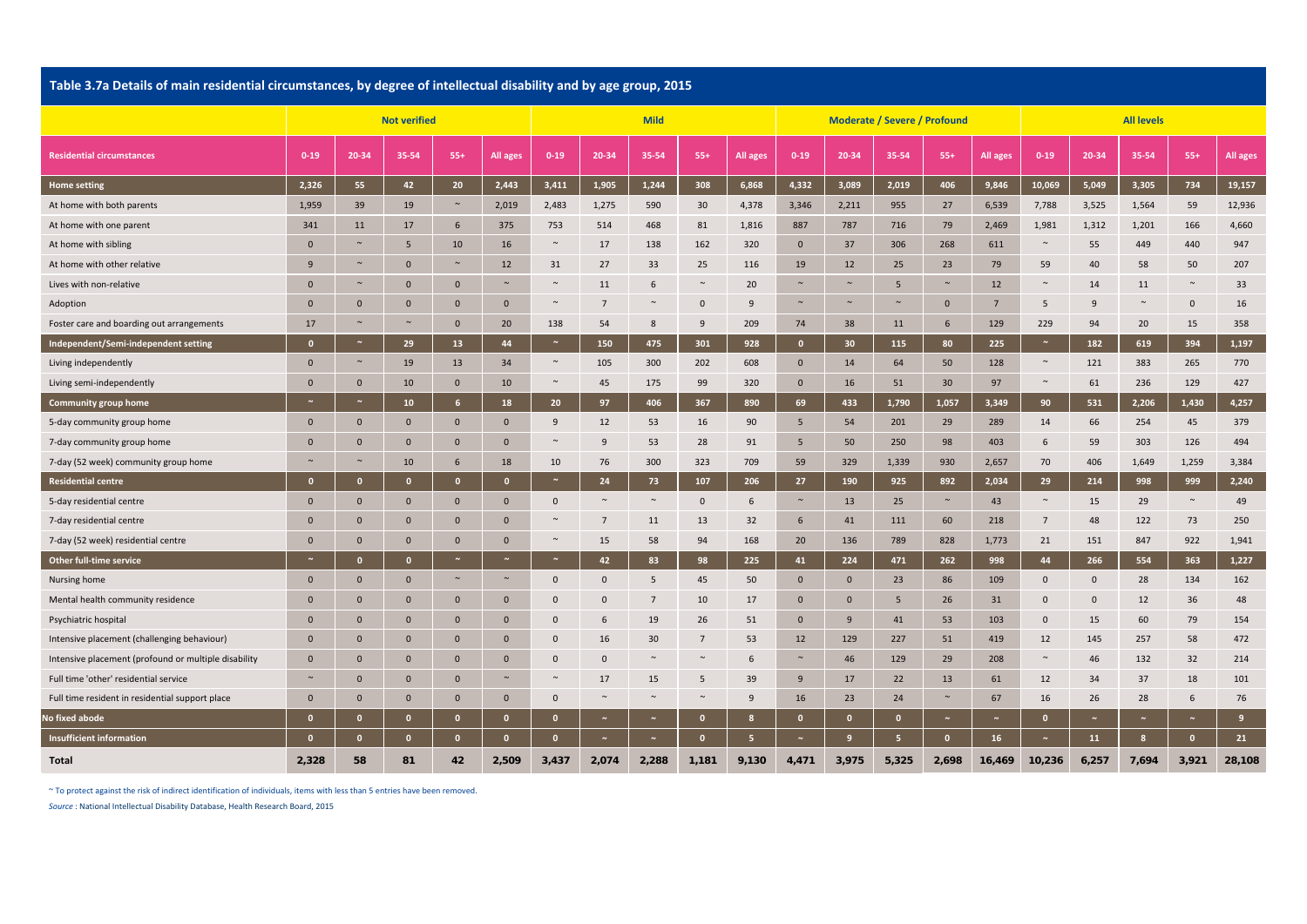| Table 3.8 Overall provision of multidisciplinary support services, by age group, 2015 |               |                   |                    |              |  |  |  |  |  |  |  |  |  |
|---------------------------------------------------------------------------------------|---------------|-------------------|--------------------|--------------|--|--|--|--|--|--|--|--|--|
|                                                                                       | $0 - 6$ years | $7 - 17$<br>years | 18 years<br>& over | <b>Total</b> |  |  |  |  |  |  |  |  |  |
| ID-related medical services                                                           | 1,167         | 2,648             | 7,473              | 11,288       |  |  |  |  |  |  |  |  |  |
| ID-related nursing                                                                    | 864           | 1,398             | 6,192              | 8,454        |  |  |  |  |  |  |  |  |  |
| Dietician                                                                             | 339           | 658               | 2,849              | 3,846        |  |  |  |  |  |  |  |  |  |
| Occupational therapy                                                                  | 1,505         | 3,149             | 3,820              | 8,474        |  |  |  |  |  |  |  |  |  |
| Physiotherapy                                                                         | 1,371         | 2,387             | 3,769              | 7,527        |  |  |  |  |  |  |  |  |  |
| Psychiatry                                                                            | 38            | 562               | 6,517              | 7,117        |  |  |  |  |  |  |  |  |  |
| Psychology                                                                            | 878           | 2,549             | 5,298              | 8,725        |  |  |  |  |  |  |  |  |  |
| Social work                                                                           | 860           | 2,423             | 7,527              | 10,810       |  |  |  |  |  |  |  |  |  |
| Speech and language therapy                                                           | 1,746         | 4,537             | 4,576              | 10,859       |  |  |  |  |  |  |  |  |  |
| Other                                                                                 | 559           | 1,473             | 4,935              | 6,967        |  |  |  |  |  |  |  |  |  |
| <b>Number of people</b>                                                               | 2,100         | 6,017             | 15,711             | 23,828       |  |  |  |  |  |  |  |  |  |

Note: Therapeutic inputs are only recorded if the individual has received, or will receive, at least four inputs of that service in a 12‐month period. The number of therapeutic inputs received exceeds the number of people as many people receive more than one input/service.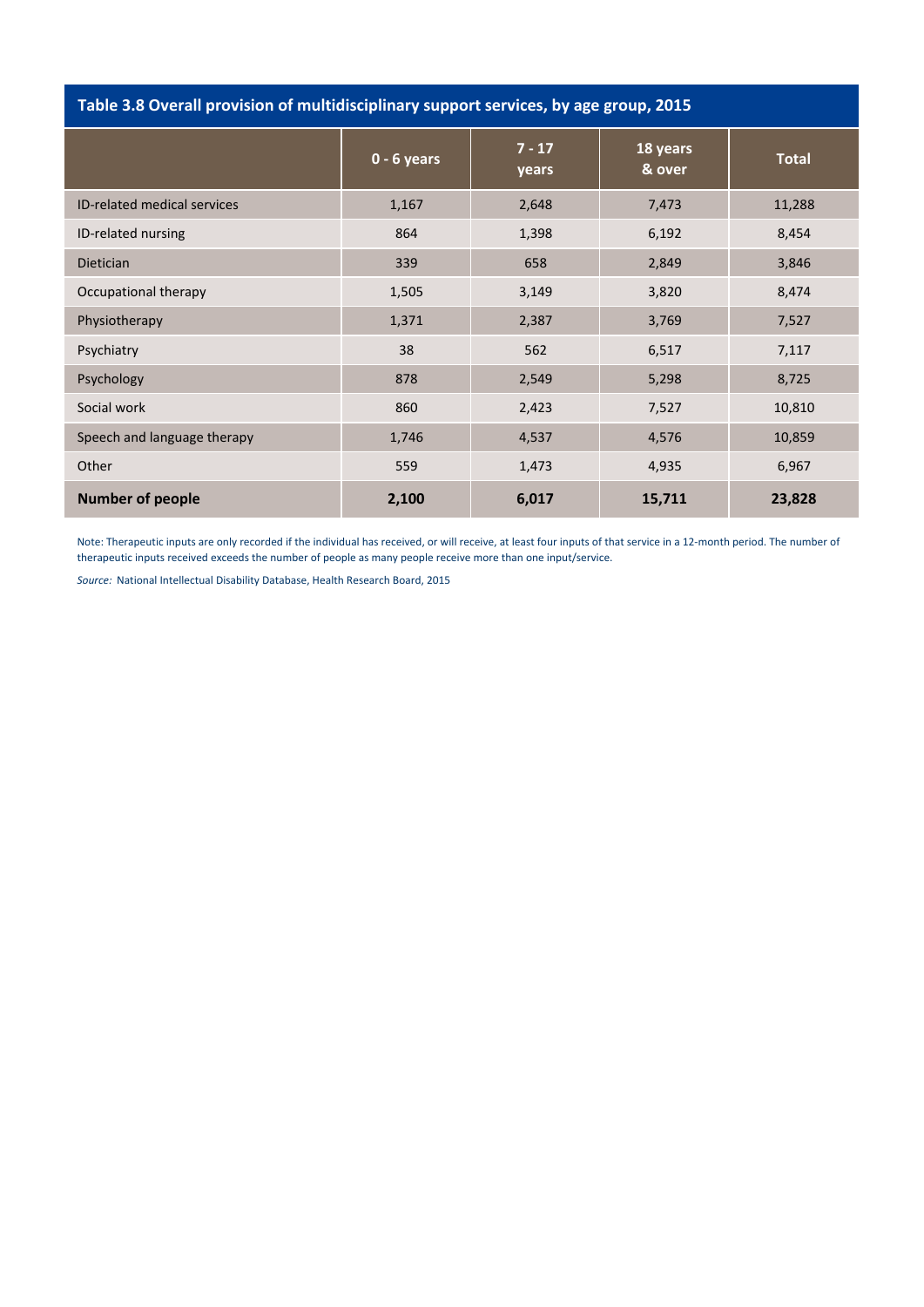| Table 3.8a Overall provision of multidisciplinary support services, by age group and CHO of residence, 2015 |                      |                                                                      |              |                      |                                     |              |                      |                                                                                |              |                             |                                                                   |              |                             |                                                                               |              |                      |                                                                 |              |                             |                                                                                                 |              |                      |                                                                     |              |                             |                                                                                   |       |                             |                       |              |
|-------------------------------------------------------------------------------------------------------------|----------------------|----------------------------------------------------------------------|--------------|----------------------|-------------------------------------|--------------|----------------------|--------------------------------------------------------------------------------|--------------|-----------------------------|-------------------------------------------------------------------|--------------|-----------------------------|-------------------------------------------------------------------------------|--------------|----------------------|-----------------------------------------------------------------|--------------|-----------------------------|-------------------------------------------------------------------------------------------------|--------------|----------------------|---------------------------------------------------------------------|--------------|-----------------------------|-----------------------------------------------------------------------------------|-------|-----------------------------|-----------------------|--------------|
| Multidisciplinary<br>Support                                                                                |                      | Area 1 - Donegal,<br>Sligo/ Leitrim/West<br>Cavan.<br>Cavan/Monaghan |              |                      | Area 2 - Galway.<br>Roscommon, Mayo |              |                      | Area 3 - Clare.<br><b>Limerick, North</b><br><b>Tipperary/East</b><br>Limerick |              |                             | Area 4 - Kerry, North<br>Cork, North Lee, South<br>Lee. West Cork |              |                             | Area 5 - South<br>Tipperary,<br>Carlow/Kilkenny,<br><b>Waterford, Wexford</b> |              |                      | Area 6 - Wicklow, Dun<br>Laoghaire, Dublin<br><b>South East</b> |              |                             | Area 7 - Kildare/West<br>Wicklow, Dublin West<br>Dublin South City,<br><b>Dublin South West</b> |              |                      | Area 8 - Laois/Offalv<br>Longford/West<br><b>Meath. Louth/Meath</b> |              |                             | Area 9 - Dublin North.<br><b>Dublin North Central</b><br><b>Dublin North West</b> |       |                             | <b>Total</b>          |              |
| Service                                                                                                     | Under<br>18<br>years | 18<br>vears<br>& over                                                | <b>Total</b> | Under<br>18<br>years | 18<br>years<br>& over               | <b>Total</b> | Under<br>18<br>vears | 18<br>vears<br>& over                                                          | <b>Total</b> | <b>Under</b><br>18<br>years | 18<br>years<br>& over                                             | <b>Total</b> | <b>Under</b><br>18<br>vears | 18<br>years<br>& over                                                         | <b>Total</b> | Under<br>18<br>years | 18<br>vears<br>& over                                           | <b>Total</b> | <b>Under</b><br>18<br>vears | 18<br>vears<br>& over                                                                           | <b>Total</b> | Under<br>18<br>years | 18<br>vears<br>& over                                               | <b>Total</b> | <b>Under</b><br>18<br>years | 18<br>years<br>& over                                                             | Total | <b>Under</b><br>18<br>vears | 18<br>years<br>& over | <b>Total</b> |
| ID-related medical services                                                                                 | 428                  | 842                                                                  | 1,270        | 422                  | 543                                 | 965          | 89                   | 534                                                                            | 623          | 603                         | 1,640                                                             | 2,243        | 643                         | 776                                                                           | 1,419        | 161                  | 229                                                             | 390          | 439                         | 922                                                                                             | 1,361        | 517                  | 975                                                                 | 1,492        | 513                         | 1,012                                                                             | 1,525 | 3,815                       | 7,473                 | 11,288       |
| ID-related nursing                                                                                          | 174                  | 764                                                                  | 938          | 211                  | 260                                 | 471          | 69                   | 493                                                                            | 562          | 424                         | 1,343                                                             | 1,767        | 707                         | 946                                                                           | 1,653        | 128                  | 186                                                             | 314          | 104                         | 850                                                                                             | 954          | 242                  | 733                                                                 | 975          | 203                         | 617                                                                               | 820   | 2,262                       | 6,192                 | 8,454        |
| Dietician                                                                                                   | 101                  | 359                                                                  | 460          | 111                  | 200                                 | 311          | 41                   | 235                                                                            | 276          | 90                          | 488                                                               | 578          | 193                         | 195                                                                           | 388          | 57                   | 71                                                              | 128          | 107                         | 362                                                                                             | 469          | 177                  | 357                                                                 | 534          | 120                         | 582                                                                               | 702   | 997                         | 2,849                 | 3,846        |
| Occupational therapy                                                                                        | 569                  | 377                                                                  | 946          | 383                  | 298                                 | 681          | 426                  | 310                                                                            | 736          | 700                         | 674                                                               | 1,374        | 716                         | 233                                                                           | 949          | 275                  | 125                                                             | 400          | 532                         | 663                                                                                             | 1,195        | 654                  | 577                                                                 | 1,231        | 399                         | 563                                                                               | 962   | 4,654                       | 3,820                 | 8,474        |
| Physiotherapy                                                                                               | 324                  | 364                                                                  | 688          | 365                  | 375                                 | 740          | 343                  | 319                                                                            | 662          | 588                         | 414                                                               | 1,002        | 611                         | 287                                                                           | 898          | 242                  | 265                                                             | 507          | 312                         | 562                                                                                             | 874          | 477                  | 412                                                                 | 889          | 496                         | 771                                                                               | 1,267 | 3,758                       | 3,769                 | 7,527        |
| Psychiatry                                                                                                  | 121                  | 642                                                                  | 763          | 32                   | 663                                 | 695          | 48                   | 635                                                                            | 683          | 39                          | 800                                                               | 839          | 76                          | 716                                                                           | 792          | 33                   | 302                                                             | 335          | 56                          | 1,026                                                                                           | 1,082        | 32                   | 694                                                                 | 726          | 163                         | 1,039                                                                             | 1,202 | 600                         | 6,517                 | 7,117        |
| Psychology                                                                                                  | 302                  | 319                                                                  | 621          | 374                  | 628                                 | 1,002        | 347                  | 547                                                                            | 894          | 546                         | 858                                                               | 1.404        | 450                         | 421                                                                           | 871          | 369                  | 289                                                             | 658          | 260                         | 955                                                                                             | 1,215        | 395                  | 602                                                                 | 997          | 384                         | 679                                                                               | 1,063 | 3,427                       | 5,298                 | 8,725        |
| Social work                                                                                                 | 90                   | 417                                                                  | 507          | 454                  | 910                                 | 1.364        | 330                  | 767                                                                            | 1,097        | 566                         | 842                                                               | 1.408        | 228                         | 601                                                                           | 829          | 234                  | 257                                                             | 491          | 467                         | 1,592                                                                                           | 2.059        | 381                  | 988                                                                 | 1,369        | 533                         | 1.153                                                                             | 1.686 | 3,283                       | 7,527                 | 10,810       |
| Speech and language therapy                                                                                 | 704                  | 406                                                                  | 1.110        | 631                  | 435                                 | 1,066        | 485                  | 368                                                                            | 853          | 902                         | 759                                                               | 1.661        | 912                         | 450                                                                           | 1.362        | 500                  | 174                                                             | 674          | 642                         | 694                                                                                             | 1.336        | 840                  | 591                                                                 | 1.431        | 667                         | 699                                                                               | 1.366 | 6,283                       | 4,576                 | 10,859       |
| Other                                                                                                       | 525                  | 333                                                                  | 858          | 368                  | 701                                 | 1,069        | 76                   | 353                                                                            | 429          | 239                         | 1,000                                                             | 1,239        | 131                         | 426                                                                           | 557          |                      | 183                                                             | 297          | 228                         | 520                                                                                             | 748          | 178                  | 438                                                                 | 616          | 173                         | 981                                                                               | 1,154 | 2,032                       | 4,935                 | 6,967        |
| <b>Number of people</b>                                                                                     | 810                  | 1.405                                                                | 2,215        | 952                  | 1,821                               | 2,773        | 598                  | 1,239                                                                          | 1,837        | 1,162                       | 2,388                                                             | 3,550        | 1,133                       | 1,767                                                                         | 2,900        | 565                  | 657                                                             | 1.222        | 900                         | 2,345                                                                                           | 3,245        | 1,099                | 2,145                                                               | 3.244        | 898                         | 1,944                                                                             |       | 2.842 8.117 15.711          |                       | 23,828       |

*Source:* National Intellectual Disability Database, Health Research Board, 2015 Note: Therapeutic inputs are only recorded if the individual has received, or will receive, at least four inputs of that service in a 12-month period. The number of therapeutic inputs received exceeds the number of people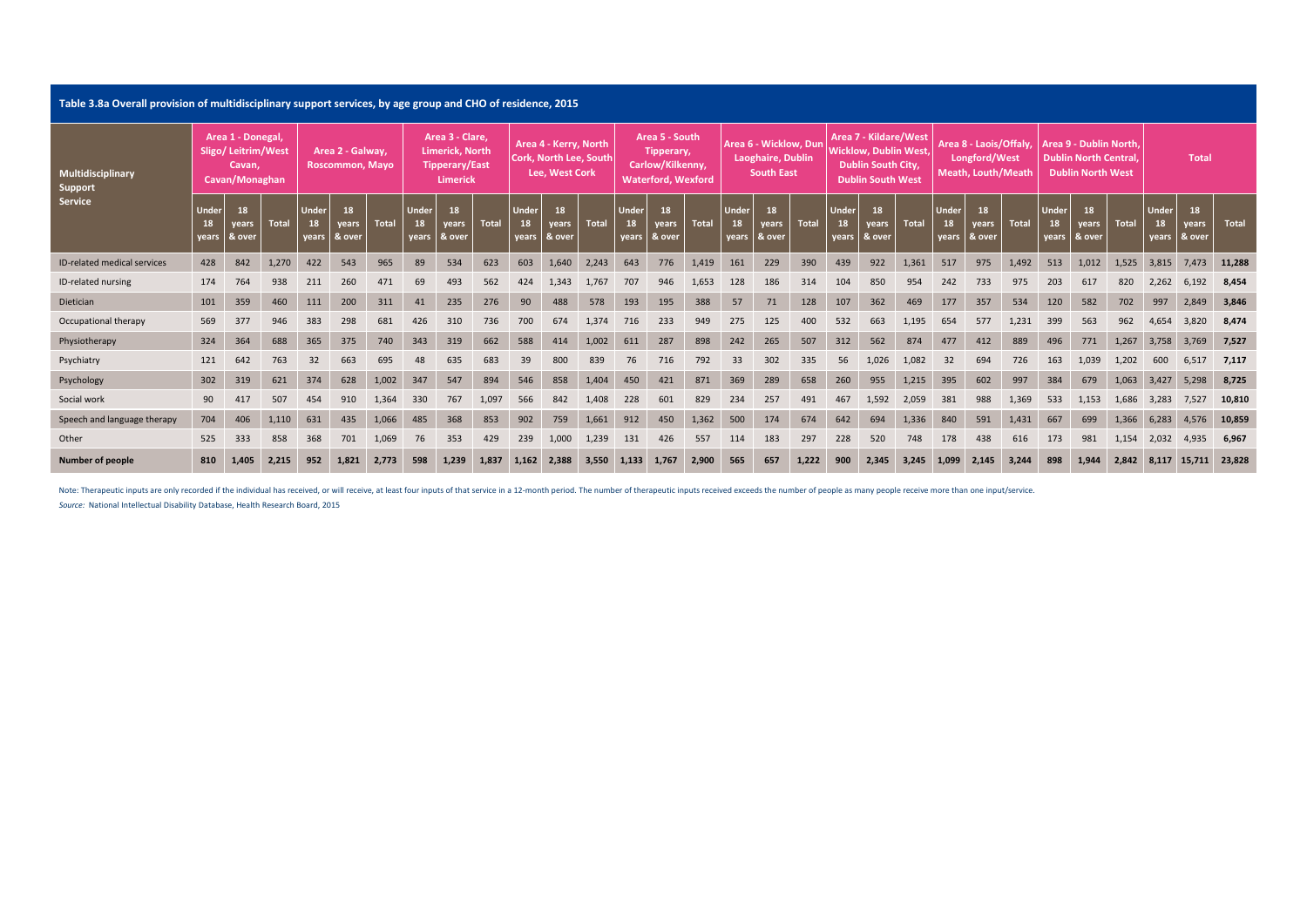Table 3.8b Percentage of people accessing multidisciplinary support services, by age group and CHO of residence, 2015

| Under 18 years                                                                      | <b>ID-related</b><br>medical<br>services | %    | <b>ID-related</b><br>nursing | %    | <b>Dietician</b> | %    | Occupational<br>therapy | %    | Physiotherapy | %    | Psychiatry | %    | Psychology | %    | Social<br>worl  | %    | Speech &<br>language<br>therapy | %    | Other           | %        | <b>Not accessing</b><br>multi-<br>disciplinary<br>services | No. of people<br>(U18)<br>registered on<br><b>NIDD in CHO</b> | % accessing<br>multi-<br><b>lisciplinary</b><br>services |
|-------------------------------------------------------------------------------------|------------------------------------------|------|------------------------------|------|------------------|------|-------------------------|------|---------------|------|------------|------|------------|------|-----------------|------|---------------------------------|------|-----------------|----------|------------------------------------------------------------|---------------------------------------------------------------|----------------------------------------------------------|
| Area 1 - Donegal, Sligo/ Leitrim/West Cavan,<br>Cavan/Monaghan                      | 428                                      | 52.5 | 174                          | 21.3 | 101              | 12.4 | 569                     | 69.7 | 324           | 39.7 | 121        | 14.8 | 302        | 37.0 | 90              | 11.0 | 704                             | 86.3 | 525             | 64.3     | 810                                                        | 816                                                           | 99.3                                                     |
| Area 2 - Galway, Roscommon, Mayo                                                    | 422                                      | 40.0 | 211                          | 20.0 | 111              | 10.5 | 383                     | 36.3 | 365           | 34.6 | 32         | 3.0  | 374        | 35.5 | 454             | 43.1 | 631                             | 59.9 | 368             | 34.9     | 952                                                        | 1,054                                                         | 90.3                                                     |
| Area 3 - Clare, Limerick, North Tipperary/East<br>Limerick                          | 89                                       | 11.7 | 69                           | 9.1  | 41               | 5.4  | 426                     | 55.9 | 343           | 45.0 | 48         | 6.3  | 347        | 45.5 | 330             | 43.3 | 485                             | 63.6 | 76              | 10.0     | 598                                                        | 762                                                           | 78.5                                                     |
| Area 4 - Kerry, North Cork, North Lee, South<br>Lee, West Cork                      | 603                                      | 44.5 | 424                          | 31.3 | 90               | 6.6  | 700                     | 51.6 | 588           | 43.4 | 39         | 2.9  | 546        | 40.3 | 566             | 41.7 | 902                             | 66.5 | 239             | 17.6     | 1,162                                                      | 1,356                                                         | 85.7                                                     |
| Area 5 - South Tipperary, Carlow/Kilkenny,<br><b>Waterford, Wexford</b>             | 643                                      | 52.1 | 707                          | 57.3 | 193              | 15.6 | 716                     | 58.0 | 611           | 49.5 | 76         | 6.2  | 450        | 36.5 | 228             | 18.5 | 912                             | 73.9 | 131             | 10.6     | 1,133                                                      | 1,234                                                         | 91.8                                                     |
| Area 6 - Wicklow, Dun Laoghaire, Dublin SE                                          | 161                                      | 27.6 | 128                          | 22.0 | 57               | 9.8  | 275                     | 47.2 | 242           | 41.5 | 33         | 5.7  | 369        | 63.3 | 234             | 40.1 | 500                             | 85.8 | 114 19.6        |          | 565                                                        | 583                                                           | 96.9                                                     |
| Area 7 - Kildare/West Wicklow, Dublin West,<br>Dublin South City, Dublin South West | 439                                      | 42.3 | 104                          | 10.0 | 107              | 10.3 | 532                     | 51.3 | 312           | 30.1 | 56         | 5.4  | 260        | 25.0 | 467             | 45.0 | 642                             | 61.8 | 228             | 22.0     | 900                                                        | 1,038                                                         | 86.7                                                     |
| Area 8 - Laois/Offaly, Longford/West Meath,<br>Louth/Meath                          | 517                                      | 41.1 | 242                          | 19.2 | 177              | 14.1 | 654                     | 51.9 | 477           | 37.9 | 32         | 2.5  | 395        | 31.4 | 381             | 30.3 | 840                             | 66.7 | 178 14.1        |          | 1,099                                                      | 1,259                                                         | 87.3                                                     |
| Area 9 - Dublin North, Dublin North Central,<br><b>Dublin North West</b>            | 513                                      | 53.2 | 203                          | 21.1 | 120              | 12.4 | 399                     | 41.4 | 496           | 51.5 | 163        | 16.9 | 384        | 39.8 | 533             | 55.3 | 667                             | 69.2 | 173             | 17.9     | 898                                                        | 964                                                           | 93.2                                                     |
| Total (Under 18 years)                                                              | 3,815                                    | 42.1 | 2,262                        | 25.0 | 997              | 11.0 | 4,654                   | 51.3 | 3,758         | 41.5 | 600        | 6.6  | 3,427      |      | 37.8 3,283 36.2 |      | 6,283                           |      | 69.3 2,032 22.4 |          | 8,117                                                      | 9,066                                                         | 89.5                                                     |
|                                                                                     |                                          |      |                              |      |                  |      |                         |      |               |      |            |      |            |      |                 |      |                                 |      |                 |          |                                                            |                                                               |                                                          |
| 18 years and over                                                                   | <b>ID-related</b><br>medical<br>services | %    | ID-related<br>nursing        | %    | <b>Dietician</b> | $\%$ | Occupational<br>therapy | %    | Physiotherapy | %    | Psychiatry | %    | Psychology | %    | Social<br>worl  | $\%$ | Speech &<br>language<br>therapy | %    | Other           | %        | <b>Not accessing</b><br>multi-<br>disciplinary<br>services | No. of people<br>18+) registered<br>n NIDD in CHO             | <b>6 accessing</b><br>multi-<br>lisciplinary<br>services |
| Area 1 - Donegal, Sligo/ Leitrim/West Cavan,<br>Cavan/Monaghan                      | 842                                      | 47.0 | 764                          | 42.6 | 359              | 20.0 | 377                     | 21.0 | 364           | 20.3 | 642        | 35.8 | 319        | 17.8 | 417             | 23.3 | 406                             | 22.6 | 333             | 18.6     | 1,405                                                      | 1,793                                                         | 78.4                                                     |
| Area 2 - Galway, Roscommon, Mayo                                                    | 543                                      | 25.3 | 260                          | 12.1 | 200              | 9.3  | 298                     | 13.9 | 375           | 17.4 | 663        | 30.9 | 628        | 29.2 | 910             | 42.3 | 435                             | 20.2 | 701             | 32.6     | 1,821                                                      | 2,149                                                         | 84.7                                                     |
| Area 3 - Clare, Limerick, North Tipperary/East<br>Limerick                          | 534                                      | 33.1 | 493                          | 30.6 | 235              | 14.6 | 310                     | 19.2 | 319           | 19.8 | 635        | 39.4 | 547        | 33.9 | 767             | 47.6 | 368                             | 22.8 |                 | 353 21.9 | 1,239                                                      | 1,612                                                         | 76.9                                                     |
| Area 4 - Kerry, North Cork, North Lee, South<br>Lee, West Cork                      | 1,640                                    | 57.0 | 1,343                        | 46.7 | 488              | 17.0 | 674                     | 23.4 | 414           | 14.4 | 800        | 27.8 | 858        | 29.8 | 842             | 29.3 | 759                             |      | 26.4 1,000 34.8 |          | 2,388                                                      | 2,877                                                         | 83.0                                                     |
| Area 5 - South Tipperary, Carlow/Kilkenny,<br><b>Waterford, Wexford</b>             | 776                                      | 33.1 | 946                          | 40.3 | 195              | 8.3  | 233                     | 9.9  | 287           | 12.2 | 716        | 30.5 | 421        | 17.9 | 601             | 25.6 | 450                             | 19.2 | 426             | 18.2     | 1,767                                                      | 2,347                                                         | 75.3                                                     |
| Area 6 - Wicklow, Dun Laoghaire, Dublin SE                                          | 229                                      | 22.1 | 186                          | 18.0 | 71               | 6.9  | 125                     | 12.1 | 265           | 25.6 | 302        | 29.2 | 289        | 27.9 | 257             | 24.9 | 174                             | 16.8 |                 | 183 17.7 | 657                                                        | 1,034                                                         | 63.5                                                     |
| Area 7 - Kildare/West Wicklow, Dublin West,<br>Dublin South City, Dublin South West | 922                                      | 34.0 | 850                          | 31.4 | 362              | 13.4 | 663                     | 24.5 | 562           | 20.8 | 1026       | 37.9 | 955        | 35.3 | 1,592 58.8      |      | 694                             | 25.6 | 520             | 19.2     | 2,345                                                      | 2,708                                                         | 86.6                                                     |
| Area 8 - Laois/Offaly, Longford/West Meath,<br>Louth/Meath                          | 975                                      | 39.1 | 733                          | 29.4 | 357              | 14.3 | 577                     | 23.1 | 412           | 16.5 | 694        | 27.8 | 602        | 24.1 | 988             | 39.6 | 591                             | 23.7 | 438             | 17.5     | 2,145                                                      | 2,496                                                         | 85.9                                                     |
| Area 9 - Dublin North, Dublin North Central,<br><b>Dublin North West</b>            | 1,012                                    | 50.0 | 617                          | 30.5 | 582              | 28.7 | 563                     | 27.8 | 771           | 38.1 | 1,039      | 51.3 | 679        |      | 33.5 1,153      | 56.9 | 699                             | 34.5 | 981             | 48.4     | 1,944                                                      | 2,026                                                         | 96.0                                                     |

Note: Therapeutic inputs are only recorded if the individual has received, or will receive, at least four inputs of that service in a 12-month period. The number of therapeutic inputs received exceeds the number of people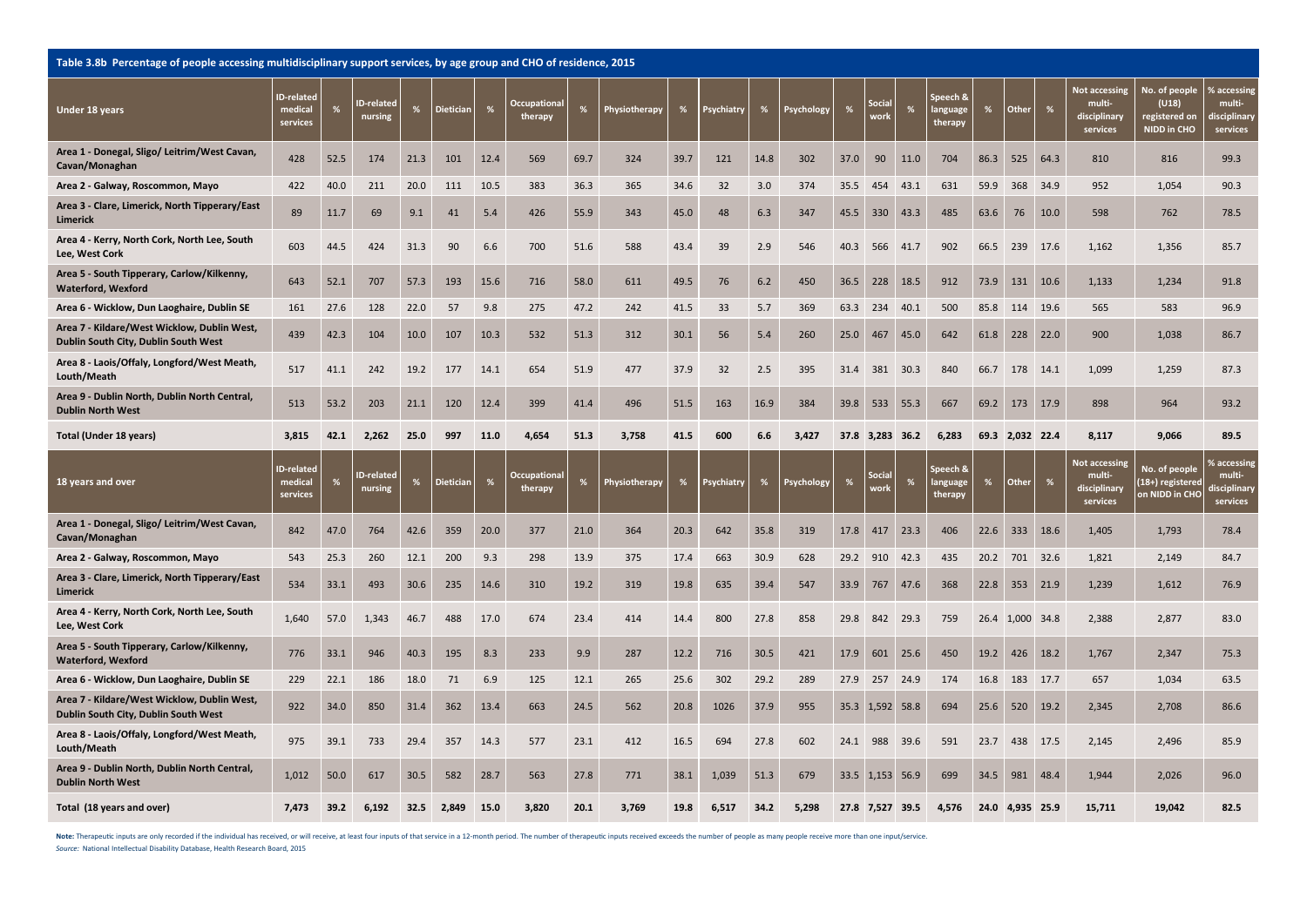#### **Table 3.9 Service provision by CHO region of registration, 2015**

| <b>CHO Region</b>                                                                | <b>Attending</b><br>services on<br>a day basis | <b>Receiving</b><br>5- or 7-day<br>residential<br>services | <b>Resident in a</b><br>psychiatric<br>hospital | Receiving<br>residential<br>support<br>services only | <b>Receiving no</b><br>$service - on$<br>waiting list | No identified<br>service<br>requirements | <b>Total</b> |
|----------------------------------------------------------------------------------|------------------------------------------------|------------------------------------------------------------|-------------------------------------------------|------------------------------------------------------|-------------------------------------------------------|------------------------------------------|--------------|
|                                                                                  | n (%)                                          | n (%)                                                      | n (%)                                           | n (%)                                                | n (%)                                                 | $n (\%)$                                 | n            |
| Area 1 - Donegal, Sligo/ Leitrim/West Cavan, Cavan/Monaghan                      | 1,895(72.6)                                    | 652 (25.0)                                                 | $\sim$                                          | 6(0.2)                                               | 23(0.9)                                               | 30(1.1)                                  | 2,609        |
| Area 2 - Galway, Roscommon, Mayo                                                 | 2,336 (72.9)                                   | 791 (24.7)                                                 | $\sim$                                          | $\sim$                                               | 32(1.0)                                               | 40(1.2)                                  | 3,203        |
| Area 3 - Clare, Limerick, North Tipperary/East Limerick                          | 1,586 (66.8)                                   | 762 (32.1)                                                 | $\sim$                                          | 5(0.2)                                               | 9(0.4)                                                | 11(0.5)                                  | 2,374        |
| Area 4 - Kerry, North Cork, North Lee, South Lee, West Cork                      | 3,009(71.1)                                    | 1,135(26.8)                                                | 10(0.2)                                         | $\sim$                                               | 45(1.1)                                               | 31(0.7)                                  | 4,233        |
| Area 5 - South Tipperary, Carlow/Kilkenny, Waterford, Wexford                    | 2,661(74.3)                                    | 872 (24.4)                                                 | 23(0.6)                                         | $\sim$                                               | 8(0.2)                                                | 15(0.4)                                  | 3,581        |
| Area 6 - Wicklow, Dun Laoghaire, Dublin South East                               | 1,217(75.3)                                    | 391 (24.2)                                                 | 0(0.0)                                          | 5(0.3)                                               | $\sim$                                                | $\sim$                                   | 1,617        |
| Area 7 - Kildare/West Wicklow, Dublin West, Dublin South City, Dublin South West | 2,452(65.5)                                    | 1,224(32.7)                                                | $\sim$                                          | $\sim$                                               | 60(1.6)                                               | 7(0.2)                                   | 3,746        |
| Area 8 - Laois/Offaly, Longford/West Meath, Louth/Meath                          | 2,798 (74.5)                                   | 898 (23.9)                                                 | 6(0.2)                                          | $\sim$                                               | 37(1.0)                                               | 14(0.4)                                  | 3,755        |
| Area 9 - Dublin North, Dublin North Central, Dublin North West                   | 2,028(67.8)                                    | 845 (28.3)                                                 | 107(3.6)                                        | $\sim$                                               | 6(0.2)                                                | $\sim$                                   | 2,990        |
| All regions                                                                      | 19,982 (71.1)                                  | 7,570 (26.9)                                               | 154 (0.5)                                       | 27(0.1)                                              | 223(0.8)                                              | 152 (0.5)                                | 28,108       |

~ To protect against the risk of indirect identification of individuals, items with less than 5 entries have been removed.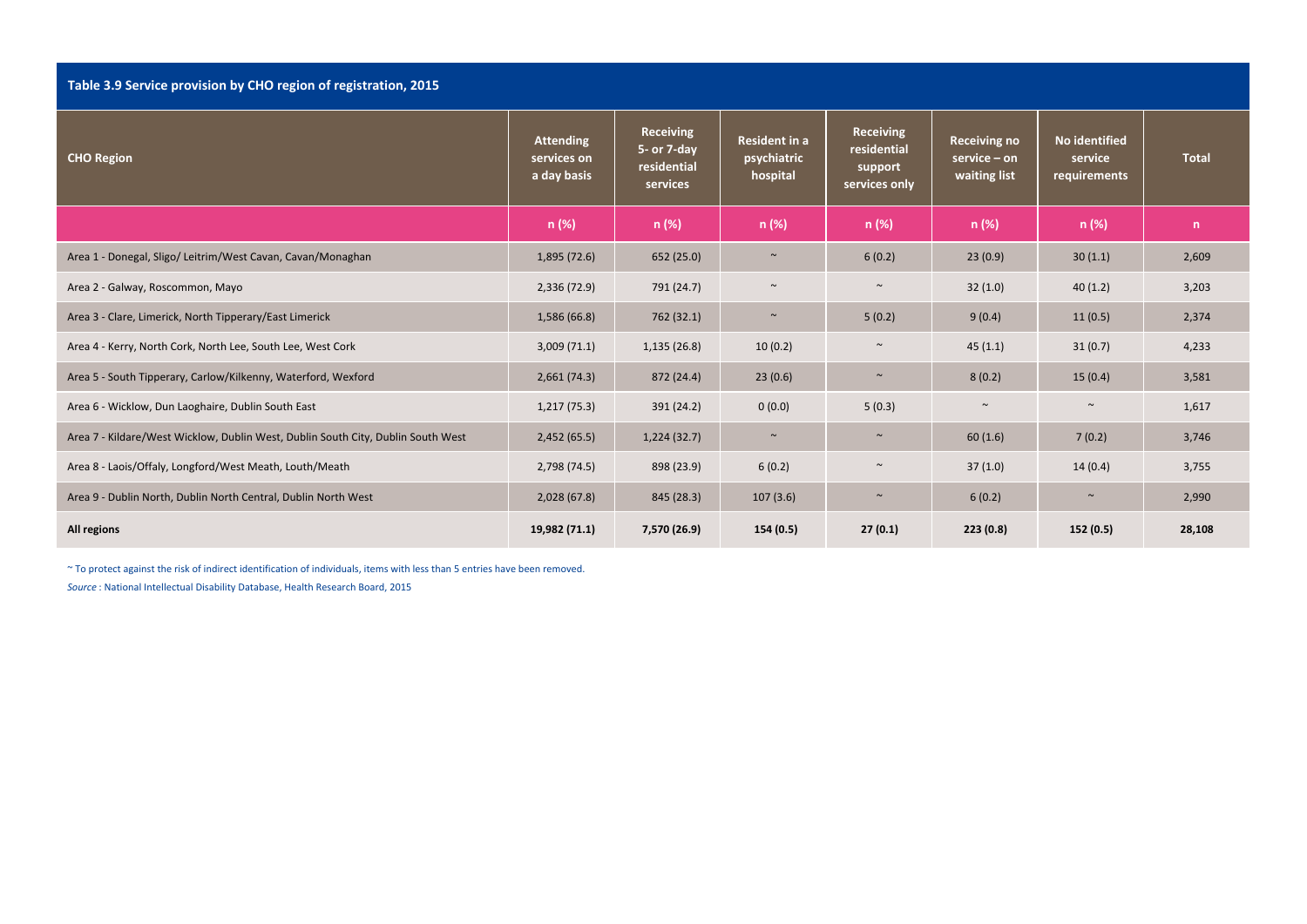### **Figure 4.1 Summary of service requirements of those registered on the NIDD, 2015**

|                                                                                      | Number of people registered on the NIDD in 2015<br>28,108                      |                                                                               |                                                                                  |
|--------------------------------------------------------------------------------------|--------------------------------------------------------------------------------|-------------------------------------------------------------------------------|----------------------------------------------------------------------------------|
|                                                                                      |                                                                                |                                                                               |                                                                                  |
| Number of new<br>services/supports required to<br>meet service need<br>4.473         | Number of<br>services/supports required<br>to be changed or upgraded<br>13,410 | Numbers accomodated in<br>psychiatric hospitals who<br>require services<br>81 | Numbers requiring enhanced<br>and/or new multidisciplinary<br>services<br>19,954 |
| <b>Type of services required in</b><br>the next 5 years<br>$(2016 - 2020)$<br>%<br>n | Type of service required in<br>the next 5 years<br>(2016-2020)<br>$n \approx $ | Type of service required in<br>the next 5 years<br>$(2016 - 2020)$<br>%<br>n. | Type of service required in<br>the next 5 years<br>$(2016 - 2020)$<br>n %        |
| 2,167<br>(48.4)<br>Residential<br>service                                            | 2,462(18.4)<br>Residential<br>service                                          | Residential<br>(71.6)<br>58<br>service                                        | New service 15,641 (78.4)<br>required*                                           |
| Day service<br>173<br>(3.9)                                                          | Day service 9,377 (69.9)                                                       | Day service 20<br>(24.7)                                                      | <b>Enhanced</b><br>$12,193$ (61.1)<br>service                                    |
| Residential<br>$2,133$ $(47.7)$<br>support<br>service                                | Residential<br>1,571(11.7)<br>support<br>service                               | Residential 6<br>(7.4)<br>support<br>service                                  | required $\tau$                                                                  |

\*'New service required' refers to a new type of therapeutic input that the individual does not currently receive.

t 'Enhanced service required' refers to a change in the delivery of a therapeutic input that the individual currently receives. There are 7,880 individuals whose multidisciplinary support service change involves both a new service and an enhanced service, therefore the actual number of people requiring a new and/or *enhanced service is (15,641 <sup>+</sup> 12,193)‐7,880= 19,954*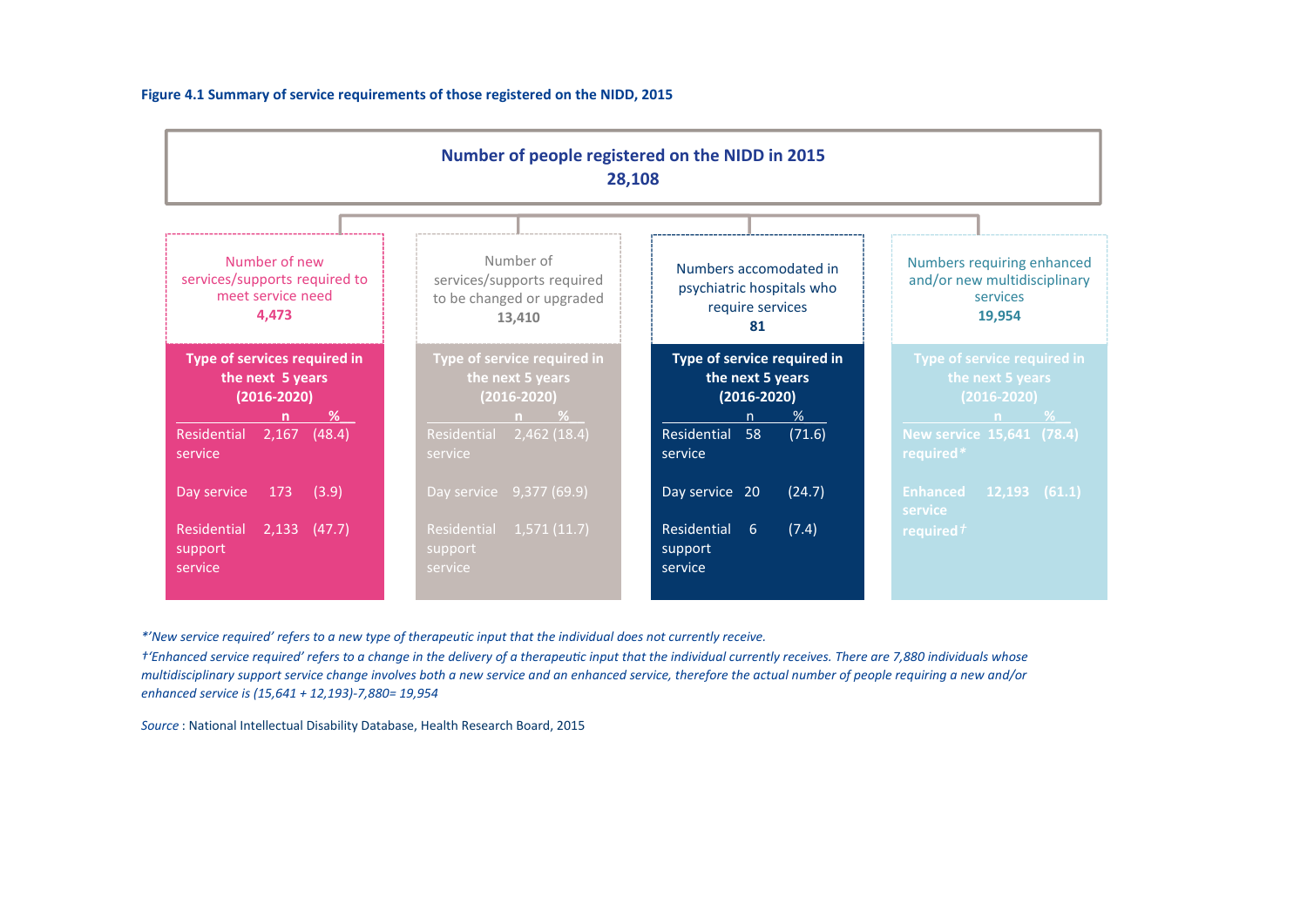**Table 4.1 Number of new places required to meet need 2016‐2020, by CHO region of registration**

|                                                                                  | <b>Residential</b> | $%$ of<br><b>CHO Area</b><br>registrations | Day            | % of<br><b>CHO Area</b><br>registrations | <b>Residential</b><br>support | % of<br><b>CHO Area</b><br>registrations | Number of<br><b>NIDD</b><br>registrations |
|----------------------------------------------------------------------------------|--------------------|--------------------------------------------|----------------|------------------------------------------|-------------------------------|------------------------------------------|-------------------------------------------|
| Area 1 - Donegal, Sligo/ Leitrim/West Cavan, Cavan/Monaghan                      | 199                | 7.6                                        | 21             | 0.8                                      | 203                           | 7.8                                      | 2,609                                     |
| Area 2 - Galway, Roscommon, Mayo                                                 | 199                | 6.2                                        | 20             | 0.6                                      | 345                           | 10.8                                     | 3,203                                     |
| Area 3 - Clare, Limerick, North Tipperary/East Limerick                          | 117                | 4.9                                        | 9              | 0.4                                      | 161                           | 6.8                                      | 2,374                                     |
| Area 4 - Kerry, North Cork, North Lee, South Lee, West Cork                      | 309                | 7.3                                        | 34             | 0.8                                      | 356                           | 8.4                                      | 4,233                                     |
| Area 5 - South Tipperary, Carlow/Kilkenny, Waterford, Wexford                    | 252                | 7.0                                        | 8              | 0.2                                      | 244                           | 6.8                                      | 3,581                                     |
| Area 6 - Wicklow, Dun Laoghaire, Dublin South East                               | 150                | 9.3                                        | $\overline{2}$ | 0.1                                      | 72                            | 4.5                                      | 1,617                                     |
| Area 7 - Kildare/West Wicklow, Dublin West, Dublin South City, Dublin South West | 296                | 7.9                                        | 50             | 1.3                                      | 256                           | 6.8                                      | 3,746                                     |
| Area 8 - Laois/Offaly, Longford/West Meath, Louth/Meath                          | 327                | 8.7                                        | 25             | 0.7                                      | 316                           | 4.5                                      | 3,755                                     |
| Area 9 - Dublin North, Dublin North Central, Dublin North West                   | 318                | 10.6                                       | 4              | 0.1                                      | 180                           | 6.8                                      | 2,990                                     |
| <b>Total</b>                                                                     | 2,167              | 7.7                                        | 173            | 0.6                                      | 2,133                         | 8.4                                      | 28,108                                    |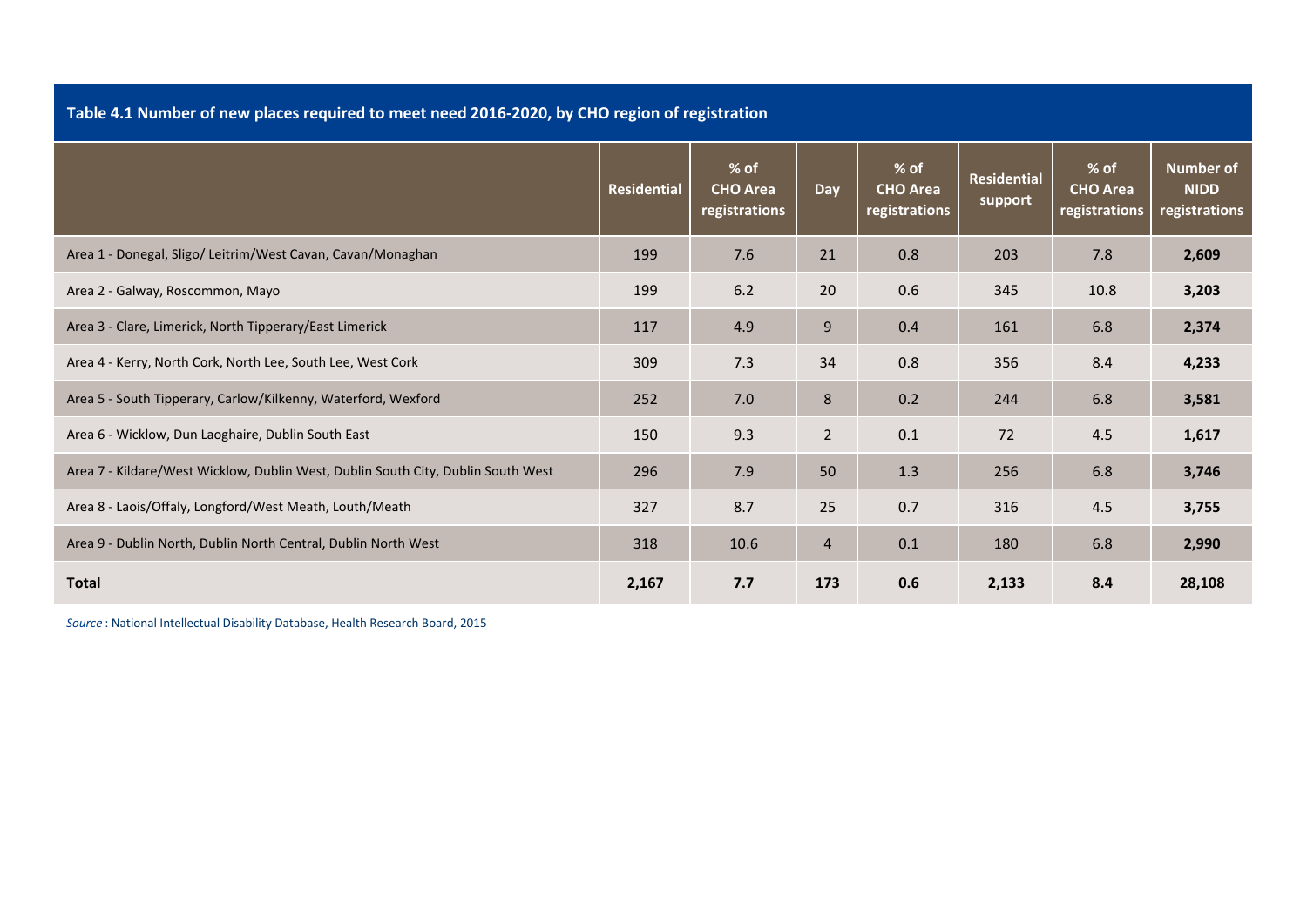Table 4.2 Future full-time residential service requirements of individuals receiving no residential service in 2015, by degree of intellectual disability

|                                                          |                        | No service -<br>requires residential service |                                   |                |                        |              | <b>Receives residential</b><br>support only $-$<br>requires residential service |              |                        |                | Receives day service -<br>requires residential service |       |                        |                | <b>Overall need</b>               |       |
|----------------------------------------------------------|------------------------|----------------------------------------------|-----------------------------------|----------------|------------------------|--------------|---------------------------------------------------------------------------------|--------------|------------------------|----------------|--------------------------------------------------------|-------|------------------------|----------------|-----------------------------------|-------|
|                                                          | <b>Not</b><br>verified | Mild                                         | Moderate /<br>Severe/<br>Profound | All            | <b>Not</b><br>verified | <b>Mild</b>  | Moderate /<br>Severe/<br><b>Profound</b>                                        | All          | <b>Not</b><br>verified | <b>Mild</b>    | Moderate /<br>Severe/<br>Profound                      | All   | <b>Not</b><br>verified | <b>Mild</b>    | Moderate /<br>Severe/<br>Profound | All   |
| 5-day community group home                               | $\mathbf{0}$           | $\mathbf{0}$                                 | $\mathbf{1}$                      | $\mathbf{1}$   | $\mathbf{0}$           | $\mathbf{0}$ | $\mathbf{0}$                                                                    | $\mathbf 0$  | $\overline{3}$         | 101            | 151                                                    | 255   | $\overline{3}$         | 101            | 152                               | 256   |
| 7-day (48-week) community group home                     | $\mathbf{0}$           | $\mathbf{0}$                                 | $\overline{2}$                    | $2^{\circ}$    | $\mathbf{0}$           | $\mathbf{0}$ | $\mathbf{1}$                                                                    | $\mathbf{1}$ | $\mathbf{0}$           | 76             | 201                                                    | 277   | $\mathbf 0$            | 76             | 204                               | 280   |
| 7-day (52-week) community group home                     | $\mathbf{0}$           | $\overline{3}$                               | 5                                 | 8              | $\mathbf{0}$           | $\mathbf 0$  | $\mathbf{1}$                                                                    | $\mathbf{1}$ | 15                     | 319            | 969                                                    | 1,303 | 15                     | 322            | 975                               | 1,312 |
| 5-day residential centre                                 | $\mathbf{0}$           | $\mathbf{0}$                                 | $\mathbf{0}$                      | $\mathbf{0}$   | $\mathbf{0}$           | $\mathbf{0}$ | $\mathbf 0$                                                                     | $\mathbf{0}$ | $\mathbf{0}$           | $\overline{4}$ | 13                                                     | 17    | $\mathbf{0}$           | $\overline{4}$ | 13                                | 17    |
| 7-day (48-week) residential centre                       | $\mathbf{0}$           | $\mathbf{0}$                                 | $\mathbf{0}$                      | $\mathbf{0}$   | $\mathbf 0$            | $\mathbf{1}$ | $\mathbf 0$                                                                     | $\mathbf{1}$ | $\mathbf{0}$           | 12             | 38                                                     | 50    | $\mathbf 0$            | 13             | 38                                | 51    |
| 7-day (52-week) residential centre                       | $\mathbf{0}$           | $\mathbf{1}$                                 | $\mathbf 0$                       | $\mathbf{1}$   | $\mathbf{0}$           | $\mathbf{0}$ | $\mathbf 0$                                                                     | $\mathbf{0}$ | 15                     | 26             | 70                                                     | 111   | 15                     | 27             | 70                                | 112   |
| Nursing home                                             | $\mathbf{0}$           | $\mathbf{1}$                                 | $\mathbf{1}$                      | $\overline{2}$ | $\mathbf{0}$           | $\mathbf 0$  | $\mathbf 0$                                                                     | $\mathbf 0$  | $\mathbf{1}$           | 9              | 8                                                      | 18    | $\mathbf{1}$           | 10             | 9                                 | 20    |
| Mental health community residence                        | $\mathbf{0}$           | $\mathbf{0}$                                 | $\mathbf 0$                       | $\mathbf{0}$   | $\mathbf 0$            | $\mathbf 0$  | $\mathbf 0$                                                                     | $\mathbf 0$  | $\mathbf{0}$           | $\overline{2}$ | $\overline{3}$                                         | 5     | $\mathbf 0$            | $\overline{2}$ | $\overline{3}$                    | 5     |
| Intensive placement (challenging<br>behaviour)           | $\mathbf{0}$           | $\mathbf{0}$                                 | $\mathbf{1}$                      | $\mathbf{1}$   | $\mathbf{0}$           | $\mathbf{0}$ | $\mathbf 0$                                                                     | $\mathbf{0}$ | $\mathbf{0}$           | 14             | 41                                                     | 55    | $\mathbf{0}$           | 14             | 42                                | 56    |
| Intensive placement (profound or<br>multiple disability) | $\mathbf{0}$           | $\mathbf{0}$                                 | $\mathbf{1}$                      | $\mathbf{1}$   | $\mathbf{0}$           | $\mathbf{0}$ | $\mathbf 0$                                                                     | $\mathbf{0}$ | $\mathbf{0}$           | $\mathbf{0}$   | 57                                                     | 57    | $\mathbf{0}$           | $\overline{0}$ | 58                                | 58    |
| <b>All services</b>                                      | $\bf{0}$               | 5                                            | 11                                | 16             | $\mathbf 0$            | $\mathbf{1}$ | $\overline{2}$                                                                  | 3            | 34                     | 563            | 1,551                                                  | 2,148 | 34                     | 569            | 1,564                             | 2,167 |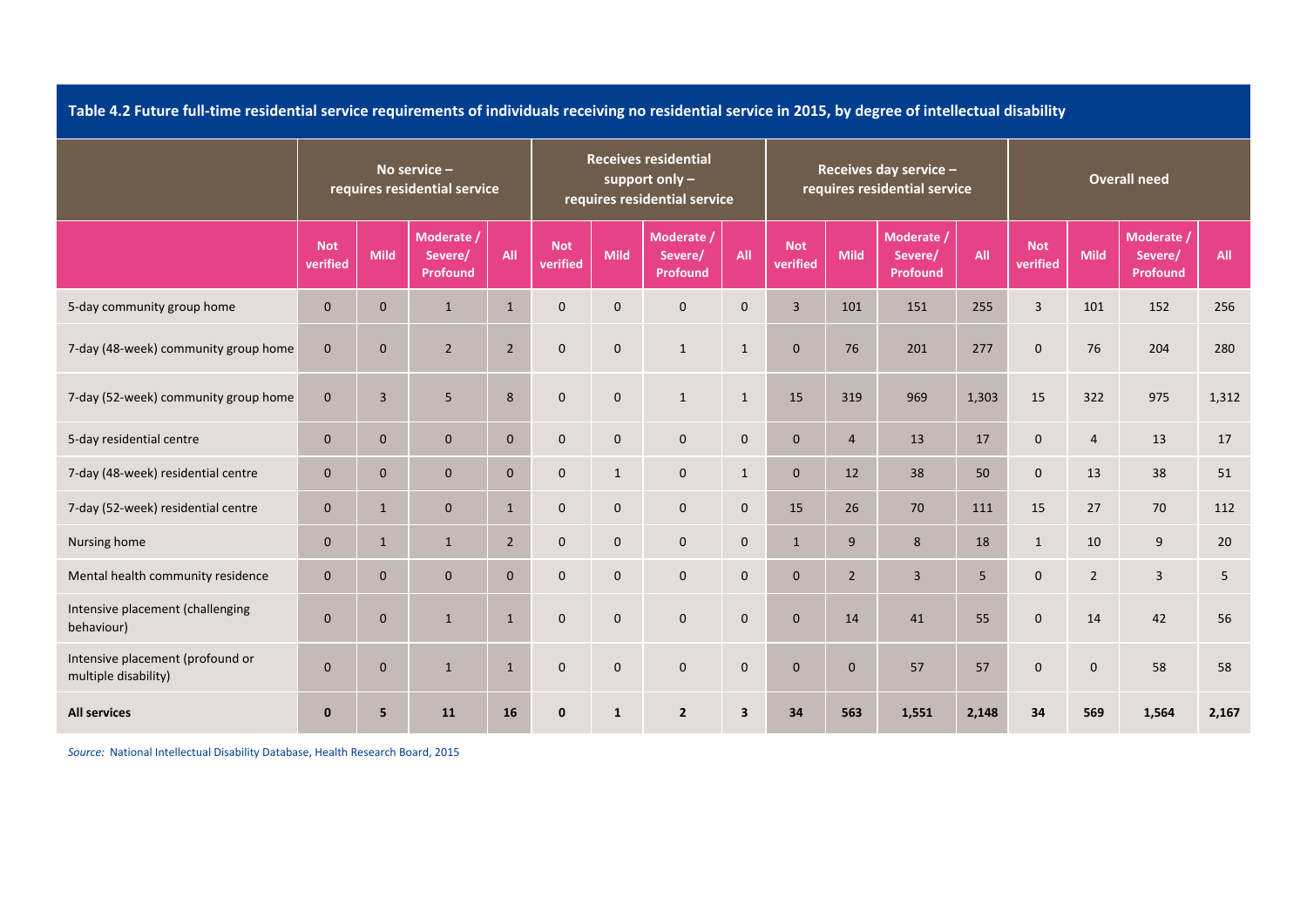|                                  |                        |                | No current service requirements -<br>requires day service |                |                | <b>Receives residential support</b><br>service only -<br>requires day service |                |                | <b>Receives residential</b><br>service only -<br>requires day service |              |                        |                | Overall need                     |                |
|----------------------------------|------------------------|----------------|-----------------------------------------------------------|----------------|----------------|-------------------------------------------------------------------------------|----------------|----------------|-----------------------------------------------------------------------|--------------|------------------------|----------------|----------------------------------|----------------|
|                                  | <b>Not</b><br>verified | <b>Mild</b>    | Moderate/<br>severe/<br>profound                          | All            | <b>Mild</b>    | Moderate/<br>severe/<br>profound                                              | All            | <b>Mild</b>    | Moderate/<br>severe/<br>profound                                      | All          | <b>Not</b><br>verified | <b>Mild</b>    | Moderate/<br>severe/<br>profound | All            |
| Home support                     | $\mathbf{0}$           | $\overline{2}$ | 5                                                         | $\overline{7}$ | $\overline{4}$ | $\pmb{0}$                                                                     | $\overline{4}$ | $\mathbf{0}$   | $\pmb{0}$                                                             | $\mathbf{0}$ | $\pmb{0}$              | $6\phantom{1}$ | 5                                | 11             |
| Home help                        | $\bf{0}$               | $\mathbf 1$    | 0                                                         | $\mathbf{1}$   | $\mathbf 0$    | $\pmb{0}$                                                                     | 0              | $\mathbf{0}$   | $\mathbf{1}$                                                          | $\mathbf{1}$ | $\mathbf 0$            | $1\,$          | $\mathbf{1}$                     | $\overline{2}$ |
| Mainstream pre-school            | $\bf{0}$               | $\mathbf 1$    | 0                                                         | $\mathbf{1}$   | $\mathbf 0$    | $\pmb{0}$                                                                     | 0              | $\mathbf{0}$   | 0                                                                     | $\mathbf 0$  | $\mathbf 0$            | $1\,$          | $\mathbf{0}$                     | $\mathbf{1}$   |
| Special pre-school               | $\overline{2}$         | $\pmb{0}$      | 0                                                         | $\overline{2}$ | $\mathbf{0}$   | $\pmb{0}$                                                                     | 0              | $\overline{0}$ | 0                                                                     | $\mathbf{0}$ | $\overline{2}$         | $\mathbf 0$    | $\mathbf{0}$                     | $\overline{2}$ |
| Special class - secondary        | $\bf{0}$               | $1\,$          | $\mathbf{1}$                                              | $\overline{2}$ | $\mathbf 0$    | $\pmb{0}$                                                                     | $\mathbf 0$    | $\mathbf{0}$   | $\pmb{0}$                                                             | $\mathbf 0$  | $\mathbf 0$            | $\mathbf{1}$   | $\mathbf{1}$                     | $\overline{2}$ |
| Special school                   | $\mathbf 0$            | $\mathbf{1}$   | 0                                                         | $\mathbf{1}$   | $\mathbf 0$    | $\mathbf 0$                                                                   | $\mathbf 0$    | $\mathbf{0}$   | 0                                                                     | $\mathbf 0$  | $\mathbf 0$            | $\mathbf{1}$   | $\mathbf{0}$                     | $\mathbf{1}$   |
| Rehabilitative training          | $\mathbf{0}$           | 22             | 9                                                         | 31             | $\mathbf 0$    | 0                                                                             | 0              | $\mathbf{0}$   | 0                                                                     | $\mathbf{0}$ | $\mathbf 0$            | 22             | 9                                | 31             |
| <b>Activation centre</b>         | $\mathbf 0$            | $\,$ 6 $\,$    | $\overline{7}$                                            | 13             | $\mathbf 0$    | 3                                                                             | 3              | $\mathbf{1}$   | $\pmb{0}$                                                             | $\mathbf{1}$ | $\mathbf 0$            | $\overline{7}$ | 10                               | 17             |
| Programme for the older person   | $\mathbf{0}$           | $\overline{2}$ | 3                                                         | 5              | $\mathbf{0}$   | $\mathbf 0$                                                                   | $\mathbf{0}$   | $\mathbf{0}$   | $\mathbf{1}$                                                          | $\mathbf{1}$ | $\mathbf{0}$           | $\overline{2}$ | $\overline{4}$                   | 6              |
| Special high-support day service | $\mathbf 0$            | $\mathbf{1}$   | $\overline{2}$                                            | 3              | $\mathbf 0$    | $\pmb{0}$                                                                     | 0              | $\mathbf{0}$   | $\pmb{0}$                                                             | $\mathbf 0$  | $\mathbf 0$            | $\mathbf{1}$   | $\overline{2}$                   | 3              |
| Special intensive day service    | $\mathbf 0$            | $\pmb{0}$      | $\mathbf{1}$                                              | $\mathbf{1}$   | $\mathbf 0$    | $\pmb{0}$                                                                     | $\mathbf 0$    | $\mathbf{1}$   | $\pmb{0}$                                                             | $\mathbf{1}$ | $\mathbf 0$            | $\mathbf{1}$   | $\mathbf{1}$                     | $\overline{2}$ |
| Sheltered work centre            | $\mathbf 0$            | 6              | 5                                                         | 11             | $\overline{2}$ | $\overline{2}$                                                                | 4              | $\mathbf{0}$   | $\pmb{0}$                                                             | $\mathbf 0$  | $\mathbf 0$            | 8              | $\overline{7}$                   | 15             |
| Sheltered employment centre      | $\pmb{0}$              | $\mathbf{1}$   | 0                                                         | $\mathbf{1}$   | $\mathbf 0$    | $\pmb{0}$                                                                     | 0              | $\mathbf{0}$   | $\pmb{0}$                                                             | $\mathbf 0$  | $\mathbf 0$            | $\mathbf{1}$   | $\mathbf 0$                      | $\mathbf{1}$   |
| Outreach programme               | $\mathbf 0$            | $\pmb{0}$      | $\mathbf{1}$                                              | $\mathbf{1}$   | $\pmb{0}$      | $\pmb{0}$                                                                     | $\pmb{0}$      | $\mathbf{1}$   | $\pmb{0}$                                                             | $\mathbf{1}$ | $\boldsymbol{0}$       | $\mathbf{1}$   | $\mathbf{1}$                     | $\overline{2}$ |
| Other day service                | $\pmb{0}$              | 3              | 3                                                         | 6              | $\pmb{0}$      | $\pmb{0}$                                                                     | 0              | $\mathbf{0}$   | $\mathbf{1}$                                                          | $\mathbf{1}$ | $\mathbf 0$            | $\overline{3}$ | $\overline{4}$                   | $\overline{7}$ |
| Supported employment             | $\pmb{0}$              | 26             | $\overline{7}$                                            | 33             | $\mathbf{1}$   | $\mathbf{1}$                                                                  | $\overline{2}$ | $\mathbf{1}$   | 0                                                                     | $\mathbf{1}$ | $\boldsymbol{0}$       | 28             | 8                                | 36             |
| Open employment                  | $\pmb{0}$              | $\mathsf 3$    | $\pmb{0}$                                                 | 3              | $\pmb{0}$      | $\pmb{0}$                                                                     | 0              | $\mathbf{0}$   | $\pmb{0}$                                                             | $\mathbf 0$  | $\pmb{0}$              | $\overline{3}$ | $\mathbf 0$                      | 3              |
| <b>Vocational training</b>       | $\pmb{0}$              | 22             | 5                                                         | 27             | $\overline{2}$ | $\pmb{0}$                                                                     | $\overline{2}$ | $\overline{0}$ | $\mathbf{1}$                                                          | $\mathbf{1}$ | $\mathbf 0$            | 24             | 6                                | 30             |
| Generic day services             | $\pmb{0}$              | $\mathbf{1}$   | 0                                                         | $\mathbf{1}$   | $\mathbf 0$    | $\pmb{0}$                                                                     | 0              | $\mathbf{0}$   | $\pmb{0}$                                                             | $\mathbf 0$  | $\mathbf 0$            | $\mathbf{1}$   | $\mathbf{0}$                     | $\mathbf{1}$   |
| <b>Total</b>                     | $\overline{2}$         | 99             | 49                                                        | 150            | 9              | 6                                                                             | 15             | 4              | 4                                                                     | 8            | $\overline{2}$         | 112            | 59                               | 173            |

Table 4.3 Future day service requirements of individuals receiving no day service in 2015, by degree of intellectual disability

**Note:** NV refers to <sup>a</sup> level of intellectual disability that has not been verified and MSP refers to <sup>a</sup> moderate, severe or profound level of intellectual disability.

This table excludes people who were receiving no day service and whose only day service requirements are for multidisciplinary support services (including those delivered by an early intervention team). These people are reported in the multidisciplinary support services in Figure 4.3.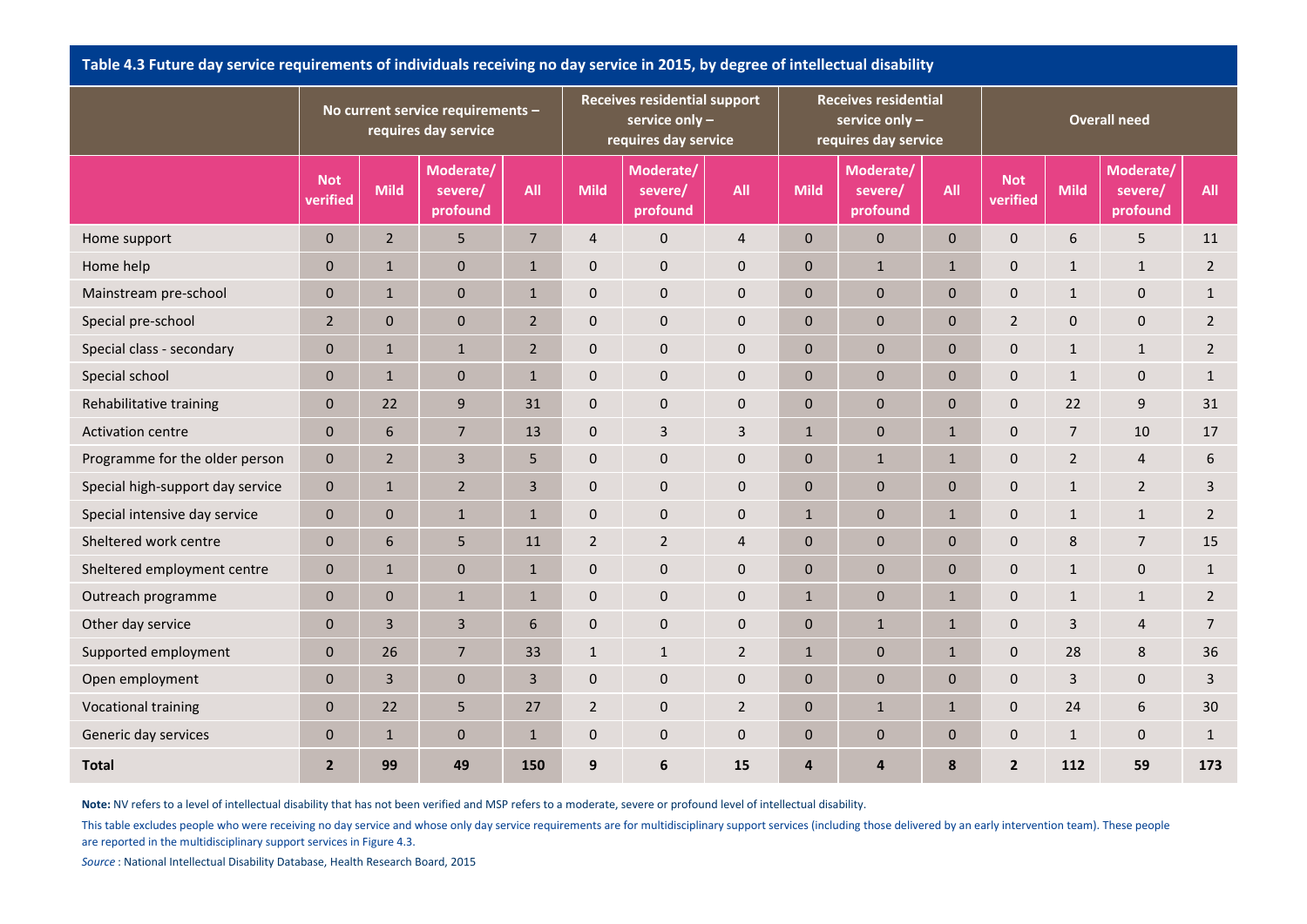**Figure 4.2 Unmet need ‐ number of people requiring residential service or residential support service by age group, NIDD 2016 ‐ 2020, NIDD 2015**



■ Under 35 years 35 years and over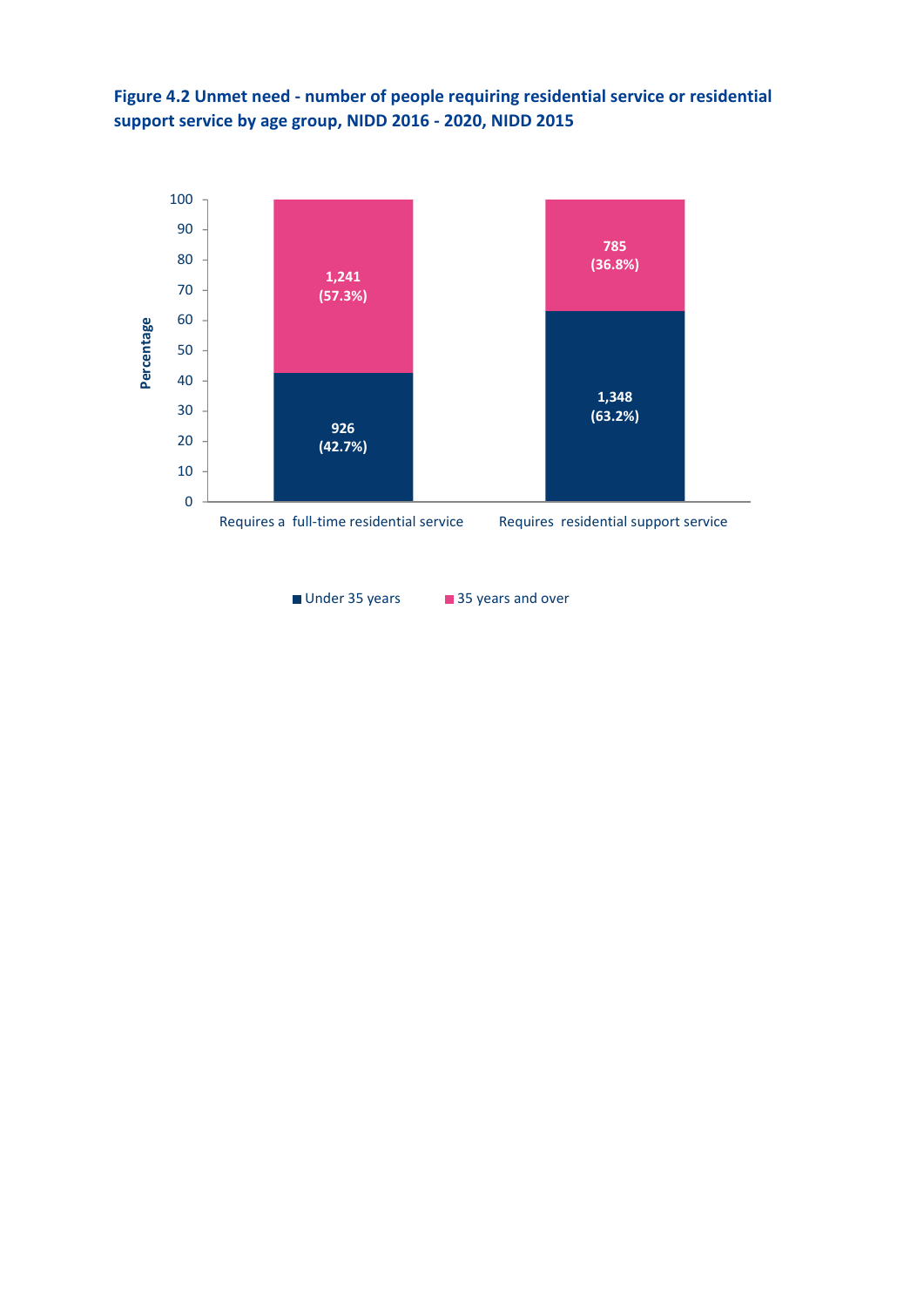Table 4.4 Future residential support service requirements of individuals receiving no residential support services in 2015, by degree of intellectual disability

|                                            |                        | No service $-$<br>requires residential support |                                  |                |                        |                | Receives day service -<br>requires residential support |                |              | <b>Receives</b><br>residential<br>only -<br>requires day |                        |                | <b>Receives residential</b><br>and day service -<br>requires residential support |                | <b>Receives</b><br>residential<br>only - requires<br>residential<br>support |              |                        |                | <b>Overall need</b>              |                |
|--------------------------------------------|------------------------|------------------------------------------------|----------------------------------|----------------|------------------------|----------------|--------------------------------------------------------|----------------|--------------|----------------------------------------------------------|------------------------|----------------|----------------------------------------------------------------------------------|----------------|-----------------------------------------------------------------------------|--------------|------------------------|----------------|----------------------------------|----------------|
|                                            | <b>Not</b><br>verified | Mild                                           | Moderate/<br>Severe/<br>Profound | All            | <b>Not</b><br>verified | <b>Mild</b>    | Moderate/<br>Severe/<br>Profound                       | All            | <b>Mild</b>  | All                                                      | <b>Not</b><br>verified | <b>Mild</b>    | Moderate/<br>Severe/<br>Profound                                                 | All            | <b>Mild</b>                                                                 | All          | <b>Not</b><br>verified | <b>Mild</b>    | Moderate/<br>Severe/<br>Profound | All            |
| Foster care and boarding-out               | $\mathbf{0}$           | $\mathbf{0}$                                   | $\mathbf{0}$                     | $\mathbf{0}$   | $\mathbf 0$            | 1              | $\mathbf 0$                                            |                | $\mathbf{0}$ | $\mathbf{0}$                                             | $\Omega$               | $\mathbf{1}$   | $\Omega$                                                                         |                | $\Omega$                                                                    | $\Omega$     | $\Omega$               | $\overline{2}$ | $\mathbf 0$                      | $\overline{2}$ |
| Living independently                       | $\mathbf{0}$           | $\overline{2}$                                 | $\mathbf{0}$                     | $\overline{2}$ | $\mathbf 0$            | 56             | 6                                                      | 62             | $\mathbf{0}$ | $\mathbf{0}$                                             | $\mathbf{0}$           | 8              | $\overline{4}$                                                                   | 12             | $\mathbf{0}$                                                                | $\Omega$     | $\mathbf 0$            | 66             | 10                               | 76             |
| Living semi-independently                  | $\mathbf{0}$           | 10                                             | $\overline{2}$                   | 12             | 16                     | 223            | 50                                                     | 289            | $\mathbf{0}$ | $\mathbf{0}$                                             | $\mathbf{0}$           | 49             | 33                                                                               | 82             |                                                                             |              | 16                     | 283            | 85                               | 384            |
| Holiday residential placement              | $\mathbf{0}$           | $\mathbf{0}$                                   | $\mathbf{1}$                     | $\mathbf{1}$   | $\mathbf 0$            | 17             | 26                                                     | 43             | $\mathbf{0}$ | $\mathbf{0}$                                             | $\mathbf 0$            | $\mathbf{1}$   | $\overline{7}$                                                                   | 8              | $\Omega$                                                                    | $\Omega$     | $\Omega$               | 18             | 34                               | 52             |
| Crisis or planned respite                  | $\mathbf{1}$           | $7\overline{ }$                                | 10                               | 18             | 48                     | 415            | 820                                                    | 1,283          | $\mathbf{0}$ | $\mathbf{0}$                                             | $\mathbf{0}$           | 9              | 27                                                                               | 36             | $\Omega$                                                                    | $\Omega$     | 49                     | 431            | 857                              | 1,337          |
| Occasional respite care with host family   | $\mathbf{0}$           | $\mathbf{1}$                                   | $\mathbf{0}$                     | $\mathbf{1}$   | $\overline{4}$         | 40             | 59                                                     | 103            | $\mathbf{0}$ | $\mathbf{0}$                                             | $\mathbf{1}$           | $\mathbf{1}$   | $\mathbf{1}$                                                                     | 3              | $\mathbf{0}$                                                                | $\mathbf{0}$ | 5                      | 42             | 60                               | 107            |
| Shared care or guardianship                | $\mathbf{0}$           | $\mathbf{0}$                                   | $\mathbf{1}$                     | $\mathbf{1}$   | $\mathbf 0$            | $\overline{4}$ | $\overline{4}$                                         | 8              | $\mathbf{0}$ | $\mathbf{0}$                                             | $\mathbf{0}$           | $\overline{0}$ | $\boldsymbol{\Delta}$                                                            | $\overline{a}$ | $\mathbf{0}$                                                                | $\mathbf{0}$ | $\Omega$               | $\overline{4}$ | 9                                | 13             |
| Regular part-time care (2/3 days per week) | $\mathbf{0}$           | $\mathbf{0}$                                   | $\mathbf{0}$                     | $\mathbf{0}$   | $\mathbf 0$            | $\overline{3}$ | 17                                                     | 20             | $\mathbf{0}$ | $\mathbf{0}$                                             | $\mathbf{0}$           | $\overline{0}$ | 3                                                                                | 3              | $\Omega$                                                                    |              | $\Omega$               | 3              | 20                               | 23             |
| Regular part-time care (every weekend)     | $\mathbf{0}$           | $\mathbf{0}$                                   | $\mathbf{1}$                     | $\mathbf{1}$   | $\mathbf{0}$           | $\overline{3}$ | $\overline{3}$                                         | 6              | $\mathbf{0}$ | $\mathbf{0}$                                             | $\mathbf{0}$           | $\mathbf{1}$   | $\mathbf{0}$                                                                     |                | $\Omega$                                                                    | $\Omega$     | $\Omega$               | $\overline{4}$ | $\overline{a}$                   | 8              |
| Regular part-time care (alternate weeks)   | $\mathbf{0}$           | $\mathbf{0}$                                   | $\mathbf{0}$                     | $\mathbf{0}$   | $\mathbf{0}$           | $\mathbf{1}$   | $\mathbf{1}$                                           | $\overline{2}$ | $\mathbf{0}$ | $\mathbf{0}$                                             | $\mathbf{0}$           | $\overline{0}$ | $\overline{2}$                                                                   | $\overline{2}$ | $\Omega$                                                                    | $\Omega$     | $\mathbf{0}$           | -1             | 3                                | $\overline{4}$ |
| Other residential service                  | $\mathbf{1}$           | $\mathbf{1}$                                   | $\mathbf{1}$                     | $\overline{3}$ | $\overline{2}$         | 13             | 31                                                     | 46             | $\mathbf{0}$ | $\mathbf{0}$                                             | $\mathbf{0}$           | 10             | 52                                                                               | 62             | $\Omega$                                                                    | $\Omega$     | 3                      | 24             | 84                               | 111            |
| Overnight respite in the home              | $\mathbf{0}$           | $\mathbf{0}$                                   | $\mathbf{0}$                     | $\mathbf{0}$   | $\mathbf{1}$           | $\overline{2}$ | 13                                                     | 16             | $\mathbf{0}$ | $\mathbf{0}$                                             | $\mathbf{0}$           | $\overline{0}$ | $\mathbf{0}$                                                                     | $\mathbf{0}$   | $\Omega$                                                                    | $\mathbf{0}$ |                        | $\overline{2}$ | 13                               | 16             |
| <b>All services</b>                        | $\overline{2}$         | 21                                             | 16                               | 39             | 71                     | 778            | 1,030                                                  | 1,879          | $\mathbf{0}$ | $\Omega$                                                 | $\mathbf 1$            | 80             | 133                                                                              | 214            |                                                                             |              | 74                     | 880            | 1,179                            | 2,133          |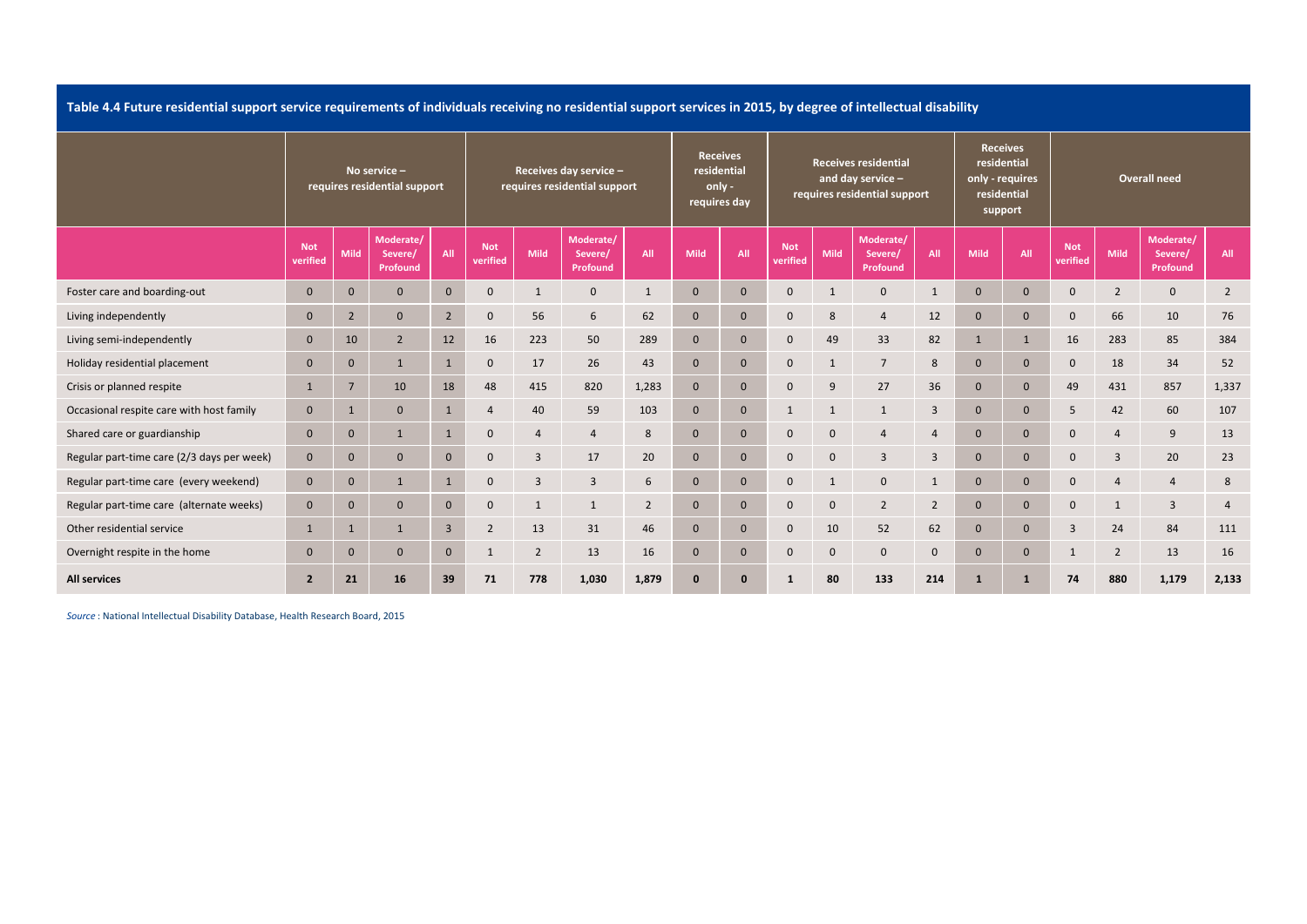| Table 4.5 Use of and requirement for respite services by people living in home/independent setting, by CHO of residence, 2015 |                                      |                      |                        |                                          |                                                         |
|-------------------------------------------------------------------------------------------------------------------------------|--------------------------------------|----------------------|------------------------|------------------------------------------|---------------------------------------------------------|
|                                                                                                                               | Number in receipt<br>respite in 2015 | of crisis or planned | require it (2016-2020) | Number who do not<br>receive respite but | <b>Number in</b><br>home/independent<br>setting in 2015 |
| <b>CHO</b> area                                                                                                               | n                                    | Row %                | n.                     | Row %                                    | n                                                       |
| Area 1 - Donegal, Sligo/ Leitrim/West Cavan, Cavan/Monaghan                                                                   | 378                                  | 19.4                 | 119                    | 6.1                                      | 1,949                                                   |
| Area 2 - Galway, Roscommon, Mayo                                                                                              | 412                                  | 17.1                 | 180                    | 7.5                                      | 2,409                                                   |
| Area 3 - Clare, Limerick, North Tipperary/East Limerick                                                                       | 276                                  | 17.2                 | 110                    | 6.9                                      | 1,603                                                   |
| Area 4 - Kerry, North Cork, North Lee, South Lee, West Cork                                                                   | 545                                  | 17.7                 | 210                    | 6.8                                      | 3,085                                                   |
| Area 5 - South Tipperary, Carlow/Kilkenny, Waterford, Wexford                                                                 | 574                                  | 21.4                 | 176                    | 6.6                                      | 2,685                                                   |
| Area 6 - Wicklow, Dun Laoghaire, Dublin South East                                                                            | 313                                  | 25.5                 | 40                     | 3.3                                      | 1,226                                                   |
| Area 7 - Kildare/West Wicklow, Dublin West, Dublin South City, Dublin South West                                              | 601                                  | 23.9                 | 153                    | 6.1                                      | 2,515                                                   |
| Area 8 - Laois/Offaly, Longford/West Meath, Louth/Meath                                                                       | 657                                  | 23.1                 | 191                    | 6.7                                      | 2,850                                                   |
| Area 9 - Dublin North, Dublin North Central, Dublin North West                                                                | 557                                  | 27.4                 | 122                    | 6.0                                      | 2,032                                                   |
| <b>All regions</b>                                                                                                            | 4,313                                | 21.2%                | 1,301                  | 6.4%                                     | 20,354                                                  |

Note: The total number recorded as receiving respite in Table 4.5 (4,313 individuals) is less than that recorded in Table 3.4 (4,548 individuals) as Table 4.5 includes only those living in a home setting or living independ small number of people living in other residential settings also receive respite services – this group is included in Table 3.4 but is excluded from Table 4.5.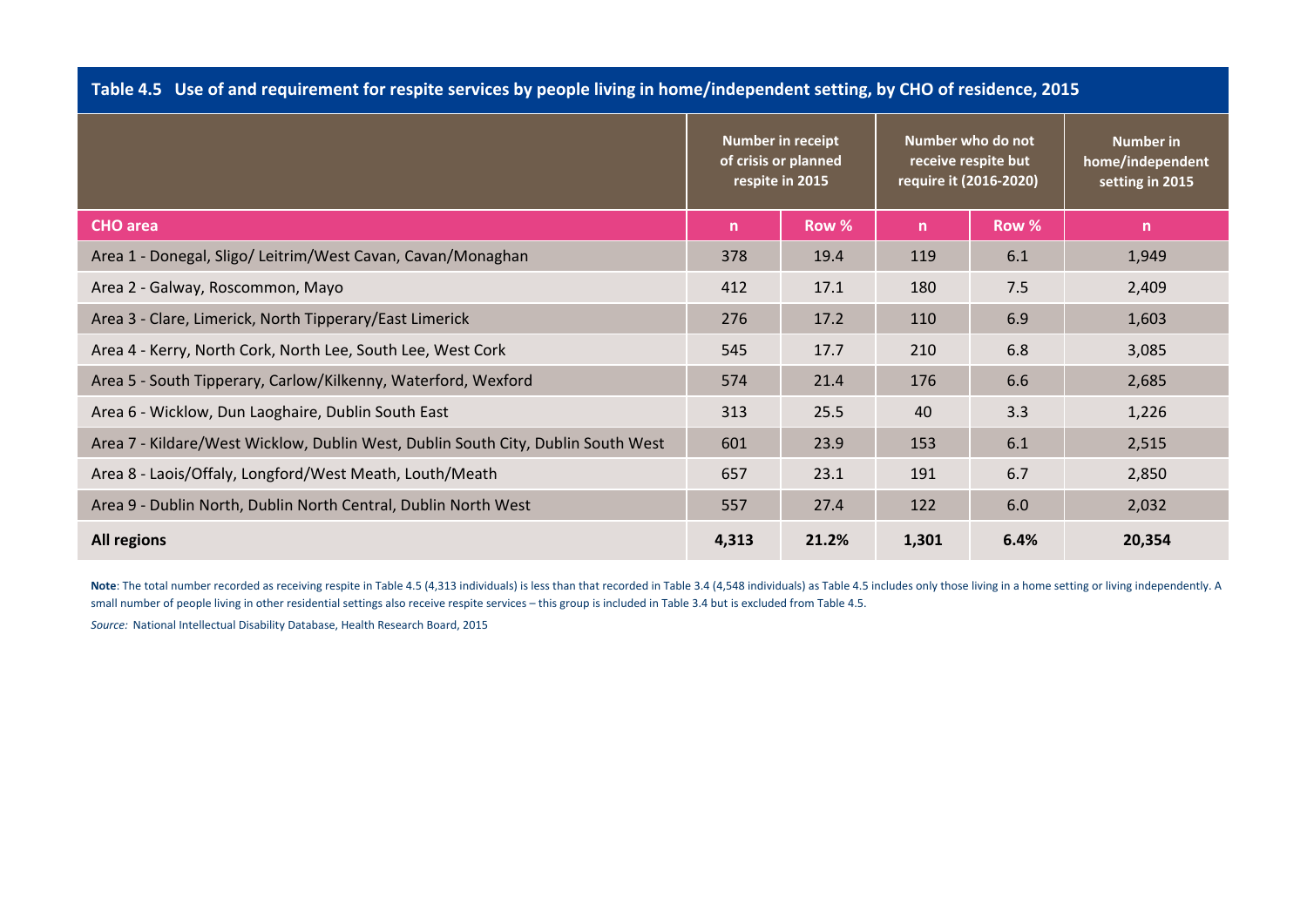| Table 4.6 Category of service change required 2016-2020, by degree of intellectual disability |  |
|-----------------------------------------------------------------------------------------------|--|
|-----------------------------------------------------------------------------------------------|--|

|                              | <b>Residential</b><br>and day | <b>Residential only</b> | Day only | Day and<br>residential<br>support | <b>Residential</b><br>support only | <b>Total number of</b><br>individuals requiring<br>service changes |
|------------------------------|-------------------------------|-------------------------|----------|-----------------------------------|------------------------------------|--------------------------------------------------------------------|
| Not verified                 | $\mathbf{0}$                  | $\mathbf{1}$            | 826      | $\,8\,$                           | 19                                 | 854                                                                |
| Mild                         | 156                           | 84                      | 2,464    | 180                               | 179                                | 3,063                                                              |
| Moderate, severe or profound | 1,560                         | 661                     | 3,620    | 563                               | 622                                | 7,026                                                              |
| <b>All levels</b>            | 1,716                         | 746                     | 6,910    | 751                               | 820                                | 10,943                                                             |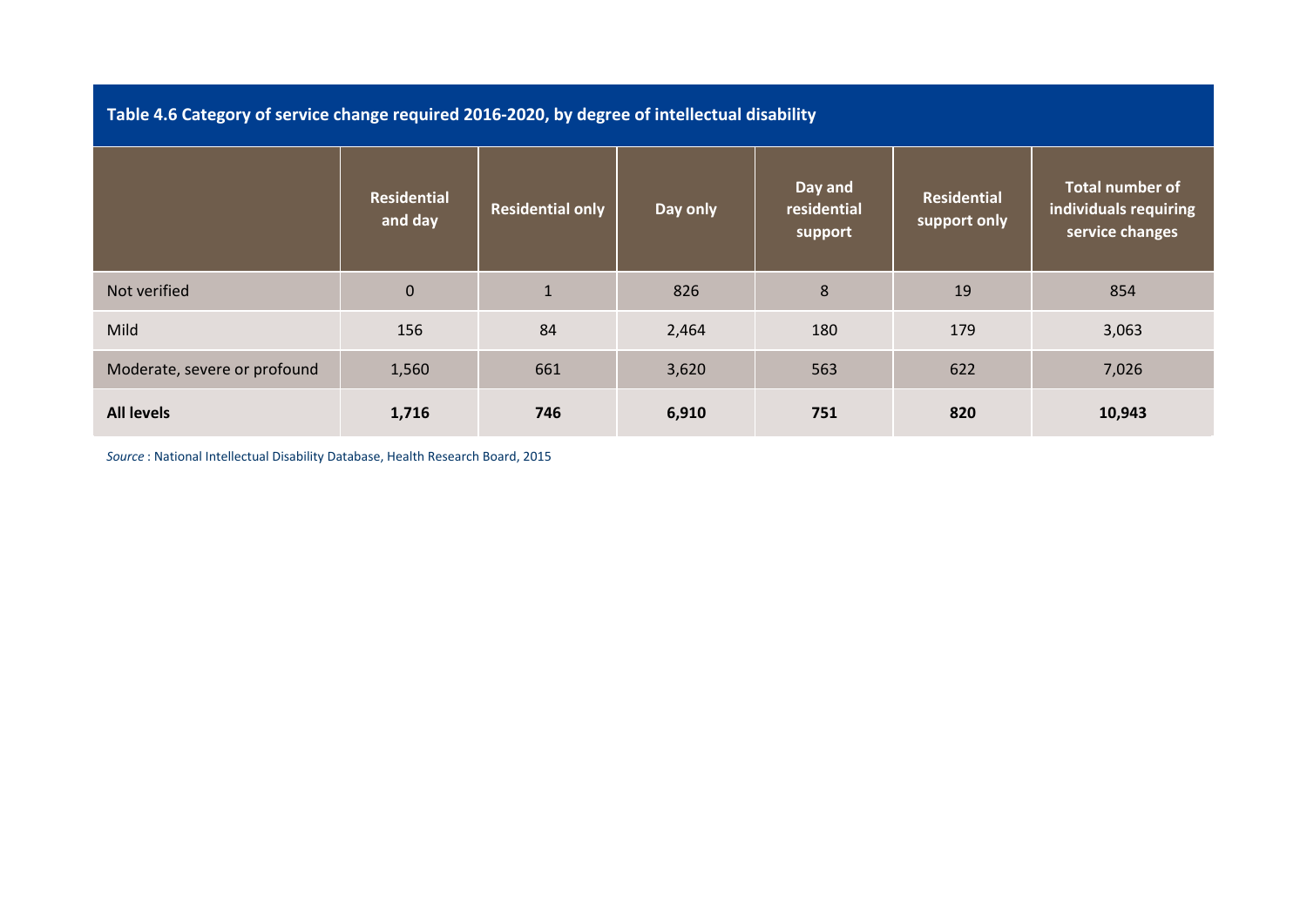| Table 4.7 Number of places requiring change, 2016-2020 |        |
|--------------------------------------------------------|--------|
| <b>Residential</b>                                     | 2,462  |
| Day                                                    | 9,377  |
| Of which:                                              |        |
| <b>Health services</b>                                 | 6,357  |
| <b>Education services</b>                              | 1,320  |
| <b>Employment services</b>                             | 1,185  |
| <b>Generic services</b>                                | 515    |
| <b>Residential support</b>                             | 1,571  |
| <b>Total</b>                                           | 13,410 |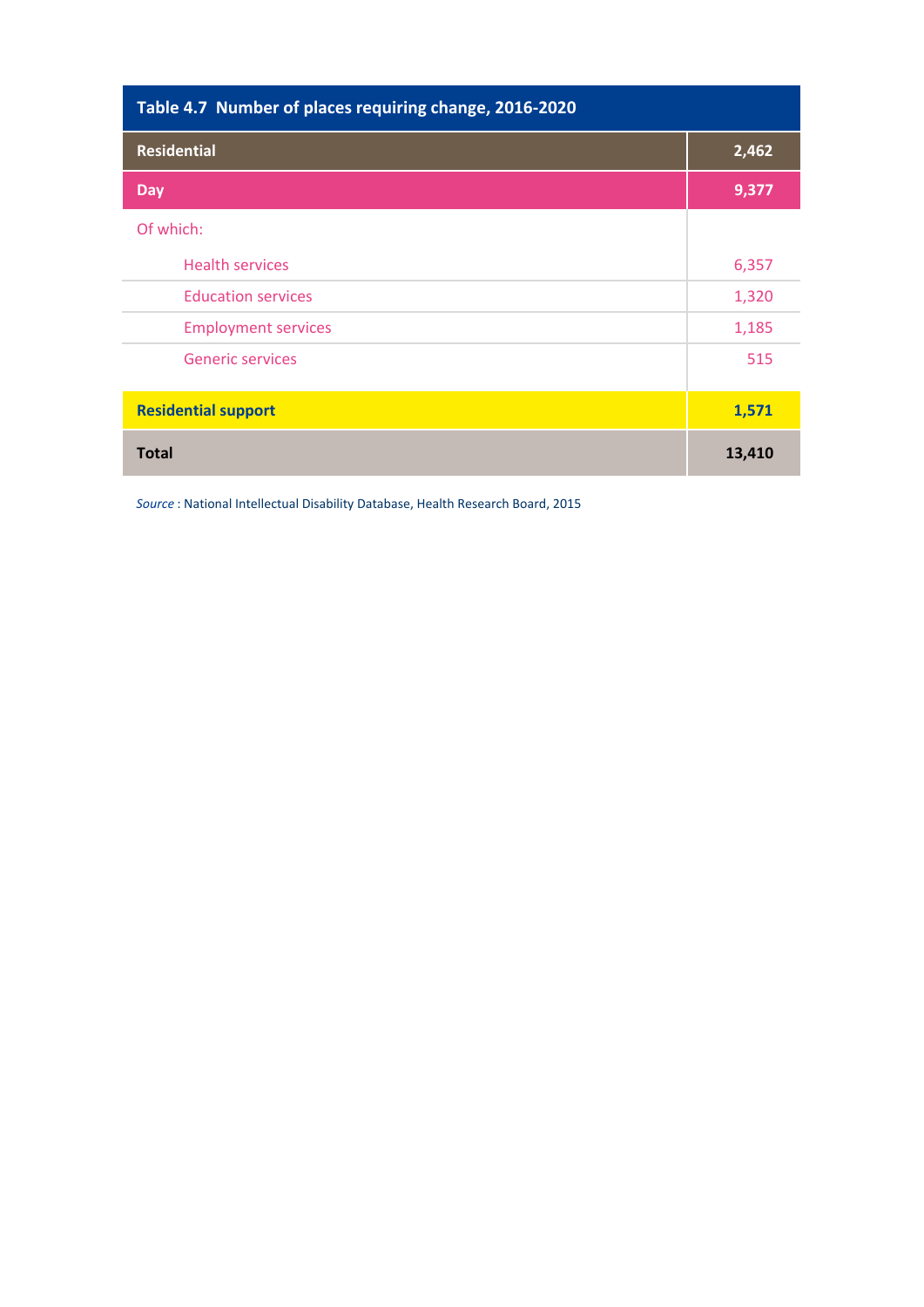### Table 4.8 Pattern of movement of individuals from existing residential service to future residential services, 2016-2020

|                                                          |                                     |                                                  |                                                  |                                |                                             | <b>Full time residential service required in the period 2016-2020</b> |                        |                                                   |                                                             |                                                                            |                                  |
|----------------------------------------------------------|-------------------------------------|--------------------------------------------------|--------------------------------------------------|--------------------------------|---------------------------------------------|-----------------------------------------------------------------------|------------------------|---------------------------------------------------|-------------------------------------------------------------|----------------------------------------------------------------------------|----------------------------------|
| <b>Full-time residential service</b><br>received in 2015 | 5-day<br>community<br>group<br>home | 7-day<br>$(48-wk)$<br>community<br>group<br>home | 7-day<br>$(52-wk)$<br>community<br>group<br>home | 5-day<br>residential<br>centre | 7-day<br>$(48-wk)$<br>residential<br>centre | 7-day<br>(52-wk)<br>residential<br>centre                             | <b>Nursing</b><br>home | <b>Mental</b><br>health<br>community<br>residence | <b>Intensive</b><br>placement<br>(challenging<br>behaviour) | <b>Intensive</b><br>placement<br>(profound or<br>multiple<br>disabilities) | <b>Total</b><br>services<br>2015 |
| 5-day community group home                               | 13                                  | 53                                               | 130                                              | $\mathbf{0}$                   | $\mathbf{0}$                                | 8                                                                     | $\mathbf{0}$           | $\overline{0}$                                    | 5                                                           | $\overline{2}$                                                             | 211                              |
| 7-day (48-week) community group home                     | $\mathbf{1}$                        | 47                                               | 97                                               | $\overline{2}$                 | $\overline{4}$                              | 11                                                                    | $\overline{2}$         | $\mathbf{0}$                                      | 6                                                           | $\mathbf{1}$                                                               | 171                              |
| 7-day (52-week) community group home                     | $\overline{4}$                      | 10                                               | 438                                              | $\mathbf{0}$                   | $\overline{2}$                              | 30                                                                    | 21                     | $\mathbf{1}$                                      | 79                                                          | 26                                                                         | 611                              |
| 5-day residential centre                                 | $\overline{4}$                      | $\mathbf{0}$                                     | 18                                               | $\mathbf{0}$                   | 2 <sup>1</sup>                              | 6                                                                     | $\mathbf 0$            | $\mathbf{0}$                                      | $\mathbf 0$                                                 | $\mathbf 0$                                                                | 30                               |
| 7-day (48-week) residential centre                       | 3                                   | 46                                               | 54                                               | $\overline{0}$                 | 12                                          | 26                                                                    | $\mathbf{1}$           | $\mathbf{0}$                                      | 16                                                          | 5                                                                          | 163                              |
| 7-day (52-week) residential centre                       | $\mathbf{1}$                        | 8                                                | 578                                              | $\overline{0}$                 | $\overline{3}$                              | 102                                                                   | 6                      | $\overline{0}$                                    | 116                                                         | 177                                                                        | 991                              |
| Nursing home                                             | $\mathbf{0}$                        | $\mathbf{0}$                                     | 12                                               | $\mathbf{0}$                   | $\mathbf{0}$                                | 3                                                                     | $\mathbf{0}$           | $\mathbf{0}$                                      | $\overline{2}$                                              | $\overline{3}$                                                             | 20                               |
| Mental health community residence                        | $\mathbf{0}$                        | $\mathbf{0}$                                     | $\mathbf{1}$                                     | $\mathbf{0}$                   | $\mathbf 0$                                 | $\mathbf{0}$                                                          | $\mathbf 0$            | $\overline{0}$                                    |                                                             | $\mathbf{0}$                                                               | $\overline{2}$                   |
| Intensive placement (challenging behaviour)              | 1                                   | $\mathbf{1}$                                     | 80                                               | $\mathbf{0}$                   | $\mathbf{0}$                                | 9                                                                     | $\mathbf{1}$           | $\overline{0}$                                    | 44                                                          | 5                                                                          | 141                              |
| Intensive placement (profound or multiple disability)    | $\mathbf 0$                         | $\mathbf{1}$                                     | 28                                               | $\mathbf{0}$                   | $\mathbf 0$                                 | $\mathbf{1}$                                                          | $\mathbf{0}$           | $\mathbf{0}$                                      | 3                                                           | 28                                                                         | 61                               |
| Occupying a residential support place                    | $\mathbf{1}$                        | 4                                                | 33                                               | $\mathbf{0}$                   | $\mathbf{0}$                                | $\mathbf{0}$                                                          | $\mathbf{0}$           | $\mathbf{0}$                                      | 3                                                           | $\overline{2}$                                                             | 43                               |
| Other residential service                                | $\mathbf 0$                         | $\mathbf{0}$                                     | 12                                               | $\mathbf 0$                    | $\mathbf 0$                                 | 4                                                                     | $\mathbf{1}$           | $\mathbf 0$                                       | 1                                                           | $\mathbf 0$                                                                | 18                               |
| <b>Total</b>                                             | 28                                  | 170                                              | 1,481                                            | $\overline{2}$                 | 23                                          | 200                                                                   | 32                     | $\mathbf{1}$                                      | 276                                                         | 249                                                                        | 2,462                            |

**Full timeresidential service required in the period 2016‐2020**

**Note**: The **brown** shaded areas of the table represent existing services that require enhancement and the **yellow** shaded areas represent services that require alteration.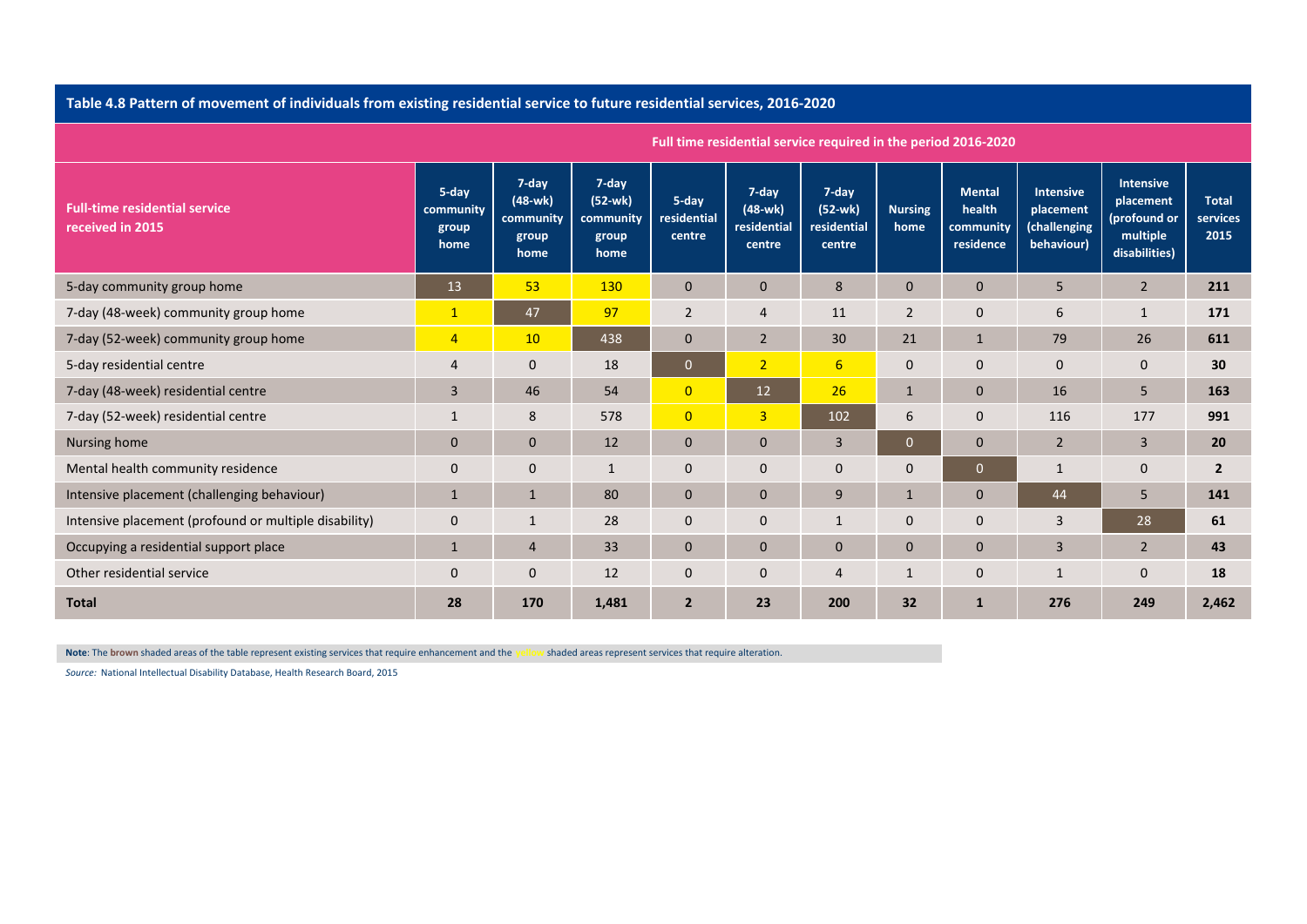#### Table 4.9 Pattern of movement of individuals from exisiting day service to future day service, 2016-2020

|                                           | Day service required in the period 2016-2020 |                         |                                             |                         |                 |                 |                          |                                                  |                          |                                   |                |                         |                                      |                              |                |                   |                            |                         |                         |                 |                                |                |                         |                     |                      |                                            |                         |                  |                         |                |                |
|-------------------------------------------|----------------------------------------------|-------------------------|---------------------------------------------|-------------------------|-----------------|-----------------|--------------------------|--------------------------------------------------|--------------------------|-----------------------------------|----------------|-------------------------|--------------------------------------|------------------------------|----------------|-------------------|----------------------------|-------------------------|-------------------------|-----------------|--------------------------------|----------------|-------------------------|---------------------|----------------------|--------------------------------------------|-------------------------|------------------|-------------------------|----------------|----------------|
| Day service<br>in 2015                    | Home<br>support                              | ome<br>help             | Child<br>ducation &<br>levelopmen<br>centre | trean<br>pre-<br>school | pre-<br>school  | Main-<br>stream | <b>Special</b><br>class- | Special<br>$class -$<br>school primary secondary | <b>Special</b><br>school | <b>Resource Autism</b><br>teacher |                | Home<br>Unit tutor      | <b>Special</b><br>needs<br>assistant | Third-<br>level<br>education |                | Activat<br>centre | for the<br>older<br>persoi | day                     | day<br>ervi             | worl<br>centre  | Sheltered<br>npioyme<br>centre | day<br>espite  | in th                   | Outreach<br>rogramı | Othe<br>day<br>ervic | <b>Enclave</b><br>within<br>open<br>nploym | Supported<br>employment | Open<br>employme | ocatio<br>training      | day<br>ervices | Total          |
| Home support                              | 16                                           | $\overline{0}$          | $\overline{0}$                              | 10                      | 12              | $\mathbf{1}$    | $\mathbf{1}$             | $\mathbf{1}$                                     | $\overline{2}$           | $\mathbf{0}$                      | $\mathbf{1}$   | $\overline{0}$          | $\mathbf 0$                          | $\overline{0}$               | $\overline{4}$ | 10                | $\overline{\mathbf{3}}$    | $\overline{\mathbf{3}}$ | 5                       | $\overline{3}$  | $\overline{0}$                 | $\mathbf 0$    | $\overline{2}$          | $\overline{3}$      | $\overline{3}$       | $\mathbf{0}$                               | $\overline{7}$          | $\overline{1}$   | $\overline{4}$          | $\mathbf{1}$   | 93             |
| Home help                                 | $\mathbf{1}$                                 | $\mathbf{1}$            | $\overline{0}$                              | $\mathbf{1}$            | $\bf{0}$        | $\mathbf{0}$    | $\overline{0}$           | $\Omega$                                         | $\mathbf{0}$             | $\mathbf{0}$                      | $\mathbf{0}$   | $\mathbf{0}$            | $\mathbf{0}$                         | $\mathbf{0}$                 | $\Omega$       | -1                | $\mathbf{1}$               | $\Omega$                | $\Omega$                | $\Omega$        | -1                             | $\Omega$       | $\Omega$                | $\Omega$            | $\Omega$             | $\Omega$                                   | $\Omega$                | $\mathbf{1}$     | $\mathbf{0}$            | -1             | $\,$ 8         |
| Early services                            | $\overline{2}$                               | $\mathbf{0}$            | $\mathbf{1}$                                | 127                     | 84              | 35              | 26                       | $\mathbf{1}$                                     | 20                       | $\mathbf{1}$                      | $\mathbf{1}$   | $\pmb{0}$               | $\pmb{0}$                            | $\mathbf{1}$                 | $\mathbf 0$    | $\mathbf 0$       | $\Omega$                   | 0                       | $\mathbf 0$             | $\mathbf 0$     | $\mathbf 0$                    | $\Omega$       | $\mathbf 0$             | $\mathbf 0$         | 0                    | $\Omega$                                   | $\Omega$                | $\Omega$         | $\bf{0}$                | $\mathbf{0}$   | 299            |
| Child education and<br>development centre | 9                                            | $\mathbf{0}$            | $\mathbf{1}$                                | $\bf{0}$                | $\mathbf{0}$    | $\mathbf{0}$    | $\overline{\mathbf{0}}$  | $\mathbf 0$                                      | $\overline{4}$           | $\mathbf{0}$                      | $\mathbf 0$    | $\overline{0}$          | $\mathbf 0$                          | $\mathbf{0}$                 | 0              | 38                | $\mathbf{0}$               | 0                       | 0                       | $\mathbf 0$     | $\mathbf 0$                    | $\mathbf 0$    | $\mathbf 0$             | 0                   | 0                    | $\mathbf{0}$                               | $\mathbf{0}$            | $\mathbf{0}$     | $\mathbf{1}$            | $\mathbf{0}$   | 53             |
| Mainstream pre-school                     | $\mathbf{1}$                                 | $\mathbf 0$             | $\mathbf{1}$                                | 8                       | $5\phantom{.0}$ | 102             | 10                       | $\mathbf 0$                                      | 8                        | $\mathbf 0$                       | $\overline{4}$ | $\mathbf 0$             | 1                                    | $\mathbf 0$                  | $\mathbf 0$    | $\mathbf 0$       | $\Omega$                   | $\Omega$                | $\mathbf 0$             | 0               | 0                              | $\Omega$       | $\Omega$                | $\mathbf 0$         | 0                    | $\Omega$                                   |                         | $\Omega$         | $\bf{0}$                | $\mathbf{0}$   | 140            |
| Special pre-school                        | 8                                            | $\mathbf{0}$            | $\overline{2}$                              | 25                      | 43              | 50              | 34                       | $\mathbf{1}$                                     | 82                       | $\mathbf{0}$                      | $\overline{2}$ | $\mathbf{0}$            | $\mathbf 0$                          | $\mathbf 0$                  | $\mathbf 0$    | $\mathbf 0$       |                            | 0                       | $\mathbf 0$             | $\mathbf 0$     | $\mathbf 0$                    |                |                         | 0                   | 0                    |                                            |                         | $\mathbf{0}$     | $\mathbf{0}$            | $\mathbf 0$    | 249            |
| Mainstream school                         | 102                                          | $\overline{\mathbf{3}}$ | $\mathbf{0}$                                | 5                       | $\overline{5}$  | 160             | 18                       | 63                                               | 15                       | 55                                | $\overline{2}$ | $\mathbf 0$             | 15                                   | 15                           | 17             | $\overline{4}$    |                            | $\mathbf 0$             | $\mathbf 0$             | -1              | $\mathbf 0$                    | 47             | $\overline{2}$          |                     | 25                   | $\Omega$                                   |                         | -1               | 28                      | $\mathbf{0}$   | 592            |
| Special class - primary                   | 27                                           | $\mathbf 0$             | $\overline{0}$                              | $\mathbf{0}$            | $\mathbf{1}$    | 12              | 12                       | 95                                               | 13                       | $\overline{4}$                    | $\mathbf 0$    | $\mathbf{0}$            | $\mathbf 0$                          | $\overline{0}$               | $\mathbf 0$    | $\mathbf{1}$      | $\Omega$                   | $\Omega$                | $\mathbf 0$             | $\mathbf 0$     | 0                              | $\overline{7}$ | -1                      | 0                   | $\mathbf{1}$         | $\Omega$                                   |                         | $\Omega$         | $\bf{0}$                | $\mathbf{0}$   | 174            |
| Special class - secondary                 | 10                                           | $\overline{0}$          | $\overline{0}$                              | $\mathbf{0}$            | $\mathbf{0}$    | 5               | $\overline{\mathbf{0}}$  | 13                                               | $\overline{4}$           | $\overline{2}$                    | $\mathbf 0$    | $\overline{0}$          | $\mathbf 0$                          | $\overline{2}$               | 21             | 25                | $\mathbf{0}$               | 0                       | 3                       | 7               | -1                             | -2             | 0                       | $\overline{2}$      | $\overline{2}$       | 0                                          |                         | $\mathbf{0}$     | 15                      | 1              | 117            |
| Special school                            | 139                                          | 5                       | $\overline{3}$                              | $\overline{4}$          | $\overline{7}$  | 39              | 15                       | 32                                               | 274                      | $\overline{7}$                    | $\mathbf{0}$   | $\mathbf 0$             | 5                                    | <sup>1</sup>                 | 346            | 180               | -1                         | 30                      | 17                      | 45              | 12                             | 49             | $\overline{2}$          | -1                  | 35                   |                                            |                         | $\mathbf{1}$     | 186                     | 8              | 1,447          |
| Resource teacher                          | $\mathbf 0$                                  | $\mathbf{0}$            | $\mathbf{0}$                                | $\mathbf{0}$            | $\mathbf{0}$    | $\mathbf{0}$    | $\mathbf{1}$             | $\mathbf 0$                                      | $\mathbf{1}$             | $\overline{0}$                    | $\mathbf 0$    | $\mathbf 0$             | $\mathbf 0$                          | $\mathbf{0}$                 | $\mathbf 0$    | $\mathbf 0$       | $\Omega$                   | 0                       | $\mathbf 0$             | 0               | $\Omega$                       | $\Omega$       | $\Omega$                | $\Omega$            | 0                    | $\Omega$                                   |                         | $\Omega$         | $\mathbf{0}$            | $\mathbf{0}$   | $\overline{2}$ |
| <b>Autism Unit</b>                        | 18                                           | $\mathbf{1}$            | $\overline{0}$                              | $\overline{2}$          | $\mathbf{0}$    | 1               | $\mathbf{1}$             | 8                                                | $\overline{2}$           | $\mathbf{0}$                      |                | $\mathbf 0$             | $\overline{2}$                       | $\mathbf 0$                  | $\mathbf 0$    | 1                 | $\Omega$                   | $\mathbf 0$             | $\mathbf 0$             | $\mathbf{0}$    | $\mathbf{0}$                   | $\overline{2}$ | 0                       | 2                   | 1                    | $\mathbf{0}$                               |                         | $\mathbf{0}$     | $\overline{\mathbf{3}}$ | $\mathbf{0}$   | 52             |
| Home tutor                                | $\mathbf 0$                                  | $\overline{0}$          | $\mathbf{0}$                                | $\mathbf{1}$            | $\mathbf{0}$    | $\overline{2}$  | 1                        | $\mathbf{0}$                                     | $\mathbf{0}$             | $\mathbf{0}$                      | $\mathbf{0}$   | $\mathbf{1}$            | $\mathbf{0}$                         | $\mathbf{0}$                 | $\mathbf 0$    | $\overline{0}$    | $\Omega$                   | $\mathbf 0$             | $\mathbf 0$             | $\mathbf{0}$    | $\mathbf 0$                    | $\mathbf 0$    | $\mathbf 0$             | $\mathbf 0$         | $\mathbf 0$          | $\Omega$                                   |                         | $\mathbf{0}$     | $\mathbf{0}$            | $\mathbf{0}$   | 5              |
| Special needs assistant                   | $\mathbf 0$                                  | $\mathbf{0}$            | $\overline{0}$                              | $\bf{0}$                | $\mathbf 0$     | $\mathbf{0}$    | $\mathbf{0}$             | $\mathbf 0$                                      | $\mathbf 0$              | $\mathbf 0$                       | $\mathbf 0$    | $\overline{0}$          | $\overline{\mathbf{0}}$              | $\mathbf 0$                  | $\mathbf 0$    | $\mathbf 0$       | $\Omega$                   | $\Omega$                | $\mathbf 0$             | $\mathbf 0$     | $\overline{0}$                 | $\Omega$       | 0                       | 0                   | 0                    | $\Omega$                                   |                         | $\Omega$         | $\bf{0}$                | $\mathbf{0}$   | $\overline{0}$ |
| Third-level education                     | $\mathbf{0}$                                 | $\overline{0}$          | $\mathbf{0}$                                | $\mathbf{0}$            | $\mathbf{0}$    | $\mathbf{0}$    | $\mathbf{0}$             | $\mathbf{0}$                                     | $\mathbf{0}$             | $\mathbf{0}$                      | $\mathbf{0}$   | $\mathbf 0$             | $\mathbf 0$                          | $\overline{\mathbf{0}}$      | 1              | $\overline{2}$    | $\mathbf{0}$               | $\mathbf 0$             | $\mathbf 0$             | 15              | -1                             | 0              | $\mathbf 0$             | $\mathbf 0$         | -1                   | $\mathbf{0}$                               |                         | 3                | $\overline{7}$          | $\mathbf{0}$   | 37             |
| Rehabilitative training                   | $\overline{4}$                               | $\mathbf{1}$            | $\overline{0}$                              | $\mathbf{0}$            | $\mathbf{0}$    | $\mathbf{0}$    | $\overline{0}$           | $\mathbf{0}$                                     | 1                        | $\mathbf{1}$                      | $\mathbf{0}$   | $\mathbf 0$             | $\mathbf 0$                          | $\overline{\mathbf{3}}$      | 33             | 128               | $\overline{4}$             | $\overline{\mathbf{3}}$ | $\overline{7}$          | 189             | 9                              | $\Omega$       | $\mathbf 0$             | 17                  | 11                   | $\Omega$                                   | 121                     | $\overline{4}$   | 82                      | 27             | 645            |
| <b>Activation centre</b>                  | 61                                           | $\overline{\mathbf{3}}$ | $\overline{0}$                              | $\mathbf{0}$            | $\mathbf{0}$    | $\mathbf{0}$    | $\mathbf{0}$             | 1                                                | $\mathbf{1}$             | 1                                 | $\mathbf{1}$   | $\overline{0}$          | $\mathbf 0$                          | $\mathbf{1}$                 | 81             | 973               | 398                        | 140                     | 211                     | 209             | 14                             | 16             | -2                      | 66                  | 33                   | 0                                          | 426                     | 15               | 28                      | $\mathbf{1}$   | 2,682          |
| Programme for the older<br>person         | $\overline{3}$                               | $\mathbf{1}$            | $\overline{0}$                              | $\bf{0}$                | $\mathbf{0}$    | $\mathbf{0}$    | $\mathbf{0}$             | $\mathbf 0$                                      | $\mathbf{0}$             | $\mathbf{0}$                      | $\mathbf 0$    | $\overline{0}$          | $\mathbf 0$                          | $\mathbf 0$                  | 1              | 19                | 170                        | 7                       | 14                      | 5               | $\mathbf 0$                    | 1              | $\mathbf 0$             | 5                   | 11                   | $\mathbf{0}$                               | 2                       | $\mathbf{0}$     | $\mathbf{0}$            | 3              | 242            |
| Special high-support day<br>service       | $\overline{4}$                               | $\mathbf{0}$            | $\overline{\mathbf{3}}$                     | $\mathbf{0}$            | $\mathbf{0}$    | $\mathbf{0}$    | $\mathbf{0}$             | $\mathbf{0}$                                     | $\mathbf 0$              | $\mathbf{0}$                      | $\mathbf 0$    | $\overline{\mathbf{0}}$ | $\mathbf 0$                          | $\mathbf{1}$                 | 26             | 44                | 13                         | 99                      | 86                      | $\overline{7}$  | $\overline{2}$                 | $\mathbf 0$    | 1                       | 15                  | 5                    | $\mathbf{0}$                               | $\overline{4}$          | $\overline{0}$   | $\mathbf{1}$            | $\mathbf 0$    | 311            |
| Special intensive day<br>service          | $6\phantom{.}6$                              | $\mathbf{1}$            | $\mathbf{0}$                                | $\overline{0}$          | $\overline{0}$  | $\mathbf{0}$    | $\mathbf{0}$             | $\mathbf{0}$                                     | $\overline{0}$           | $\mathbf{0}$                      | $\mathbf{0}$   | $\mathbf{0}$            | $\mathbf{0}$                         | $\mathbf{0}$                 | 8              | 14                | $\overline{2}$             | $\overline{4}$          | <b>60</b>               | 2               | $\overline{0}$                 | $\mathbf 0$    | 1                       | $\overline{2}$      | $\overline{4}$       | $\Omega$                                   | - 5                     | $\mathbf{0}$     | $\mathbf{0}$            | $\overline{0}$ | 109            |
| Sheltered work centre                     | 10                                           | $\overline{\mathbf{3}}$ | $\overline{0}$                              | $\mathbf 0$             | $\bf{0}$        | $\mathbf{0}$    | $\mathbf{0}$             | $\mathbf 0$                                      | $\mathbf{0}$             | $\mathbf{0}$                      | $\mathbf 0$    | $\mathbf 0$             | $\mathbf 0$                          | $\overline{\mathbf{3}}$      | 7              | 57                | 102                        | 11                      | 8                       | 147             | 16                             | 1              | $\mathbf 0$             | 9                   | 12                   | $\mathbf{1}$                               | 216                     | 22               | $\overline{4}$          | $\overline{2}$ | 631            |
| Sheltered employment<br>centre            | $\mathbf{1}$                                 | $\mathbf{0}$            | $\overline{0}$                              | $\mathbf{0}$            | $\mathbf{0}$    | $\mathbf{0}$    | $\overline{\mathbf{0}}$  | $\mathbf 0$                                      | $\mathbf{0}$             | $\mathbf{0}$                      | $\mathbf 0$    | $\overline{0}$          | $\mathbf 0$                          | $\mathbf{0}$                 | $\mathbf 0$    | $\mathbf 0$       | $\mathbf{0}$               | $\mathbf 0$             | 0                       | 1               | $\mathbf{1}$                   | $\mathbf 0$    | $\overline{0}$          | 0                   | 0                    | $\mathbf{0}$                               | -6                      | $\mathbf{0}$     | $\mathbf{1}$            | $\overline{0}$ | 10             |
| Multidisciplinary support<br>services     | 22                                           | 6                       | $\mathbf{1}$                                | $\overline{2}$          | -3              | 9               | $\overline{4}$           | 1                                                | $\overline{2}$           | $\mathbf{0}$                      | $\mathbf{0}$   | $\mathbf{1}$            | $\mathbf 0$                          | $\overline{\mathbf{3}}$      | 37             | 304               | 113                        | 45                      | 66                      | 20              | 7                              |                | 0                       | 2                   | 15                   |                                            | 59                      | $\overline{7}$   | 47                      |                | 779            |
| Centre-based day respite<br>service       | $\mathbf{0}$                                 | $\mathbf{0}$            | $\overline{0}$                              | $\mathbf{0}$            | $\overline{0}$  | $\mathbf{0}$    | $\mathbf{0}$             | $\mathbf{0}$                                     | $\mathbf{0}$             | $\mathbf{0}$                      | $\mathbf{0}$   | $\mathbf{0}$            | $\mathbf{0}$                         | $\mathbf{0}$                 | $\mathbf 0$    | 1                 | $\Omega$                   | $\mathbf 0$             | $\mathbf 0$             | 1               | 1                              | $\Omega$       | $\mathbf 0$             | $\mathbf 0$         | $\mathbf 0$          | $\Omega$                                   |                         | $\mathbf{0}$     | $\overline{2}$          | $\overline{0}$ | 6              |
| Day respite in the home                   | $\bf{0}$                                     | $\mathbf 0$             | $\overline{0}$                              | $\mathbf{0}$            | $\mathbf{1}$    | $\mathbf{0}$    | $\mathbf{0}$             | $\mathbf{0}$                                     | $\mathbf{0}$             | $\mathbf{0}$                      | $\mathbf{0}$   | $\mathbf{0}$            | $\overline{0}$                       | $\mathbf{0}$                 | $\mathbf 0$    | $\mathbf 0$       | $\Omega$                   | 0                       | 0                       | $\mathbf 0$     | $\mathbf 0$                    | $\mathbf 0$    | $\overline{\mathbf{0}}$ | $\overline{0}$      | 0                    | $\Omega$                                   | $\mathbf{1}$            | $\mathbf{0}$     | $\mathbf{0}$            | $\mathbf{0}$   | $\overline{2}$ |
| Outreach programme                        | $\mathbf{1}$                                 | $\overline{0}$          | $\overline{0}$                              | $\mathbf{0}$            | $\mathbf{0}$    | 1               | $\overline{\mathbf{0}}$  | $\mathbf{0}$                                     | $\mathbf{0}$             | $\mathbf{0}$                      | $\mathbf{0}$   | $\mathbf{0}$            | $\mathbf 0$                          | $\mathbf{0}$                 | $\overline{2}$ | $\overline{4}$    | 2                          | $\overline{2}$          | -5                      | 2               | $\mathbf 0$                    | $\mathbf 0$    | 1                       | 44                  | $\overline{2}$       | $\Omega$                                   | 19                      | 6                | $\overline{4}$          | $\overline{2}$ | 97             |
| Other day service                         | $\bf 8$                                      | $\mathbf{1}$            | $\overline{0}$                              | $\overline{\mathbf{3}}$ | $\mathbf{1}$    | $\mathbf{0}$    | $\overline{4}$           | $\mathbf 0$                                      | $\mathbf{1}$             | $\mathbf 0$                       | $\mathbf{1}$   | $\overline{0}$          | $\overline{0}$                       | $\mathbf{0}$                 | 11             | 43                | 23                         | $\Delta$                | 17                      | 15              | $\overline{2}$                 | $\Omega$       | $\mathbf 0$             | $\overline{4}$      | 28                   | $\Omega$                                   | 32                      | 6                | 10                      | $\mathbf{1}$   | 215            |
| Enclave within open<br>employment         | $\mathbf{0}$                                 | $\mathbf{0}$            | $\mathbf{0}$                                | $\mathbf{0}$            | $\overline{0}$  | $\mathbf{0}$    | $\mathbf{0}$             | $\mathbf 0$                                      | $\mathbf{0}$             | $\mathbf{0}$                      | $\mathbf 0$    | $\overline{0}$          | $\mathbf 0$                          | $\mathbf{0}$                 | $\mathbf 0$    | $\mathbf 0$       | 1                          | 0                       | $\mathbf 0$             | $\mathbf 0$     | $\mathbf 0$                    | 0              | $\mathbf 0$             | $\mathbf 0$         | 0                    | $\overline{0}$                             | 3                       | $\mathbf{0}$     | $\mathbf{0}$            | $\overline{0}$ | $\overline{4}$ |
| Supported employment                      | $\mathbf{0}$                                 | $\mathbf{0}$            | $\overline{\mathbf{0}}$                     | $\bf{0}$                | $\bf{0}$        | $\mathbf{0}$    | $\overline{0}$           | $\mathbf 0$                                      | $\mathbf{0}$             | $\mathbf 0$                       | $\mathbf{0}$   | $\pmb{0}$               | $\pmb{0}$                            | $\mathbf 0$                  | $\mathbf{1}$   | $\mathbf{3}$      | 8                          | $\Omega$                | $\Omega$                | 5               | $\overline{2}$                 | $\Omega$       | $\mathbf 0$             | 5                   | $\overline{3}$       | $\mathbf{0}$                               | 57                      | 14               | $\bf{0}$                | $\overline{2}$ | 100            |
| Open employment                           | $\mathbf{1}$                                 | $\overline{2}$          | $\mathbf{0}$                                | $\mathbf{0}$            | $\mathbf{0}$    | $\mathbf{0}$    | $\mathbf{0}$             | $\mathbf{0}$                                     | $\mathbf{0}$             | $\mathbf{0}$                      | $\mathbf{0}$   | $\mathbf 0$             | $\mathbf 0$                          | $\mathbf{0}$                 | 1              | $\mathbf 0$       | -1                         | 0                       | $\mathbf 0$             | 1               | $\mathbf 0$                    | $\mathbf 0$    | 0                       | 1                   | 1                    | 2                                          | 6                       | $6\overline{6}$  | $\overline{4}$          | $\mathbf{0}$   | 26             |
| <b>Vocational training</b>                | $\mathbf{1}$                                 | $\mathbf{0}$            | $\overline{0}$                              | $\mathbf{0}$            | $\mathbf 0$     | $\mathbf{0}$    | $\mathbf{0}$             | $\mathbf{0}$                                     | $\mathbf{0}$             | $\mathbf{0}$                      | $\mathbf 0$    | $\overline{0}$          | $\mathbf 0$                          | $\overline{\mathbf{3}}$      | 13             | 8                 | $\Omega$                   | 0                       | $\mathbf{1}$            | 16              | $\overline{2}$                 | $\mathbf 0$    | $\mathbf 0$             | 3                   | $\mathbf 0$          | $\Omega$                                   | 52                      | 5                | 13                      | $\overline{2}$ | 119            |
| Generic day services                      | 8                                            | $\overline{1}$          | $\Omega$                                    | $\mathbf{0}$            | $\mathbf{1}$    | $\overline{1}$  | $\overline{0}$           | $\mathbf{0}$                                     | $\mathbf 0$              | $\mathbf{0}$                      | $\mathbf 0$    | $\overline{0}$          | $\Omega$                             | $\overline{0}$               | $\overline{1}$ | $\overline{4}$    | -6                         | 6                       | $\overline{\mathbf{3}}$ | $6\overline{6}$ | $\overline{1}$                 | $\mathbf{0}$   | $\overline{0}$          | 11                  | $\overline{2}$       | $\overline{1}$                             | 56                      | $\Omega$         | $\overline{7}$          | <b>16</b>      | 131            |
| <b>Total</b>                              | 463                                          | 29                      | $12\,$                                      | 188                     | 163             | 418             | 127                      | 216                                              | 430                      | 71                                | 19             | $\overline{2}$          | 23                                   | 33                           | 611            | 1.864             | 848                        | 354                     | 503                     | 697             | 72                             | 127            | 13                      | 199                 | 195                  |                                            | 1.088                   | 92               | 447                     | 68             | 9,377          |

Notes: Multidisciplinary support services (including those delivered by early intervention teams) have been excluded from future service requirements and are documented in Figure 4.3.

The shaded **yellow** areas of the table represent existing services that require alteration or enhancement.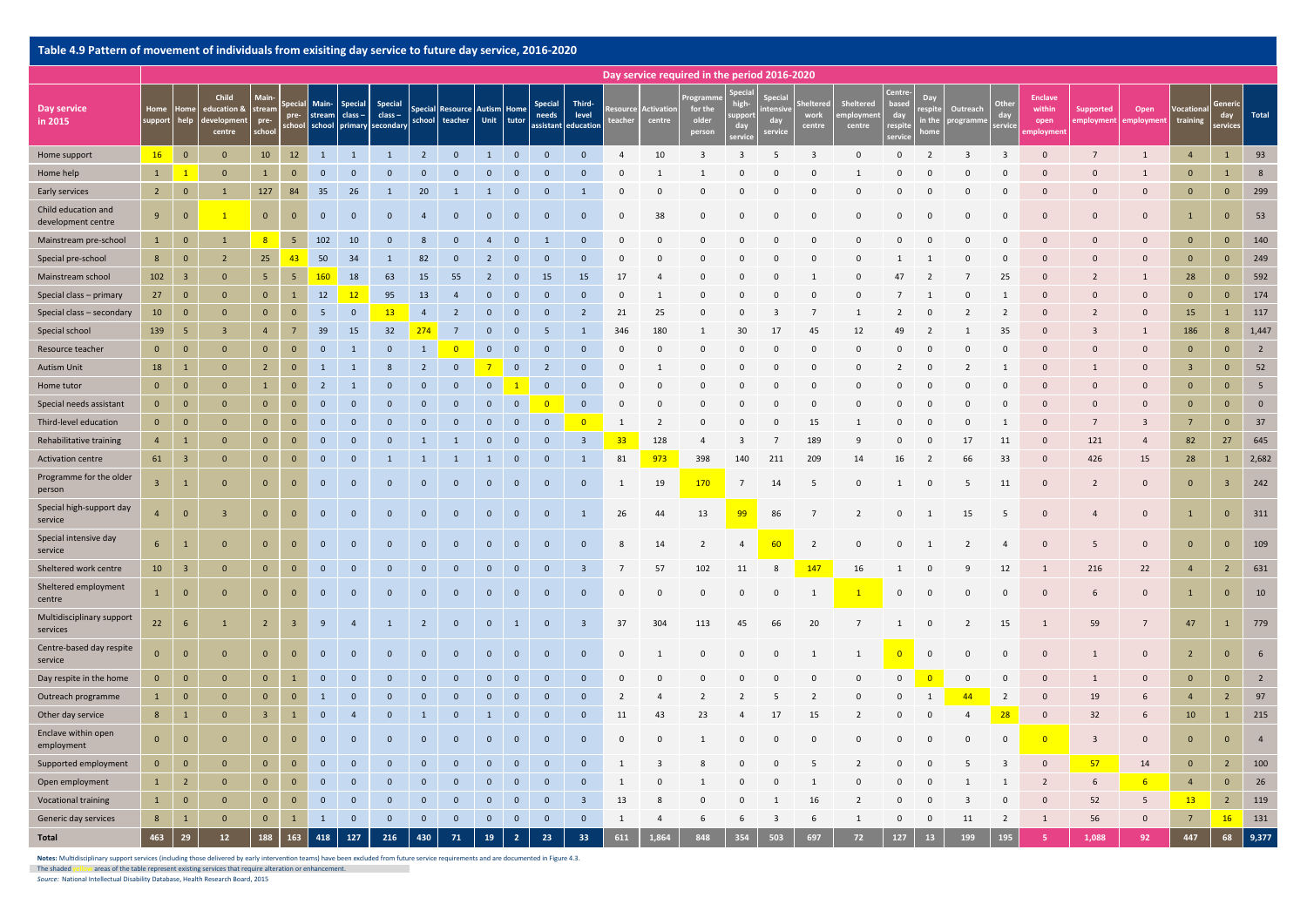Table 4.10 Additional residential support services required by people availing of residential support services in 2015

| <b>Residential support service required 2016-2020</b> |                                               |                                     |                                    |                                            |                                        |                                                       |                                   |                                                        |                                                 |                                                      |                                     |                                        |                |  |
|-------------------------------------------------------|-----------------------------------------------|-------------------------------------|------------------------------------|--------------------------------------------|----------------------------------------|-------------------------------------------------------|-----------------------------------|--------------------------------------------------------|-------------------------------------------------|------------------------------------------------------|-------------------------------------|----------------------------------------|----------------|--|
| <b>Residential support service in 2015</b>            | <b>Foster care</b><br>and<br>boarding-<br>out | <b>Living</b><br>indepen-<br>dently | Living semi-<br>indepen-<br>dently | <b>Holiday</b><br>residential<br>placement | <b>Crisis or</b><br>planned<br>respite | <b>Occasional</b><br>respite<br>care (host<br>family) | Shared care/<br>guardian-<br>ship | Regular<br>part-time<br>care (2/3<br>days per<br>week) | Regular<br>part-time<br>care (every<br>weekend) | Regular<br>part-time<br>care<br>(alternate<br>weeks) | Overnight<br>respite in<br>the home | <b>Other</b><br>residential<br>service | <b>Total</b>   |  |
| Foster care and boarding out                          | $\mathbf{1}$                                  | 1                                   | $\overline{4}$                     |                                            | 19                                     | $\overline{2}$                                        | $\mathbf{0}$                      | $\overline{2}$                                         | $\mathbf{0}$                                    | $\mathbf 0$                                          | $\mathbf{0}$                        | $\mathbf{1}$                           | 31             |  |
| Living semi-independently                             | $\overline{0}$                                | 14                                  | 31                                 | 1                                          | $\overline{7}$                         | $\mathbf{0}$                                          | $\mathbf{0}$                      | $\mathbf{0}$                                           | $\mathbf{0}$                                    | $\mathbf{0}$                                         | $\mathbf{0}$                        | $\mathbf{1}$                           | 54             |  |
| Holiday residential placement                         | $\overline{0}$                                | $\mathbf{0}$                        | $\overline{2}$                     | $\overline{0}$                             | $\overline{3}$                         | $\Omega$                                              | $\mathbf{0}$                      | $\mathbf{0}$                                           | $\Omega$                                        | 1                                                    | $\Omega$                            | $\mathbf{1}$                           | $\overline{7}$ |  |
| Crisis or planned respite                             | $\overline{3}$                                | $\overline{4}$                      | 89                                 | 13                                         | 1,061                                  | 43                                                    | 20                                | 53                                                     | 14                                              | 20                                                   | 12                                  | 17                                     | 1,349          |  |
| Occasional respite care (host family)                 | $\mathbf{0}$                                  | $\overline{2}$                      | 6                                  | $\overline{2}$                             | 46                                     | 32                                                    | $\overline{2}$                    | $7\overline{ }$                                        | $\Omega$                                        | $\mathbf{0}$                                         | $\mathbf{1}$                        | $\mathbf{0}$                           | 98             |  |
| Shared care or guardianship                           | $\overline{0}$                                | $\Omega$                            | $\mathbf{0}$                       | $\mathbf{0}$                               | $\overline{2}$                         | $\Omega$                                              | $\overline{0}$                    | $\Omega$                                               | $\mathbf{0}$                                    | $\mathbf{0}$                                         | $\Omega$                            | $\mathbf{0}$                           | $\overline{2}$ |  |
| Regular part-time care (2/3 days per week)            | $\mathbf{0}$                                  | 1                                   | 5                                  | $\mathbf{0}$                               | $\overline{4}$                         | $\mathbf{0}$                                          | $\mathbf{1}$                      | $\overline{0}$                                         | $\mathbf{1}$                                    | $\overline{2}$                                       | $\mathbf{0}$                        | $\mathbf{0}$                           | 14             |  |
| Regular part-time care (every weekend)                | $\mathbf{0}$                                  | $\mathbf{0}$                        |                                    | $\mathbf{0}$                               | $\Omega$                               | $\Omega$                                              | $\mathbf{0}$                      | $\mathbf{0}$                                           | $\overline{0}$                                  | $\mathbf{0}$                                         | $\Omega$                            | $\overline{0}$                         | $\mathbf{1}$   |  |
| Regular part-time care (alternate weeks)              | $\mathbf{0}$                                  | $\mathbf{0}$                        | $\mathbf{0}$                       |                                            | 1                                      | $\mathbf{0}$                                          | $\mathbf{0}$                      | $\mathbf{0}$                                           | $\mathbf{0}$                                    | $\overline{1}$                                       | $\mathbf{0}$                        | $\mathbf{0}$                           | 3              |  |
| Overnight respite in the home                         | $\overline{0}$                                | $\mathbf{0}$                        | $\mathbf{0}$                       | $\mathbf{0}$                               | $\overline{2}$                         | $\mathbf{0}$                                          | $\mathbf{0}$                      | $\mathbf{0}$                                           | $\mathbf{0}$                                    | $\mathbf{0}$                                         | $\overline{0}$                      | $\mathbf{1}$                           | 4              |  |
| Other residential service                             | $\mathbf{0}$                                  | $\mathbf{0}$                        |                                    | $\Omega$                                   | $\overline{a}$                         | $\Omega$                                              | $\mathbf{0}$                      | $\mathbf 1$                                            | $\mathbf 1$                                     | $\mathbf{0}$                                         | $\mathbf{1}$                        | $\mathbf{1}$                           | 8              |  |
| <b>All services</b>                                   | $\boldsymbol{A}$                              | 22                                  | 139                                | 18                                         | 1,149                                  | 77                                                    | 23                                | 63                                                     | <b>16</b>                                       | 24                                                   | 14                                  | 22                                     | 1,571          |  |

**Notes:** The shaded*w* areas of the table represent existing services that require alteration or enhancement.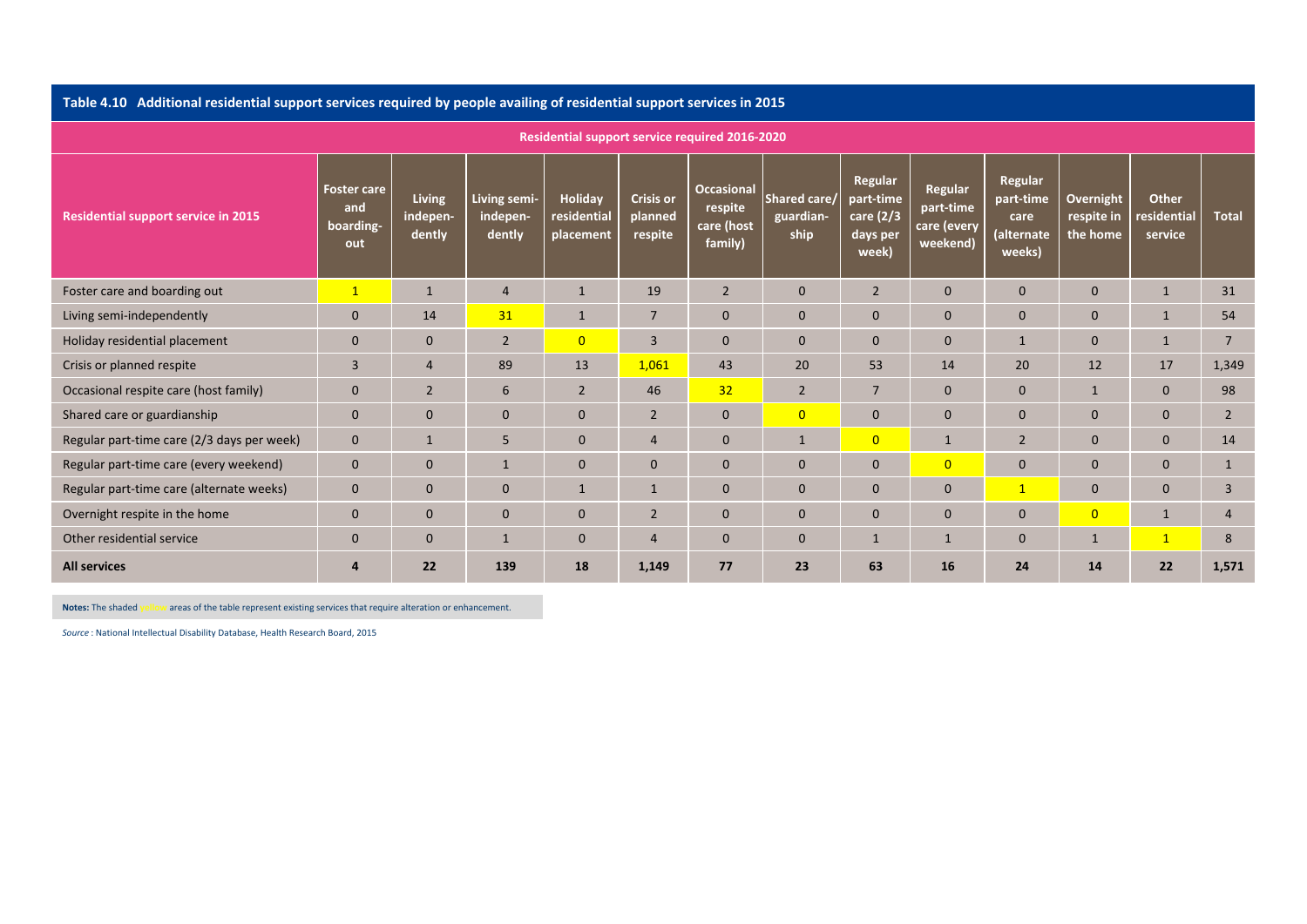Table 4.11 Future day service requirements of individuals aged 11 to 19 years who were in an education setting in 2015, by age group and level of **intellectual disability**

|                                  |                        |                | $11 - 15$ years                  |                |                        |                | 16-19 years                      |                |                        |                | <b>Total</b>                     |                |
|----------------------------------|------------------------|----------------|----------------------------------|----------------|------------------------|----------------|----------------------------------|----------------|------------------------|----------------|----------------------------------|----------------|
|                                  | <b>Not</b><br>verified | <b>Mild</b>    | Moderate/<br>severe/<br>profound | <b>Total</b>   | <b>Not</b><br>verified | <b>Mild</b>    | Moderate/<br>severe/<br>profound | <b>Total</b>   | <b>Not</b><br>verified | <b>Mild</b>    | Moderate/<br>severe/<br>profound | <b>Total</b>   |
| Home support                     | 5                      | 43             | 78                               | 126            | $\pmb{0}$              | 20             | 24                               | 44             | 5                      | 63             | 102                              | 170            |
| Home help                        | $\mathbf 0$            | $\mathbf{1}$   | $\overline{4}$                   | 5              | $\mathbf 0$            | $\pmb{0}$      | $\pmb{0}$                        | $\pmb{0}$      | $\mathbf 0$            | $\mathbf{1}$   | $\overline{4}$                   | 5              |
| Third-level education            | $\mathbf 0$            | $\mathbf{1}$   | $\overline{2}$                   | 3              | $\boldsymbol{6}$       | $\overline{4}$ | 5                                | 15             | 6                      | 5              | $\overline{7}$                   | 18             |
| Rehabilitative training          | $\mathbf{0}$           | 65             | 58                               | 123            | $\mathbf 0$            | 138            | 118                              | 256            | $\mathbf{0}$           | 203            | 176                              | 379            |
| <b>Activation centre</b>         | $\mathbf{0}$           | 10             | 53                               | 63             | $\pmb{0}$              | 36             | 106                              | 142            | $\mathbf 0$            | 46             | 159                              | 205            |
| Programme for the older person   | $\mathbf 0$            | $\mathbf 0$    | $\mathbf 0$                      | $\mathbf 0$    | $\mathbf 0$            | $1^\ast$       | $\mathbf{0}$                     | $1*$           | 0                      | $\mathbf{1}$   | $\mathbf 0$                      | $\mathbf{1}$   |
| Special high-support day service | $\mathbf 0$            | $\mathbf{1}$   | 13                               | 14             | $\mathbf 0$            | $\mathbf 0$    | 16                               | 16             | $\mathbf{0}$           | $\mathbf{1}$   | 29                               | 30             |
| Special intensive day service    | $\mathbf{0}$           | $\mathbf{0}$   | 3                                | 3              | $\mathbf 0$            | $\overline{2}$ | 14                               | 16             | $\mathbf 0$            | $\overline{2}$ | 17                               | 19             |
| Sheltered work centre            | $\overline{0}$         | 3              | 11                               | 14             | $\mathbf{1}$           | 12             | 26                               | 39             | $\mathbf{1}$           | 15             | 37                               | 53             |
| Sheltered employment centre      | $\mathbf{0}$           | $\overline{2}$ | 3                                | 5              | $\mathbf 0$            | 3              | 5                                | 8              | $\mathbf{0}$           | 5              | 8                                | 13             |
| Centre-based day respite service | $\mathbf{1}$           | 12             | 20                               | 33             | $\pmb{0}$              | 4              | $9\,$                            | 13             | $\mathbf{1}$           | 16             | 29                               | 46             |
| Day respite in the home          | $\mathbf 0$            | $\mathbf{1}$   | $\mathbf{1}$                     | $\overline{2}$ | $\boldsymbol{0}$       | $\pmb{0}$      | $\mathbf{1}$                     | $\mathbf{1}$   | $\mathbf{0}$           | $\mathbf{1}$   | $\overline{2}$                   | 3              |
| Outreach programme               | $\pmb{0}$              | $\overline{2}$ | 3                                | 5              | $\boldsymbol{0}$       | 3              | $\mathbf{1}$                     | 4              | $\mathbf{0}$           | 5              | $\overline{4}$                   | 9              |
| Other day service                | $\mathbf{1}$           | $\overline{7}$ | 12                               | 20             | $\overline{2}$         | 9              | 20                               | 31             | 3                      | 16             | 32                               | 51             |
| Supported employment             | $\mathbf{0}$           | $\overline{2}$ | $\pmb{0}$                        | $\overline{2}$ | $\pmb{0}$              | $\overline{2}$ | $\overline{a}$                   | 6              | $\mathbf{0}$           | $\overline{a}$ | $\overline{4}$                   | 8              |
| Open employment                  | $\mathbf{0}$           | $\mathbf{0}$   | 0                                | $\mathbf 0$    | $\mathbf 0$            | $\overline{2}$ | $\mathbf 0$                      | $\overline{2}$ | $\mathbf{0}$           | $\overline{2}$ | $\mathbf 0$                      | $\overline{2}$ |
| <b>Vocational training</b>       | $\overline{0}$         | 45             | 3                                | 48             | $\mathbf 0$            | 156            | 28                               | 184            | 0                      | 201            | 31                               | 232            |
| Generic day services             | $\mathbf 0$            | $\mathbf{1}$   | $\overline{2}$                   | 3              | $\pmb{0}$              | $\mathbf{1}$   | 5                                | 6              | $\mathbf{0}$           | $\overline{2}$ | $\overline{7}$                   | 9              |
| <b>Total</b>                     | $\overline{7}$         | 196            | 266                              | 469            | 9                      | 393            | 382                              | 784            | 16                     | 589            | 648                              | 1,253          |

**Note:** Almost 75% of the group recorded day service requirement in the next two years 2016‐2017

\* In the case of this individual the service was provided based on need rather than age.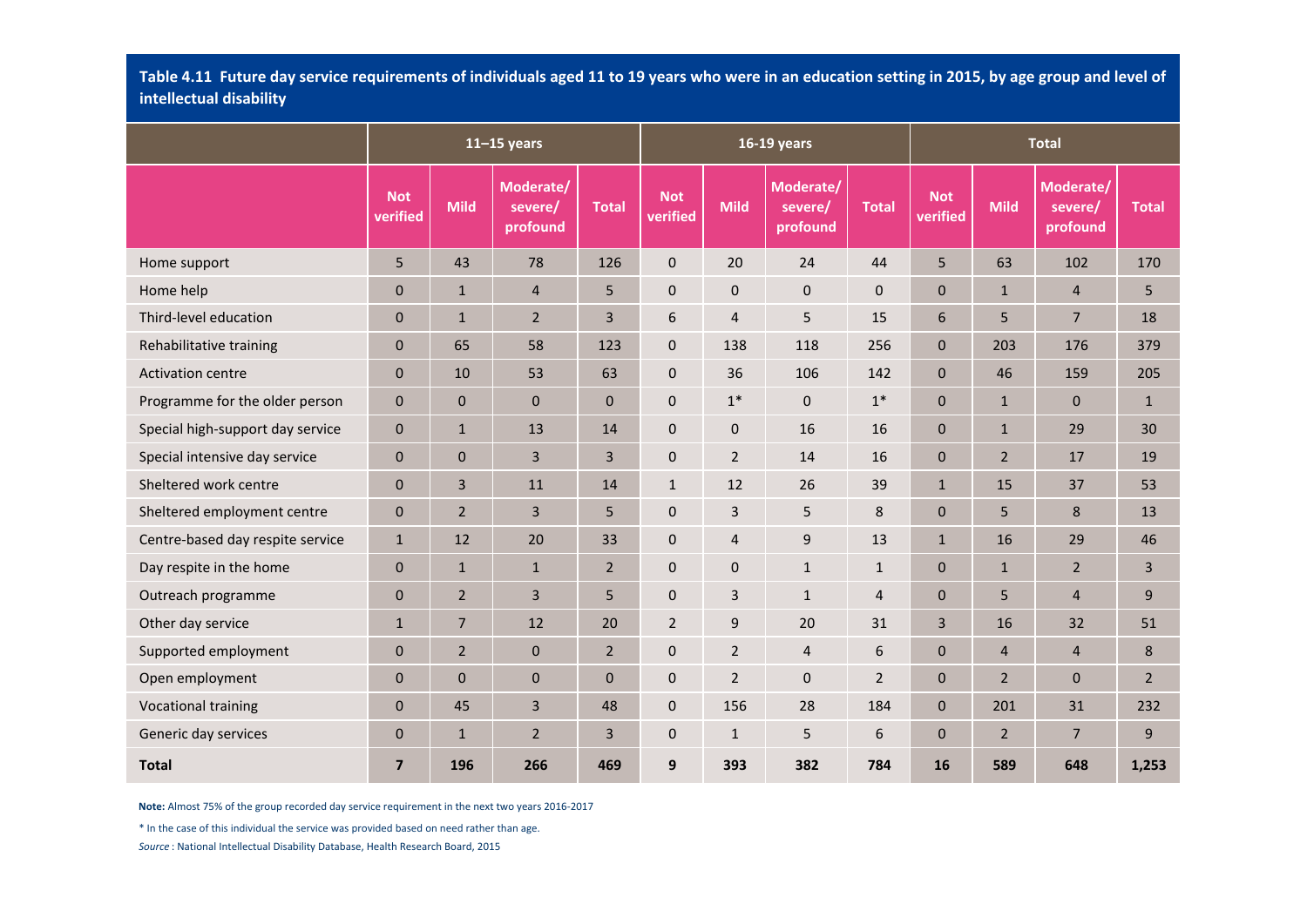Table 4.12 Overall service requirements of people with intellectual disability resident in psychiatric hospitals in 2015, by CHO region of registration

|                                                                                 |              | No service requirements                 |                   |                | Has service requirements                |                   |                |
|---------------------------------------------------------------------------------|--------------|-----------------------------------------|-------------------|----------------|-----------------------------------------|-------------------|----------------|
| <b>Resident in psychiatric hospital in 2015</b>                                 | <b>Mild</b>  | Moderate/<br>Severe/<br><b>Profound</b> | <b>All levels</b> | <b>Mild</b>    | Moderate/<br>Severe/<br><b>Profound</b> | <b>All levels</b> | <b>Total</b>   |
| Area 1: Donegal, Sligo/Leitrim/West Cavan, Cavan/Monaghan                       | $\mathbf 0$  | $\mathbf 0$                             | $\mathbf 0$       | 3              | $\mathbf{0}$                            | 3                 | 3              |
| Area 2: Galway, Roscommon, Mayo                                                 |              | $\mathbf{0}$                            | $\mathbf{1}$      | $\mathbf 0$    | $\mathbf{1}$                            |                   | $\overline{2}$ |
| Area 3: Clare, Limerick, North Tipperary/East Limerick                          | $\mathbf{0}$ | $\mathbf{1}$                            | $\mathbf{1}$      | $\mathbf{0}$   | $\mathbf{0}$                            | $\mathbf{0}$      |                |
| Area 4: Kerry, North Cork, North Lee, South Lee, West Cork                      | 3            | $\mathbf{0}$                            | 3                 | $\overline{7}$ | $\mathbf 0$                             | 7                 | 10             |
| Area 5: South Tipperary, Carlow/Kilkenny, Waterford, Wexford                    | 3            | $\overline{7}$                          | 10                | $\overline{2}$ | 11                                      | 13                | 23             |
| Area 7: Kildare/West Wicklow, Dublin West, Dublin South City, Dublin South West | $\mathbf{0}$ | $\mathbf{0}$                            | $\mathbf{0}$      | $\mathbf{0}$   | $\overline{2}$                          | $\overline{2}$    | 2              |
| Area 8: Laois/Offaly, Longford/West Meath, Louth/Meath                          |              | $\overline{2}$                          | 3                 | 3              | $\mathbf{0}$                            | 3                 | 6              |
| Area 9: Dublin North, Dublin North Central, Dublin North West                   | 13           | 42                                      | 55                | 15             | 37                                      | 52                | 107            |
| <b>All residents</b>                                                            | 21           | 52                                      | 73                | 30             | 51                                      | 81                | 154            |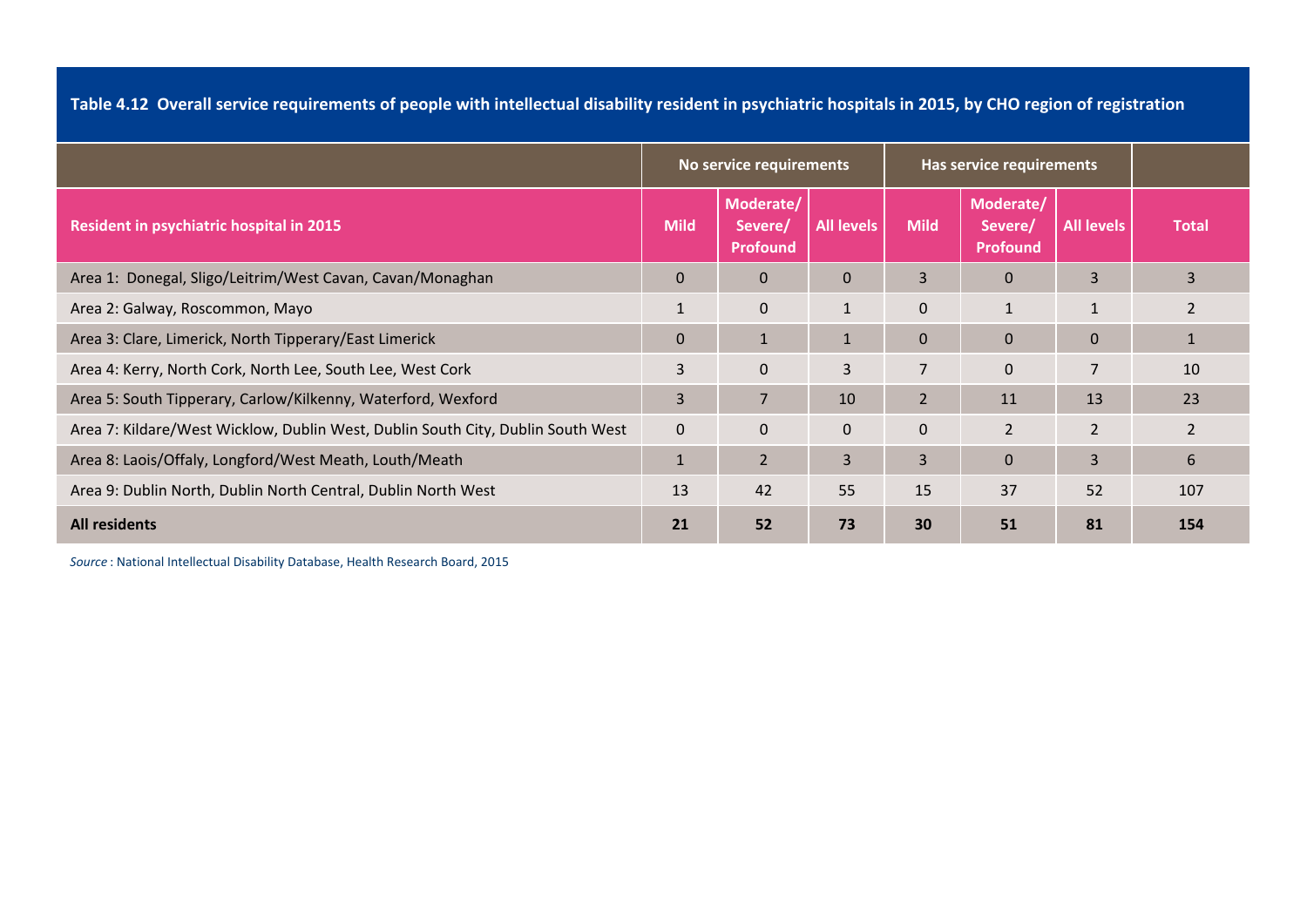**Table 4.13 Residential service requirements of people currently resident in psychiatric hospitals in 2015 who require transfer to the intellectual disability sector**

| <b>Number requiring residential service</b>        | $\mathsf{n}$    |
|----------------------------------------------------|-----------------|
| 5 day (48-week) community group home               | 1               |
| 7-day (48-week) community group home               | $\overline{2}$  |
| 7-day (52-week) community group home               | 22              |
| 5 day (48-week) residential centre                 | $\mathbf{1}$    |
| 7-day (48-week) residential centre                 | $\bf{0}$        |
| 7-day (52-week) residential centre                 | 14              |
| Intensive placement (challenging behaviour)        | 12              |
| Intensive placement (profound/multiple disability) | $6\phantom{1}6$ |
| <b>All residential services</b>                    | 58              |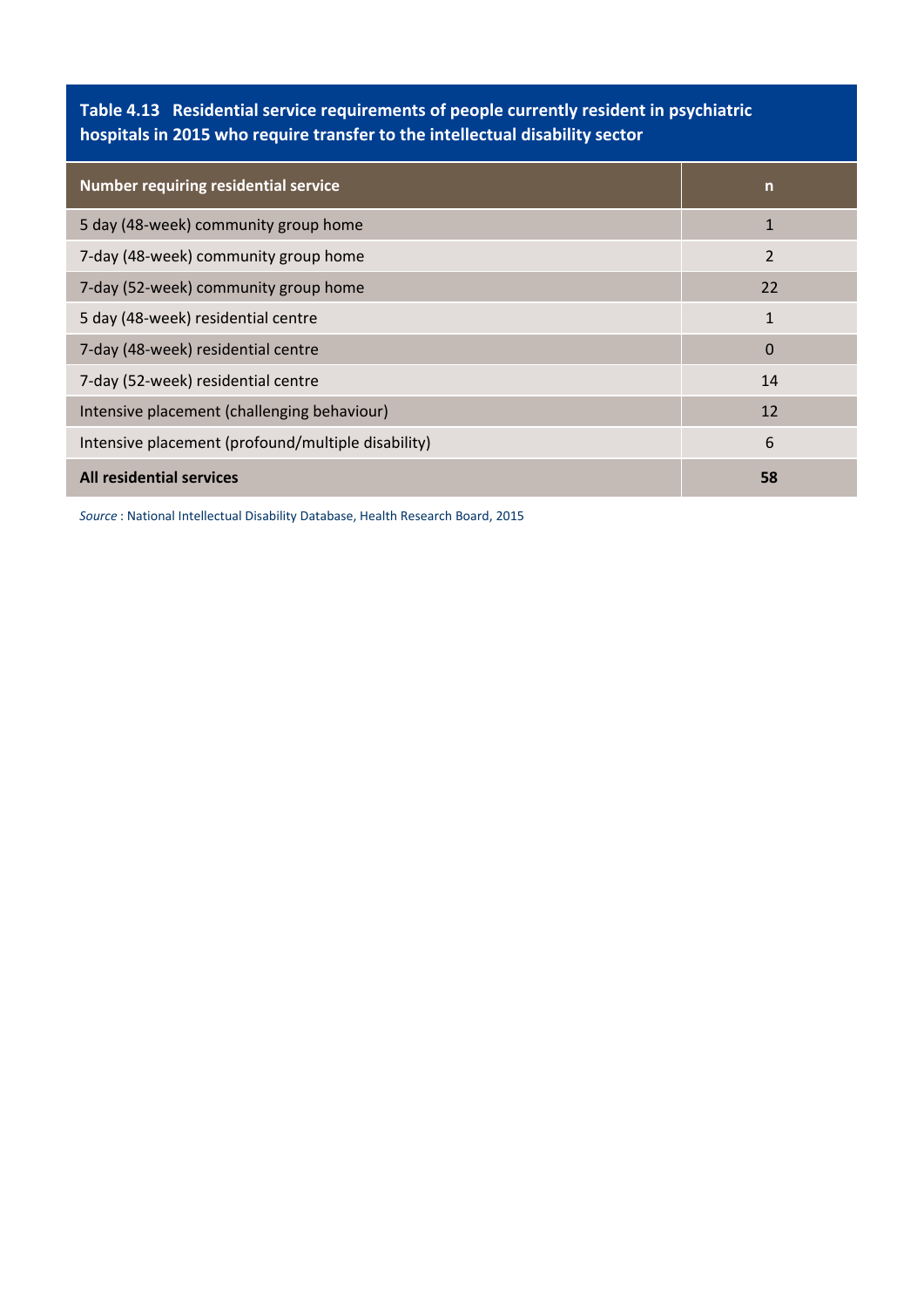# **Table 4.14a Day service requirements of people currently resident in psychiatric hospitals in 2015 who require transfer to the intellectual disability sector**

|                                  | <b>Number requiring</b><br>day service |
|----------------------------------|----------------------------------------|
| Rehabilitative training          | $\mathbf{1}$                           |
| <b>Activation centre</b>         | 3                                      |
| Programme for the older person   | $\mathbf{1}$                           |
| Special high-support day service | 10                                     |
| Special intensive day service    | 4                                      |
| Sheltered employment centre      | $\mathbf{1}$                           |
| Generic day services             | $\mathbf{1}$                           |
| Home help                        | 1                                      |
| <b>Total</b>                     | 22                                     |

**Note:** Twelve of the twenty two also had multidisciplinary support service requirements. These are documented in the multidisciplinary support services figure 4.3.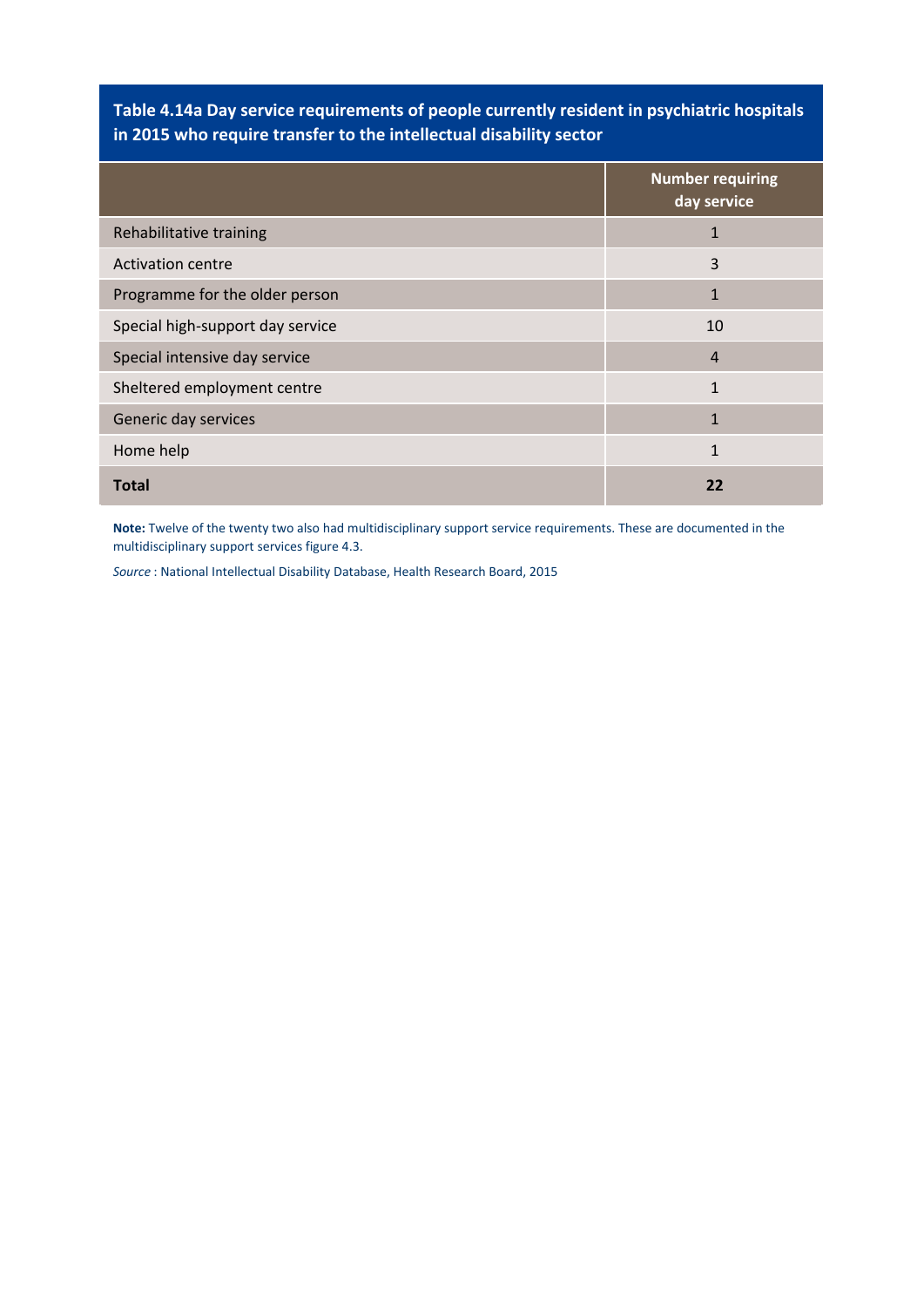### **Table 4.14b Day service requirements of people appropriately accommodated in psychiatric hospitals in 2015**

| Day services<br>in 2015                 | Services required 2016-2020       |                             |                                                |                                            |                                    |                                |                             |              |
|-----------------------------------------|-----------------------------------|-----------------------------|------------------------------------------------|--------------------------------------------|------------------------------------|--------------------------------|-----------------------------|--------------|
|                                         | <b>Rehabilitative</b><br>training | <b>Activation</b><br>centre | <b>Special high-</b><br>support day<br>service | <b>Special</b><br>intensive day<br>service | <b>Sheltered</b><br>work<br>centre | <b>Supported</b><br>employment | <b>Other day</b><br>service | <b>Total</b> |
| Home support                            | $\mathbf 0$                       | $\Omega$                    | $\Omega$                                       | $\mathbf{0}$                               | $\Omega$                           | $\mathbf{0}$                   | $\mathbf{1}$                |              |
| Vocational training                     | $\Omega$                          | $\mathbf{0}$                | $\mathbf 0$                                    | $\mathbf 0$                                | 1                                  | $\mathbf 0$                    | $\overline{0}$              |              |
| Rehabilitative training                 | $\mathbf{0}$                      | $\mathbf{0}$                | $\mathbf{0}$                                   | $\pmb{0}$                                  | 0                                  | $\mathbf{1}$                   | $\mathbf{0}$                |              |
| <b>Activation centre</b>                |                                   | $\overline{2}$              | $\overline{2}$                                 | $\mathbf{1}$                               | $\Omega$                           | $\Omega$                       | $\Omega$                    | 6            |
| Special intensive day service           | $\mathbf{0}$                      | $\mathbf 0$                 | $\mathbf{0}$                                   | $1\,$                                      | $\mathbf 0$                        | $\mathbf 0$                    | $\mathbf{0}$                |              |
| Generic day services                    | $\Omega$                          | $\mathbf{1}$                | $\Omega$                                       | $\Omega$                                   | $\Omega$                           | $\Omega$                       | $\Omega$                    |              |
| Multidisciplinary support services only | $\mathbf{1}$                      | 3                           | $\overline{2}$                                 | $\mathbf{1}$                               | 0                                  | $\mathbf 0$                    | $\overline{2}$              | 9            |
| <b>Total</b>                            |                                   | 6                           | 4                                              | 3                                          |                                    |                                | 3                           | 20           |

**Note:** Eight of the 20 also had multidisciplinary support service requirements. These are documented in the multidisciplinary support services figure 4.3.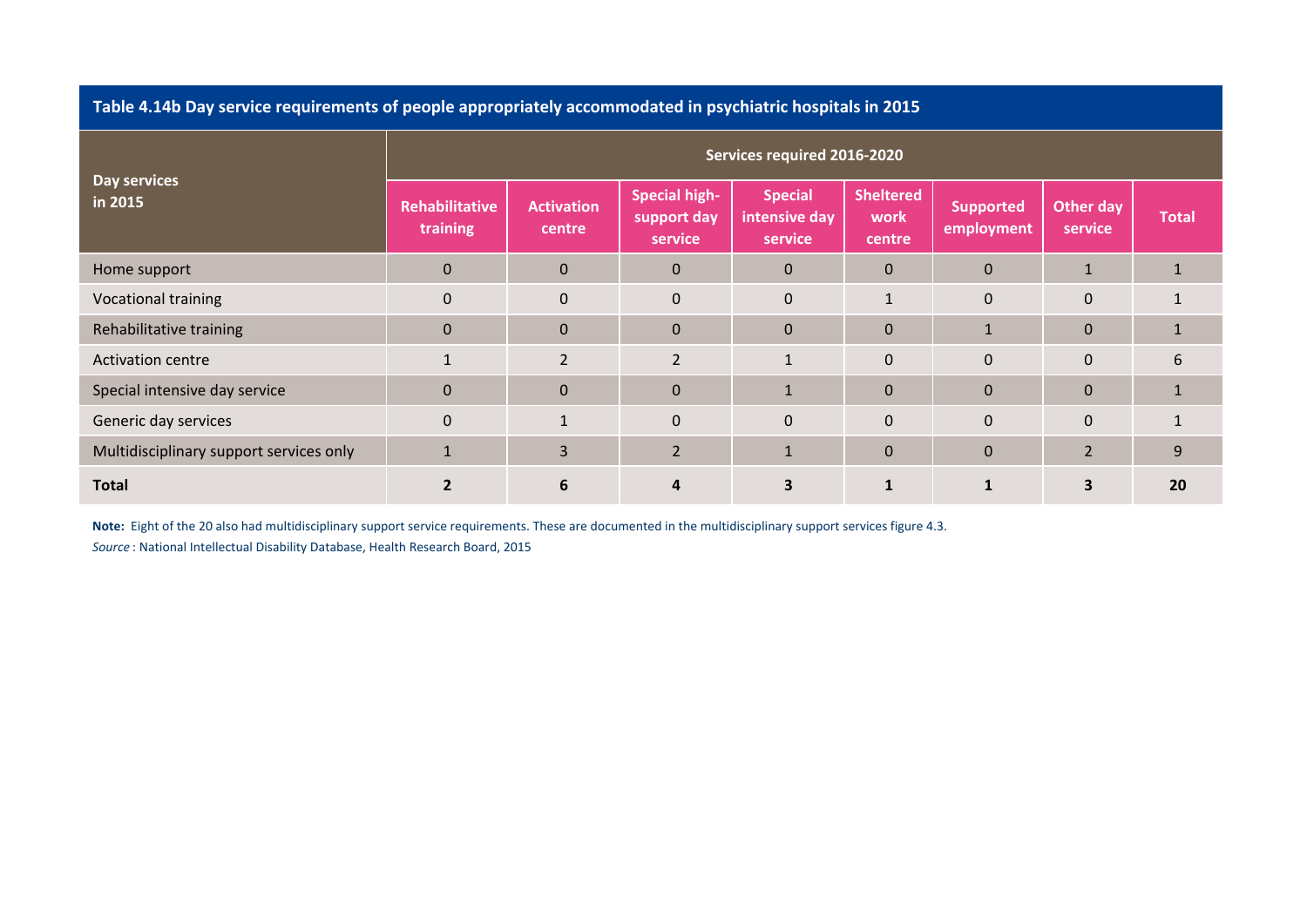| Table 4.15 Pattern of full-time residential service provision required, 2016-2020 |                                                                             |                                                                                         |                                                                                             |                                                                       |                                                            |  |
|-----------------------------------------------------------------------------------|-----------------------------------------------------------------------------|-----------------------------------------------------------------------------------------|---------------------------------------------------------------------------------------------|-----------------------------------------------------------------------|------------------------------------------------------------|--|
| <b>Residential service</b><br>provision types                                     | <b>New services</b><br>required by people<br>without<br>residential service | <b>New services</b><br>required by people<br>transferring from<br>psychiatric hospitals | <b>Service changes</b><br>required by people<br>in existing full-time<br>residential places | <b>Places vacated by</b><br>people in full-time<br>residential places | Shortfall (-) / Excess<br>of places arising from<br>demand |  |
| 5-day community group home                                                        | 256                                                                         | $1\,$                                                                                   | 28                                                                                          | 211                                                                   | $-74$                                                      |  |
| 7-day (48-week) community group home                                              | 280                                                                         | $\overline{2}$                                                                          | 170                                                                                         | 171                                                                   | $-281$                                                     |  |
| 7-day (52-week) community group home                                              | 1,312                                                                       | 22                                                                                      | 1,481                                                                                       | 611                                                                   | $-2,204$                                                   |  |
| 5-day residential centre                                                          | 17                                                                          | $\mathbf{1}$                                                                            | 2                                                                                           | 30                                                                    | 10                                                         |  |
| 7-day (48-week) residential centre                                                | 51                                                                          | $\mathbf{0}$                                                                            | 23                                                                                          | 163                                                                   | 89                                                         |  |
| 7-day (52-week) residential centre                                                | 112                                                                         | 14                                                                                      | 200                                                                                         | 991                                                                   | 665                                                        |  |
| Nursing home                                                                      | 20                                                                          | $\mathbf{0}$                                                                            | 32                                                                                          | 20                                                                    | $-32$                                                      |  |
| Mental health community residence                                                 | 5                                                                           | $\mathbf 0$                                                                             | $\mathbf{1}$                                                                                | $\overline{2}$                                                        | $-4$                                                       |  |
| Psychiatric hospital                                                              | $\mathbf{0}$                                                                | $\overline{0}$                                                                          | $\mathbf{0}$                                                                                | $\Omega$                                                              | $\Omega$                                                   |  |
| Intensive placement (challenging behaviour)                                       | 56                                                                          | 12                                                                                      | 276                                                                                         | 141                                                                   | $-203$                                                     |  |
| Intensive placement (profound or multiple disability)                             | 58                                                                          | 6                                                                                       | 249                                                                                         | 61                                                                    | $-252$                                                     |  |
| Other/unspecified intellectual disability service                                 | $\mathbf{0}$                                                                | $\mathbf 0$                                                                             | $\mathbf{0}$                                                                                | 18                                                                    | 18                                                         |  |
| Designated residential support placement                                          | $\mathbf{0}$                                                                | $\mathbf{0}$                                                                            | $\mathbf 0$                                                                                 | $(43)*$                                                               | $\Omega$                                                   |  |
| <b>Total</b>                                                                      | 2,167                                                                       | 58                                                                                      | 2,462                                                                                       | 2,462                                                                 | $-2,225$                                                   |  |

\* 43 designated residential support places which are inappropriately occupied by full‐time residents will be released, but they have not been deducted from the total number of required full‐time residential places as they should not be made available for full time use.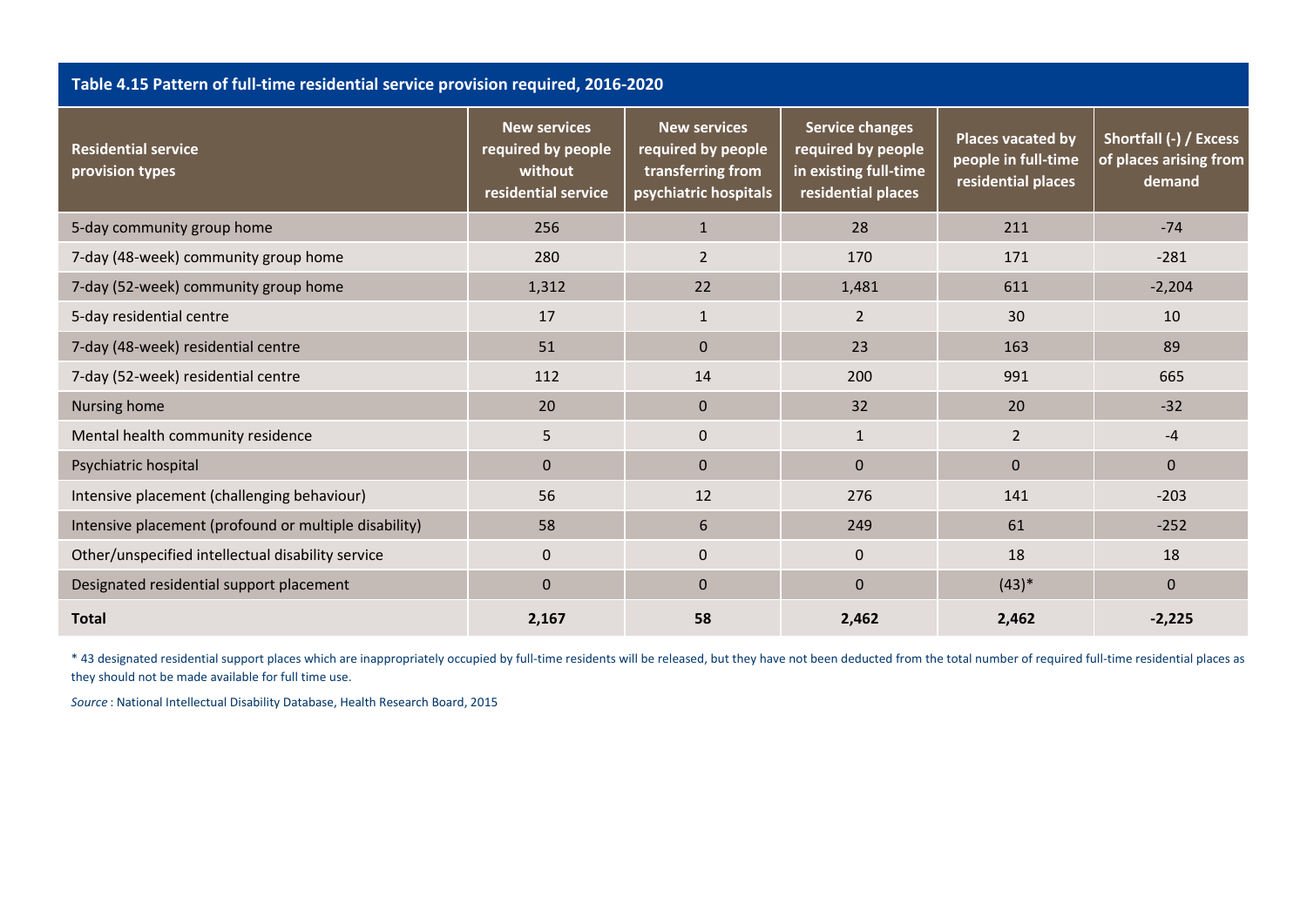| Table 4.16 Pattern of day service provision required, 2016-2020 |                                                            |                                                                               |                                                                       |                                                                 |                                                    |                                                           |
|-----------------------------------------------------------------|------------------------------------------------------------|-------------------------------------------------------------------------------|-----------------------------------------------------------------------|-----------------------------------------------------------------|----------------------------------------------------|-----------------------------------------------------------|
| Day service<br>provision types                                  | New services required by<br>people without day<br>services | New services required by<br>people transferring from<br>psychiatric hospitals | Service changes required<br>by people within<br>psychiatric hospitals | Service changes required<br>by people receiving day<br>services | Places vacated by people<br>receiving day services | Shortfall (-)/ Excess of<br>places arising from<br>demand |
| Home support                                                    | 11                                                         | $\Omega$                                                                      | $\mathbf{0}$                                                          | 463                                                             | $\mathbf{0}$                                       | $-474$                                                    |
| Home help                                                       | $\overline{2}$                                             | $\mathbf{1}$                                                                  | $\mathbf 0$                                                           | 29                                                              | $\mathbf 0$                                        | $-32$                                                     |
| Mainstream pre-school                                           | $\mathbf{1}$                                               | $\mathbf{0}$                                                                  | $\mathbf{0}$                                                          | 188                                                             | 140                                                | $-49$                                                     |
| Special pre-school                                              | $\overline{2}$                                             | $\mathbf{0}$                                                                  | $\mathbf{0}$                                                          | 163                                                             | 249                                                | 84                                                        |
| Child education and development centre                          | $\mathbf{0}$                                               | $\mathbf{0}$                                                                  | $\mathbf{0}$                                                          | 12                                                              | 53                                                 | 41                                                        |
| Mainstream school                                               | $\mathbf{0}$                                               | $\mathbf{0}$                                                                  | $\mathbf 0$                                                           | 418                                                             | 591                                                | 173                                                       |
| Resource/visiting teacher                                       | $\mathbf 0$                                                | $\mathbf{0}$                                                                  | $\mathbf{0}$                                                          | 71                                                              | $\pmb{0}$                                          | $-71$                                                     |
| Special needs assistant                                         | $\mathbf{0}$                                               | $\mathbf{0}$                                                                  | $\mathbf{0}$                                                          | 23                                                              | $\mathbf 0$                                        | $-23$                                                     |
| Home tutor                                                      | $\mathbf{0}$                                               | $\mathbf{0}$                                                                  | $\mathbf{0}$                                                          | $\overline{2}$                                                  | $\mathbf{0}$                                       | $-2$                                                      |
| <b>Autism Unit</b>                                              | $\mathbf{0}$                                               | $\mathbf{0}$                                                                  | $\mathbf{0}$                                                          | 19                                                              | 52                                                 | 33                                                        |
| Special class - primary                                         | $\mathbf{0}$                                               | $\mathbf{0}$                                                                  | $\mathbf{0}$                                                          | 127                                                             | 174                                                | 47                                                        |
| Special class - secondary                                       | $\overline{2}$                                             | $\mathbf{0}$                                                                  | $\mathbf{0}$                                                          | 216                                                             | 117                                                | $-101$                                                    |
| Special school                                                  | $\mathbf{1}$                                               | $\mathbf{0}$                                                                  | $\mathbf{0}$                                                          | 430                                                             | 1,447                                              | 1,016                                                     |
| Third-level education                                           | $\mathbf 0$                                                | $\mathbf{0}$                                                                  | $\mathbf 0$                                                           | 33                                                              | 37                                                 | $\overline{4}$                                            |
| Rehabilitative training                                         | 31                                                         | $\mathbf{1}$                                                                  | $\overline{2}$                                                        | 611                                                             | 645                                                | $\mathbf{0}$                                              |
| <b>Activation centre</b>                                        | 17                                                         | 3                                                                             | 6                                                                     | 1,864                                                           | 2,682                                              | 792                                                       |
| Programme for the older person                                  | $6\phantom{1}6$                                            | $\mathbf{1}$                                                                  | $\mathbf{0}$                                                          | 848                                                             | 242                                                | $-613$                                                    |
| Special high-support day service                                | 3                                                          | 10                                                                            | $\overline{4}$                                                        | 354                                                             | 311                                                | $-60$                                                     |
| Special intensive day service                                   | $\overline{2}$                                             | $\overline{4}$                                                                | 3                                                                     | 503                                                             | 109                                                | $-403$                                                    |
| Sheltered work centre                                           | 15                                                         | $\mathbf{0}$                                                                  | $\mathbf{1}$                                                          | 697                                                             | 631                                                | $-82$                                                     |
| Sheltered employment centre                                     | $\mathbf{1}$                                               | $\mathbf{1}$                                                                  | $\mathbf{1}$                                                          | 72                                                              | 10                                                 | $-65$                                                     |
| Centre-based day respite service                                | $\mathbf{0}$                                               | $\mathbf{0}$                                                                  | $\mathbf 0$                                                           | 127                                                             | $\mathbf 0$                                        | $-127$                                                    |
| Day respite in the home                                         | $\mathbf{0}$                                               | $\mathbf{0}$                                                                  | $\mathbf{0}$                                                          | 13                                                              | $\mathbf{0}$                                       | $-13$                                                     |
| Other day service                                               | $\overline{7}$                                             | $\mathbf{0}$                                                                  | $\overline{3}$                                                        | 195                                                             | 215                                                | 10                                                        |
| Outreach programme                                              | $\overline{2}$                                             | $\Omega$                                                                      | $\mathbf{0}$                                                          | 199                                                             | 97                                                 | $-104$                                                    |
| Enclave within open employment                                  | $\mathbf{0}$                                               | $\mathbf{0}$                                                                  | $\mathbf{0}$                                                          | 5                                                               | $\overline{4}$                                     | $-1$                                                      |
| Supported employment                                            | 36                                                         | $\mathbf{0}$                                                                  | $\mathbf{0}$                                                          | 1,088                                                           | 100                                                | $-1,024$                                                  |
| Open employment                                                 | $\overline{3}$                                             | $\mathbf{0}$                                                                  | $\mathbf{0}$                                                          | 92                                                              | 26                                                 | $-69$                                                     |
| <b>Vocational training</b>                                      | 30                                                         | $\mathbf{0}$                                                                  | $\mathbf{0}$                                                          | 447                                                             | 119                                                | $-358$                                                    |
| Generic day services                                            | $\mathbf{1}$                                               | $\mathbf{1}$                                                                  | $\mathbf{0}$                                                          | 68                                                              | 131                                                | 61                                                        |
| <b>All services</b>                                             | 173                                                        | 22                                                                            | 20                                                                    | 9,377                                                           | 8,182                                              | $-1,410$                                                  |

**Note:** The data in relation to certain day services[1] are reported and interpreted on the assumption that:

(a) where a service of this type already exists, it will be retained by the individual, even when another service is put in place, or

(b) where a service of this type is new to the individual, it will not replace existing services.

[1] The services involved include home support services, early intervention team, resource or visiting teacher, special needs assistant, home tutor, autism unit, home help, multidisciplinary support services, centre-based